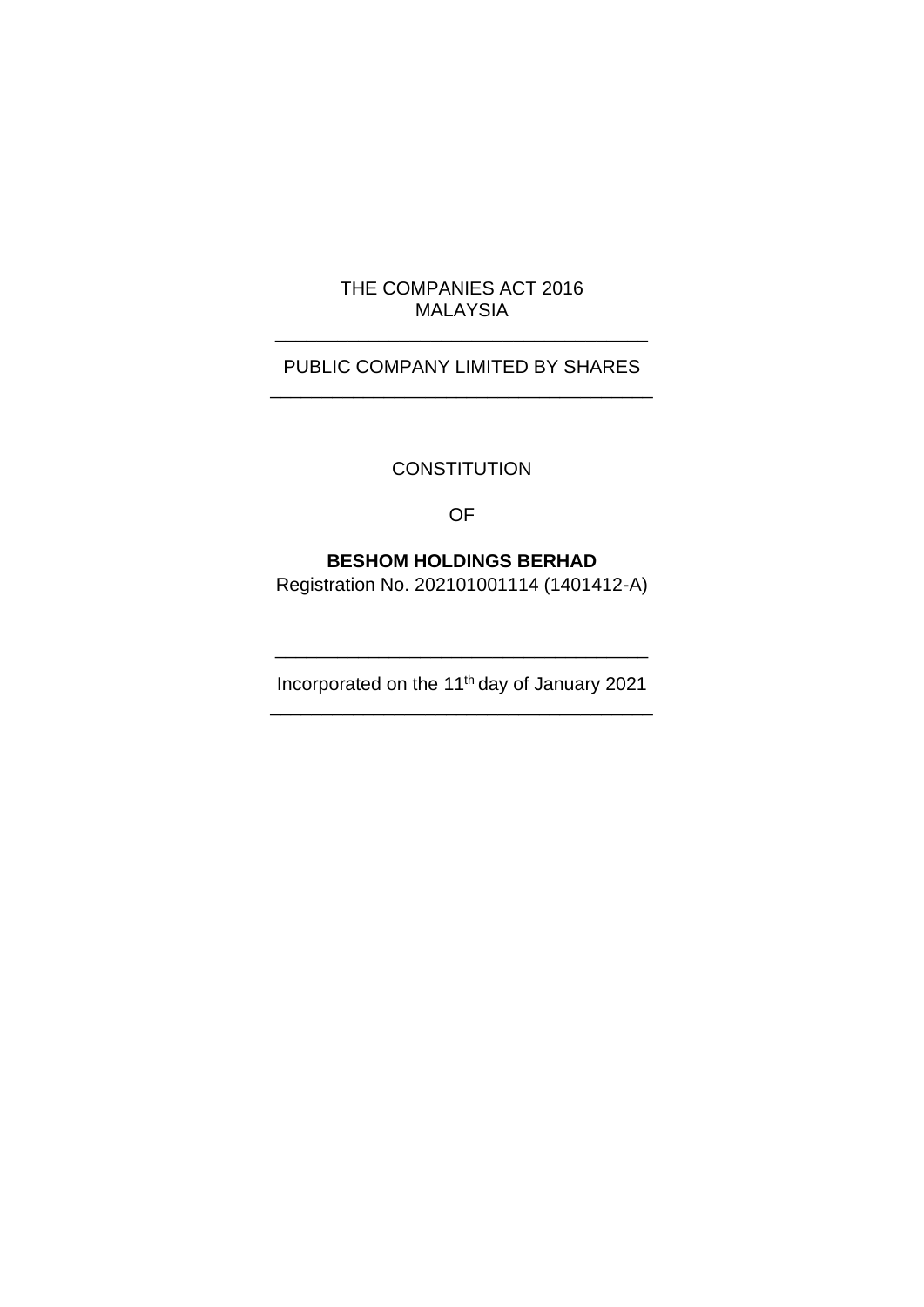# **THE COMPANIES ACT 2016 MALAYSIA PUBLIC COMPANY LIMITED BY SHARES CONSTITUTION OF BESHOM HOLDINGS BERHAD**

- 1. The name of the Company is BESHOM HOLDINGS BERHAD.
- 2. The Registered Office of the Company will be situated in Malaysia.
- 3. Subject to the provisions of the Act and any other written laws and Constitution, the Company shall have full capacity to carry on or undertake any business or activity or to do any act or enter into any transactions that is in the best interest of the Company and shall have the full rights, powers and privileges for the purposes of carrying out the businesses or activities as permitted by law including but not limited to the following:-
	- (i) To acquire and hold for investment shares, stocks, debenture stocks, bonds, obligations and securities issued or guaranteed by any company or private undertaking or any syndicate of persons constituted or carrying on business in Malaysia or elsewhere and debenture stocks, bonds, obligations and securities issued or guaranteed by any Government, sovereign ruler, commissioners, public body or authority supreme, municipal local or otherwise and to acquire any such shares, stocks, debentures, debenture stocks, bonds, obligations, or securities by original subscription tender, purchase, transfer, exchange or otherwise and generally to enforce and exercise all rights and powers conferred by or incident to the ownership thereof and in particular to sell, transfer, exchange or otherwise dispose of the same.
	- (ii) To purchase for investment, land, factories, houses, buildings, and immovable property of any description or any interest therein and to acquire, hold, let and manage property of every description, whether immovable or movable, and to develop and turn into account land and any other real estate acquired by the Company with the view for resale or otherwise dispose of.
	- (iii) To provide all kinds of corporate management services including consultancy, advisory, support and related services in all areas of accounting, taxation, information technology, designs and graphics, advertising and promotional, finance and investment, legal and administration for companies, any other persons, local and statutory authorities, government departments and any other bodies requiring such services.
	- (iv) To borrow or raise or secure the payment of money in such manner as the Company may think fit and to secure the same or the repayment or performance of any debt, liability, contract, guarantee or other engagement incurred or to be entered into by the Company in any way and in particular by the issue of debentures perpetual or otherwise, charged upon all or any of the Company's undertaking or property (both present and future), including its uncalled capital; and to purchase, redeem, or pay off any such securities, whether outright or as security for any debt, liability; or obligation of the Company or any third party.
	- (v) To carry on or undertake any other business or activity which may seem to the Company capable of being conveniently carried out as permitted by law.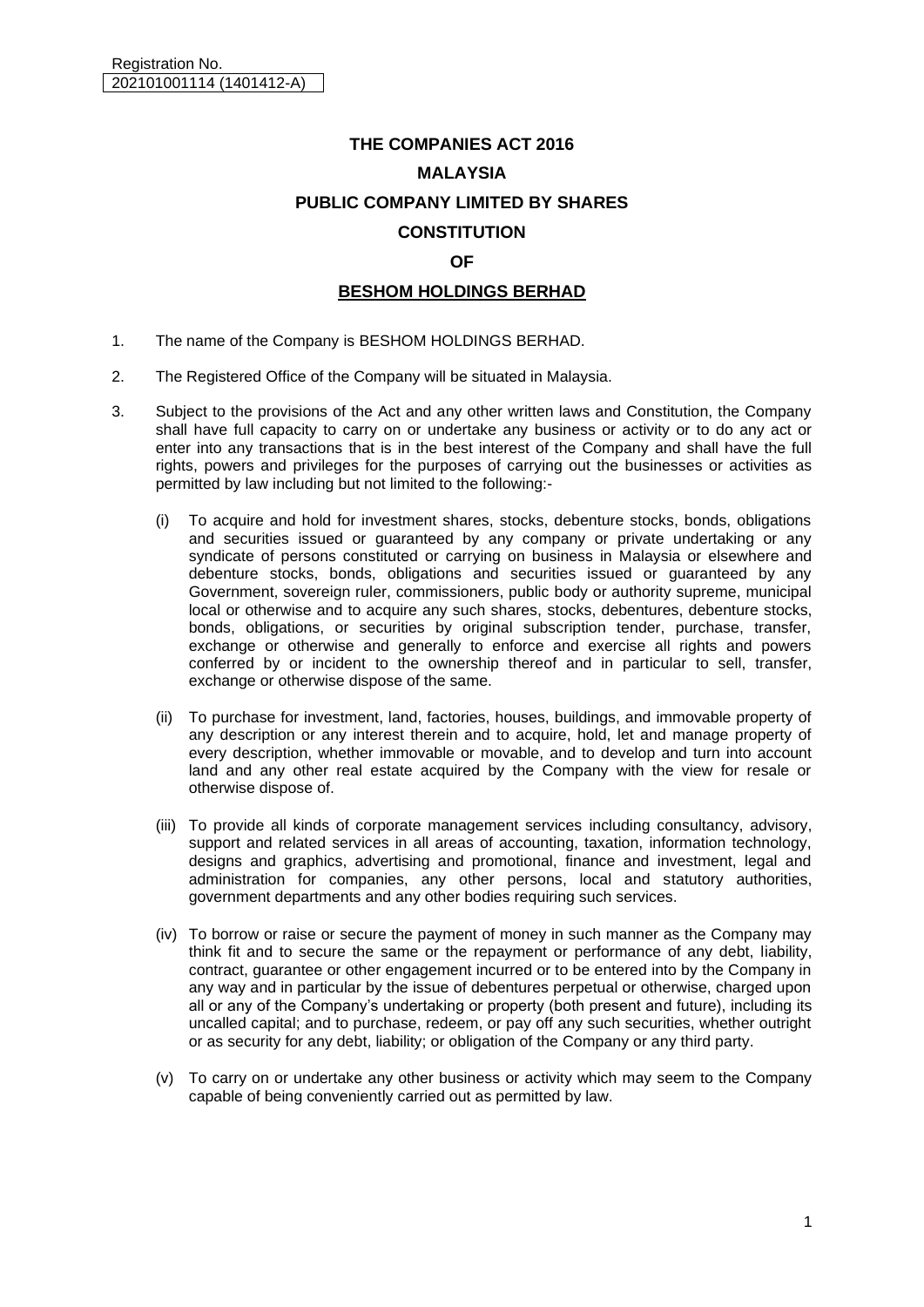And it is hereby declared that: -

- (i) the word "Company" in this clause except where used in reference to this Company shall be deemed to include any partnership or other body of persons whether incorporate or unincorporate and whether domiciled in Malaysia or elsewhere; and
- (ii) the objects specified in each of the paragraphs of this clause shall be regarded as independent objects and accordingly shall in no wise be limited or restricted (except where otherwise expresses in such paragraphs) by reference to or inference from the terms of any other paragraphs (or the name of the Company) but may be carried out in as full and ample a manner and construed in as wide a sense as if each of the said paragraphs defined the objects of a separate and distinct Company.
- 4. The liability of the members is limited.

# 5. **Definitions and interpretation**

5.1 In this Constitution, unless there be something in the subject or context inconsistent therewith, words or expression shall have the respective meanings ascribed thereto as follows:-

"Act" means the Companies Act, 2016 and any statutory modification, amendment or reenactment thereof and any and every other legislation made thereunder for the time being in force.

"Auditors" means a person who has been approved as the Auditors under the Act and whose approval has not been revoked.

"Authorised Nominee" means a person who is authorised to act as nominee as specified under the Central Depositories Act and the Rules.

"Beneficial Owner" has the meaning ascribed thereto in the Central Depositories Act and does not include a nominee of any description.

"Board" means the Board of Directors for the time being of the Company.

"Central Depositories Act" means the Securities Industry (Central Depositories) Act 1991 and every statutory modification, amendment or re-enactment thereof and any and every other legislation made thereunder for the time being in force.

"Chief Executive" means the chief executive of the Company for the time being, as defined in accordance with the Listing Requirements.

"Company" means Beshom Holdings Berhad [Registration No: 202101001114 (1401412- A)] and by whatever name from time to time called.

"Constitution" means this Constitution as originally framed or altered from time to time by Special Resolution.

"Clause" means any provisions in this Constitution.

"Deposited Security" means a Security of the Company standing to the credit of a Securities Account and includes Securities in a Securities Account that is in suspense.

"Depositor" means a holder of a Securities Account.

"Depository" means Bursa Malaysia Depository Sdn. Bhd. and its successors-in-title.

"Directors" means the Directors for the time being of the Company and unless otherwise stated, include their duly appointed alternates.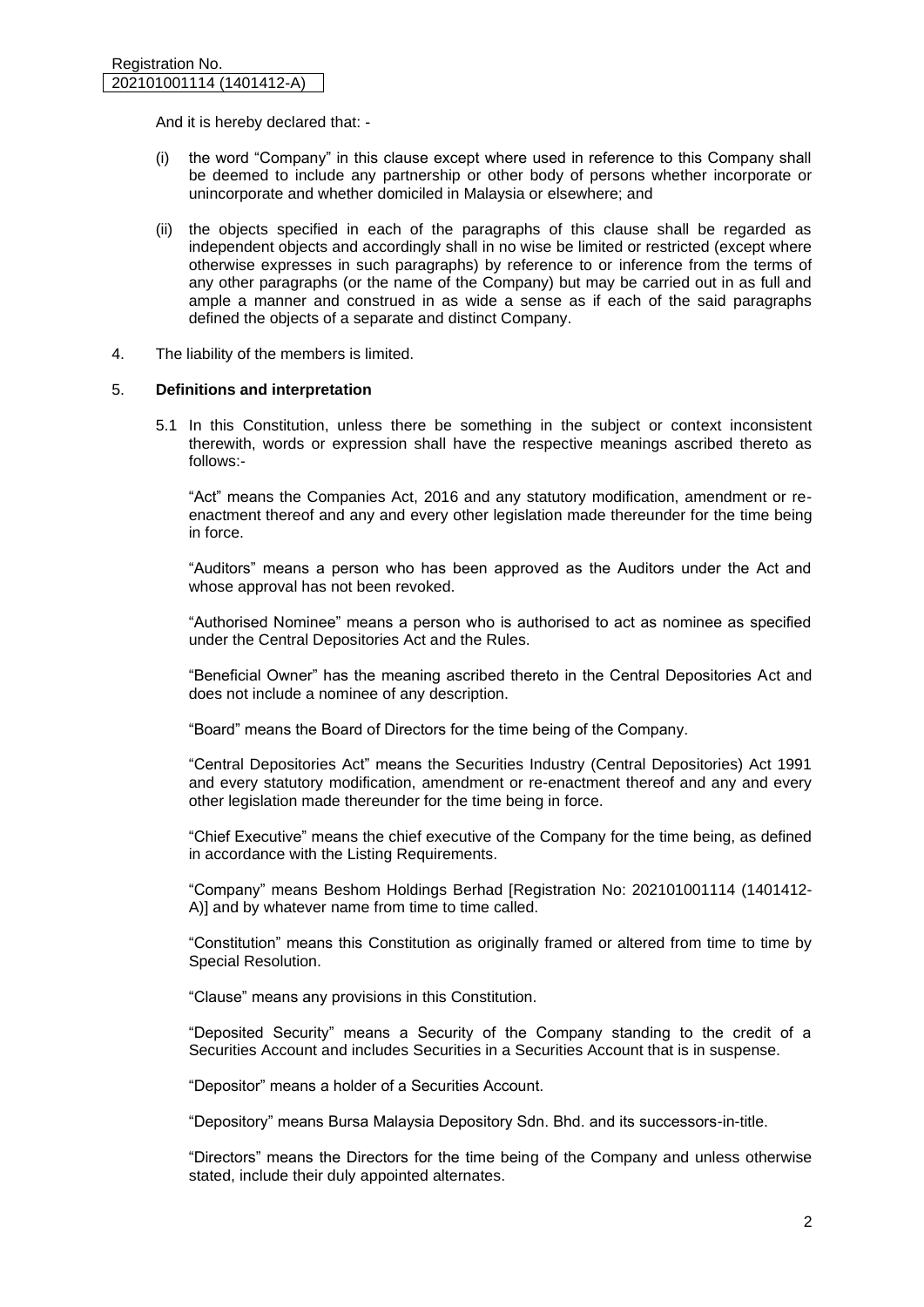"Electronic Address" means any address or mobile or facsimile number or contact number used for the purposes of sending or receiving documents or information by electronic means.

"Electronic Communication" means references to delivery of documents or information in electronic form by electronic means to the Electronic Address or any other address or number of the addressee, as permitted by the law.

"Employees' Share Option Scheme (ESOS)" means Share Issuance Scheme and/or Share Grant Scheme as defined in accordance with the Listing Requirements.

"Exchange" means Bursa Malaysia Securities Berhad or such other stock exchange on which the Company is listed or approved to be listed.

"Exempt Authorised Nominee" means an authorised nominee defined under the Central Depositories Act which is exempted from compliance with the provisions of subsection 25A(1) of the Central Depositories Act.

"in writing" or "written" means and includes words printed, lithographed, photographed, typed, represented or reproduced in any mode in a visible form, whether sent or supplied in electronic form or otherwise.

"Listing Requirements" means Listing Requirements of the Exchange including any amendment to the Listing Requirements that may be made from time to time.

"Major Shareholder" means a major shareholder as defined under the Listing Requirements.

"Market Day" means a day on which the stock market of the Exchange is open for trading in securities.

"Member" or "Shareholder" or "Holder of Shares" or any like expression means any person/persons for the time being holding one or more shares in the Company and whose name appears in the Record of Depositors, including a Depositor who will be treated as if he was a Member pursuant to Section 35 of the Central Depositories Act but excluding the Depository or its nominee company in its capacity as a bare trustee.

"month" means calendar month.

"the Office" means Registered Office for time being of the Company.

"Ordinary Resolution" means a resolution which has been passed by a simple majority of more than half of such Members who are entitled to vote and do vote in person, or where proxies are allowed, by proxy.

"Record of Depositors" means a record provided by the Depository to the Company pursuant to an application under the Rules.

"Register of Members" means the Register of Members to be kept pursuant to the Act and includes, where applicable, the Record of Depositors of the Company.

"Rules" means the Rules of the Depository, including any amendment that may be made from time to time.

"Seal" means the Common Seal of the Company.

"Secretary" means any person or persons appointed to perform the duties of secretary of the Company and shall include a joint, temporary, assistant or deputy secretary.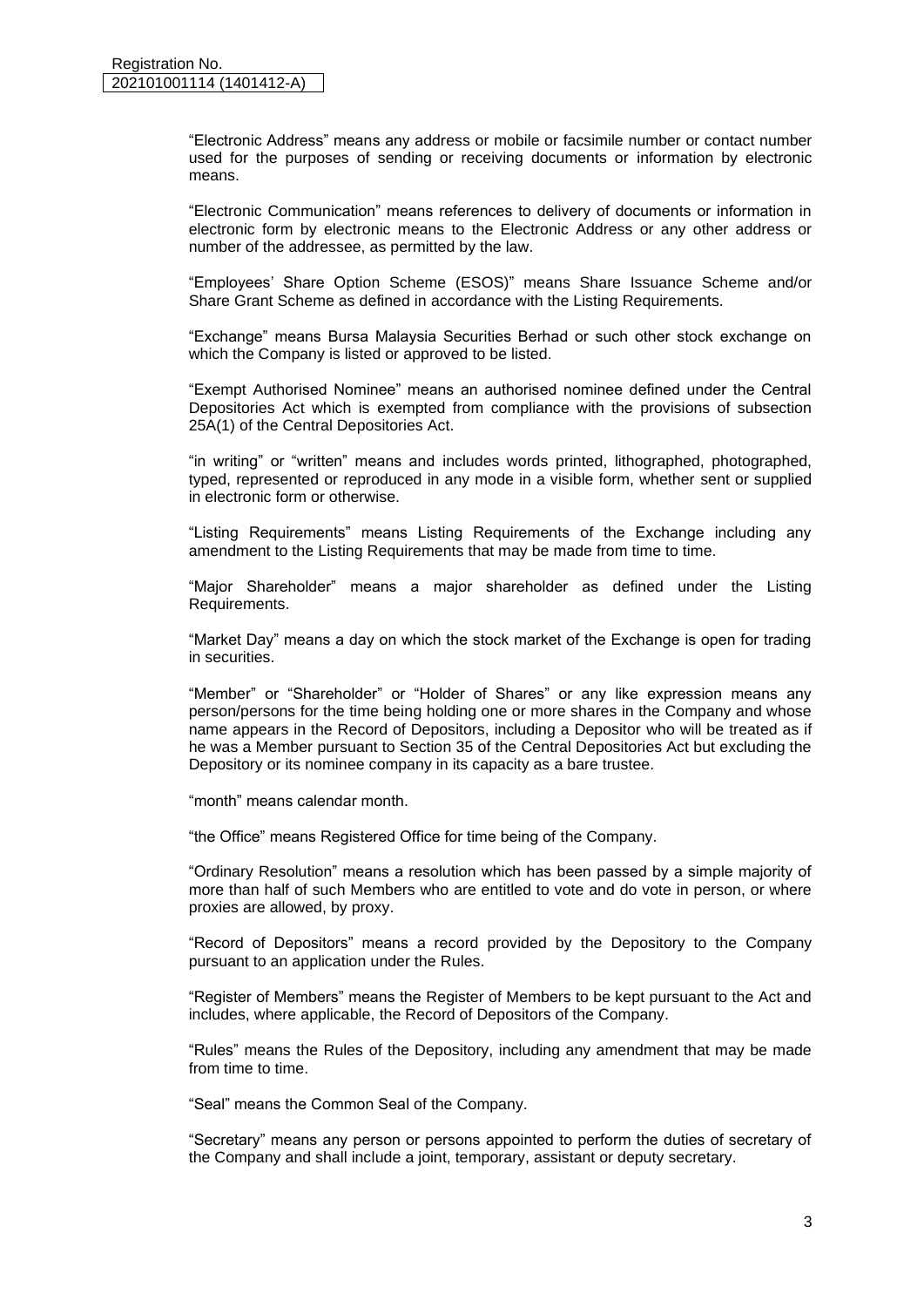"Securities Account" means an account established by the Depository for a Depositor for the recording of deposit of Securities and for dealing in such Securities by the Depositor.

"Securities" means securities as defined in Section 2(1) of the Capital Markets and Services Act, 2007 or any modification, amendment or re-enactment thereof for the time being in force.

"Special Resolution" means a resolution which has been passed by a majority of not less than seventy-five per centum (75%) of such Members who are entitled to vote and do vote in person, or where proxies are allowed, by proxy.

Words importing the singular number only include the plural number and vice versa.

Words importing masculine gender only include the feminine and neuter genders and the word "person" shall include a corporation.

Save as aforesaid, any words or expressions contained in this Constitution shall where the context so admits be interpreted in accordance with the provisions of the Interpretation Acts 1948 and 1967, the Act, the Central Depositories Act, the Rules and the Listing Requirements, as amended from time to time and any re-enactment thereof.

6. **Third Schedule.** The provisions set out in the Third Schedule of the Act shall not apply to the Company except in so far as the same are repeated in this Constitution.

#### **SHARES**

- 7. **Class of shares.** The shares in the original or any increased capital may be divided into several classes and there may be attached thereto respectively any preferential, deferred or other special rights, privileges, conditions or restrictions as to dividend, capital, voting or otherwise.
- 8. **Issue of Shares.** The Directors may allot or otherwise dispose of the same to such persons and on such terms and conditions with such preferred, deferred or other special rights or such restrictions whether in regard to dividend, voting, return of capital and at such time or times and for such consideration as the Directors may think fit, PROVIDED ALWAYS THAT:-
	- (a) no shares shall be issued including any issue from convertible securities which shall have the effect of transferring a controlling interest in the Company without prior approval of Members in meeting of Members;
	- (b) in the case of shares, other than ordinary shares, no special rights shall be attached until the same have been expressed in this Constitution or in the terms of issue of such shares including such of those shares arising from convertible securities;
	- (c) except in the case of an issue of shares on a pro-rata basis to all Members, every issue of shares to employees, Directors, Major Shareholders, Chief Executive or persons connected with any Director, Major Shareholder or Chief Executive of the Company shall be approved in accordance with the requirements of the Act and/or other applicable laws and regulations.
- 9. **Purchase by the Company of its own shares.** Subject to the provisions of the Act and/or any other applicable law and any rules, regulations and guidelines thereunder issued by the Exchange and any other relevant authority, the Company, may with the sanction of an ordinary resolution of shareholders in a meeting of Members, purchase its own shares and make payment in respect of the purchase and/or give financial assistance to any person for the purpose of purchasing its own shares on such date(s), terms and manner as may be determined from time to time by the Directors. Any shares in the Company so purchased by the Company shall be dealt with in accordance with the Act and/or any other applicable law or requirements of any other relevant authority.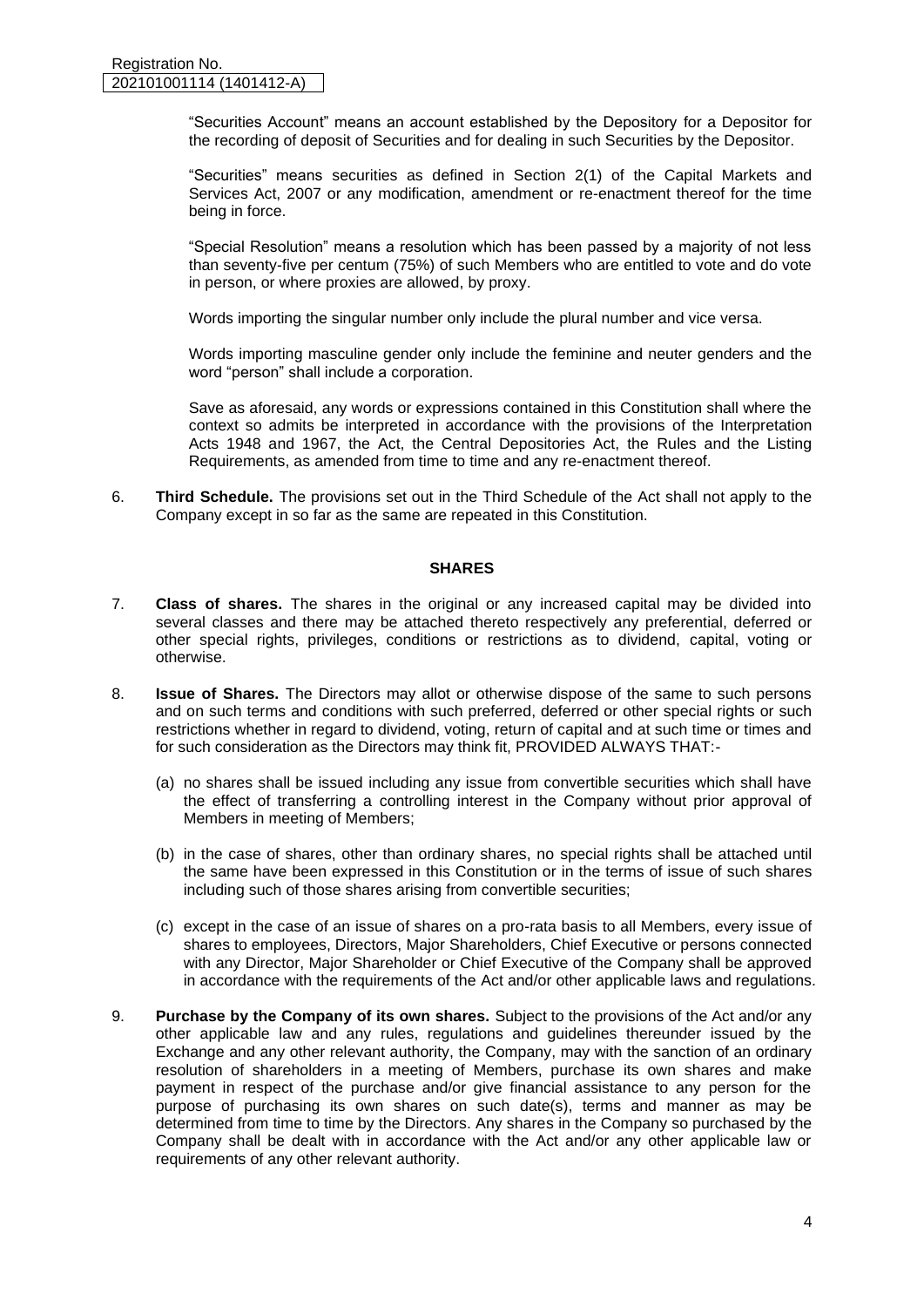- 10. **New issue of Securities to be credited to Securities Account.** All new issues of Securities for which listing is sought shall be by way of crediting the Securities Accounts of the allottees or entitled persons with such Securities with the Depository, save and except where the Company is specifically exempted from compliance with Section 38 of the Central Depositories Act, in which event it shall similarly be exempted from compliance with this provision.
- 11. **Power to pay commission and brokerage.** The Company may exercise the powers of paying commission conferred by the Act, provided that the rate of the commission and the number of shares which a person has agreed for a commission to subscribe shall be disclosed in the manner required by the Act and the commission shall not exceed the rate of ten per cent (10%) of the price at which the shares in respect whereof the same is paid are issued or an amount equal to ten per cent (10%) of that price, whichever is lesser. Such commission may be satisfied by the payment of cash or the allotment of fully or partly paid shares or partly in one way and partly in the other. The Company may also on any issue of shares pay such brokerage as may be lawful.
- 12. **Power to charge interest on capital.** If any shares of the Company are issued for the purpose of raising money to defray the expenses of the construction of any works or buildings or the provision of any plant which cannot be made profitable for a long period, the Company may, subject to the conditions and restrictions mentioned in the Act, pay interest or returns on the amount of such share capital as is for the time being paid-up and may charge the interest or returns to share capital as part of the cost of the construction or provision.
- 13. **Trust not to be recognised.** Except as required by law and the Central Depositories Act, no other person (other than persons, whether body corporate or otherwise, holding any share upon any trust for the Government) shall be recognised by the Company as holding any share or Securities upon any trust, and the Company shall not be bound by or compelled in any way to recognise (even when having notice thereof) any equitable, contingent future, or partial interest in any shares or Securities or unit of a share or Securities or (except only as by this Constitution or by law otherwise provided) any other rights in respect of any share or Securities except an absolute right to the entirety thereof of the registered holder.
- 14. **Issuance of Preference Shares.** Subject to the Act, any preference share may with the sanction of an ordinary resolution of shareholders in a meeting of Members, be issued on the terms that they are, or at the option of the Company are liable, to be redeemed, and the Company shall not without the consent of the existing preference shareholders at a class meeting issue further preference shares ranking in priority above preference shares already issued, but may issue preference shares ranking equally therewith.

# 15. **Rights of preference shareholders.**

- (a) Preference shareholders shall have the right to attend and vote at any meeting convened for the purpose of sanctioning:
	- (i) a resolution or proposal where the dividend or part of the dividend on the preference shares which is in arrears for more than six (6) months;
	- (ii) a proposal to reduce the capital of the Company;
	- (iii) a proposal for the disposal of the whole of the Company's property, business and undertaking;
	- (iv) a proposal or resolution which affects the rights and privileges attached to the preference share; and
	- (v) a proposal to wind up the Company and any other proposals during the winding-up of the Company.
- (b) Preference shareholders shall have the same rights as ordinary shareholders as regards to receiving notices, reports and audited financial statements and attending meetings of the Company.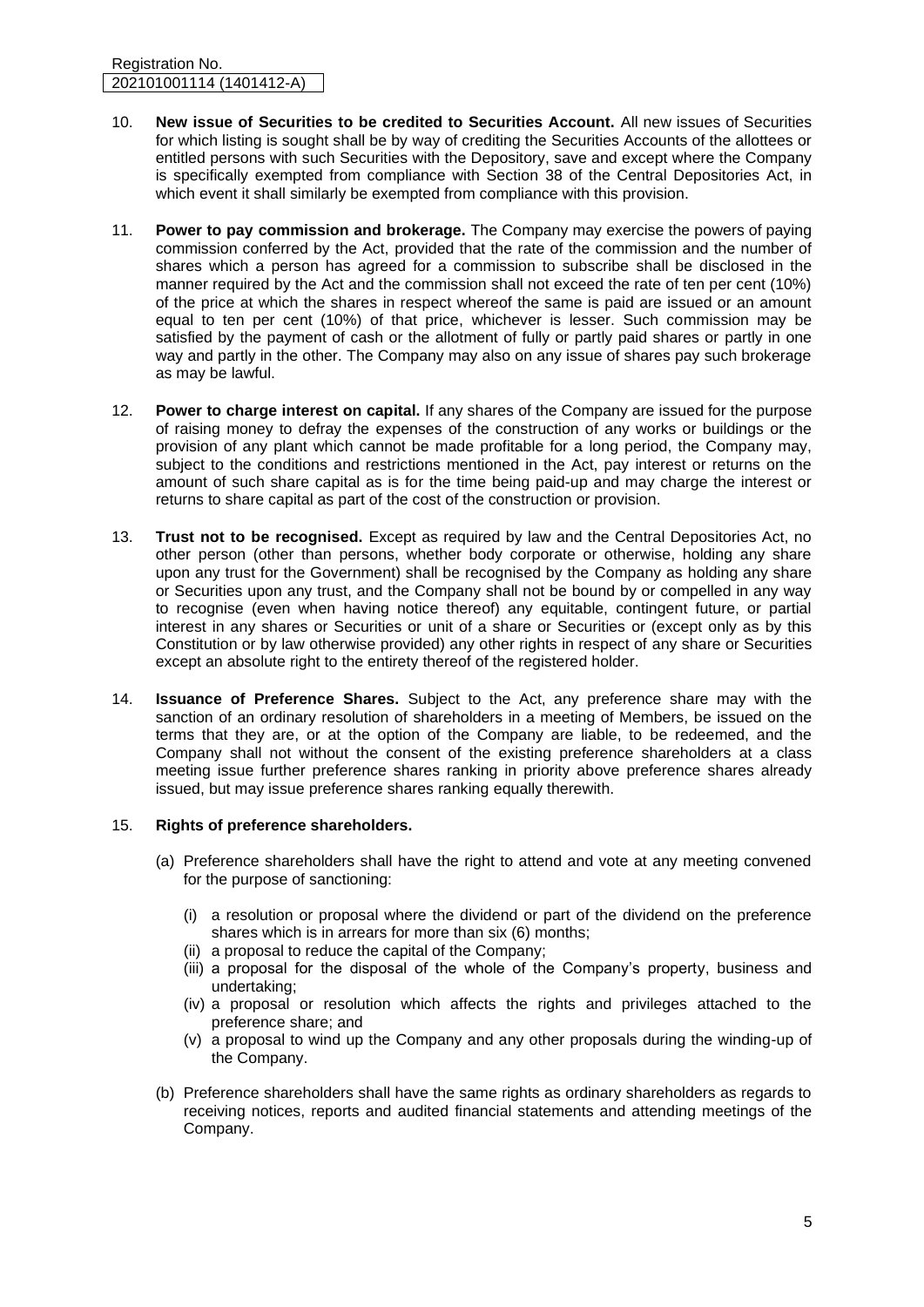Registration No. 202101001114 (1401412-A)

- 16. **Payment of shares by instalments.** If, by the conditions of allotment of any share, the whole or part of the amount or issue price thereof shall be payable by instalments, every such instalment shall, when due, be paid to the Company by the person who for the time being and from time to time shall be the registered holder of the share or his legal personal representative but this provision shall not affect the liability of any allottee who may have agreed to pay the same.
- 17. **When Members' rights exercisable.** No person shall exercise any rights of a Member until his name shall have been entered in the Register of Members or Record of Depositors, as the case may be.
- 18. **Who may be Members.** Shares may be registered in the name of an incorporated company or other corporate body but not in the name of a minor or a person of unsound mind or who is insolvent.

# **MODIFICATION OF CLASS RIGHTS**

- 19. **Modification of class rights.** If at any time the share capital is divided into different classes of shares, the rights attached to any class (unless otherwise provided by the terms of issue of the shares of that class) may, whether or not the Company is being wound up, be varied with the consent in writing of the holders of not less than seventy-five per centum (75%) of the total voting rights of the holders of the shares in the class, or with the sanction of a special resolution passed by shareholders of that class sanctioning the variation. To every such separate meeting of Members, the provisions of the Constitution relating to meeting of Members shall mutatis mutandis apply, but so that the necessary quorum shall be two (2) persons holding at least or representing by proxy, one-third of the number of issued shares of the class and that any holder of shares of the class present in person or by proxy may demand a poll. To every such special resolution, the provisions of Section 292 of the Act shall with such adaptations as are necessary, apply.
- 20. **Alteration of rights by issuance of new shares.** The rights conferred upon the holders of the shares of any class issued with preferred or other rights shall not, unless otherwise expressly provided by the terms of issue of the shares of that class, be deemed to be varied by the creation or issue of further shares ranking as regards to participation in the profits or assets of the Company in some or in all respects pari passu therewith.

# **SHARE CERTIFICATES**

21. **Share Certificate.** The certificates of title to share, stock, debentures, debenture stock, notes and other securities shall be issued under the seal of the Company in such form as the Directors may from time to time prescribe provided that such certificates shall comply with all security features, size and other requirements prescribed by the Exchange and all such certificates shall be signed by a Director and the Secretary or in lieu of the Secretary by such other person as the Directors may appoint for the purpose. It shall be sufficient evidence that the seal has been duly affixed to any such certificate and signed as aforesaid if an autographic or facsimile of the signatures of the aforesaid authorised persons appears thereon.

# 22. **Entitlement to share certificate.**

- (a) Every Member shall be entitled to receive share certificate (in respect of shares that are not Deposited Securities) in accordance with the Act.
- (b) No Member is entitled to a certificate in respect of any Deposited Security except in accordance with the Central Depositories Act and the Rules and any applicable law.
- (c) The Depository or its nominee company shall be entitled to receive jumbo certificate(s) in denominations requested by the Depository or its nominee company for shares that are Deposited Securities.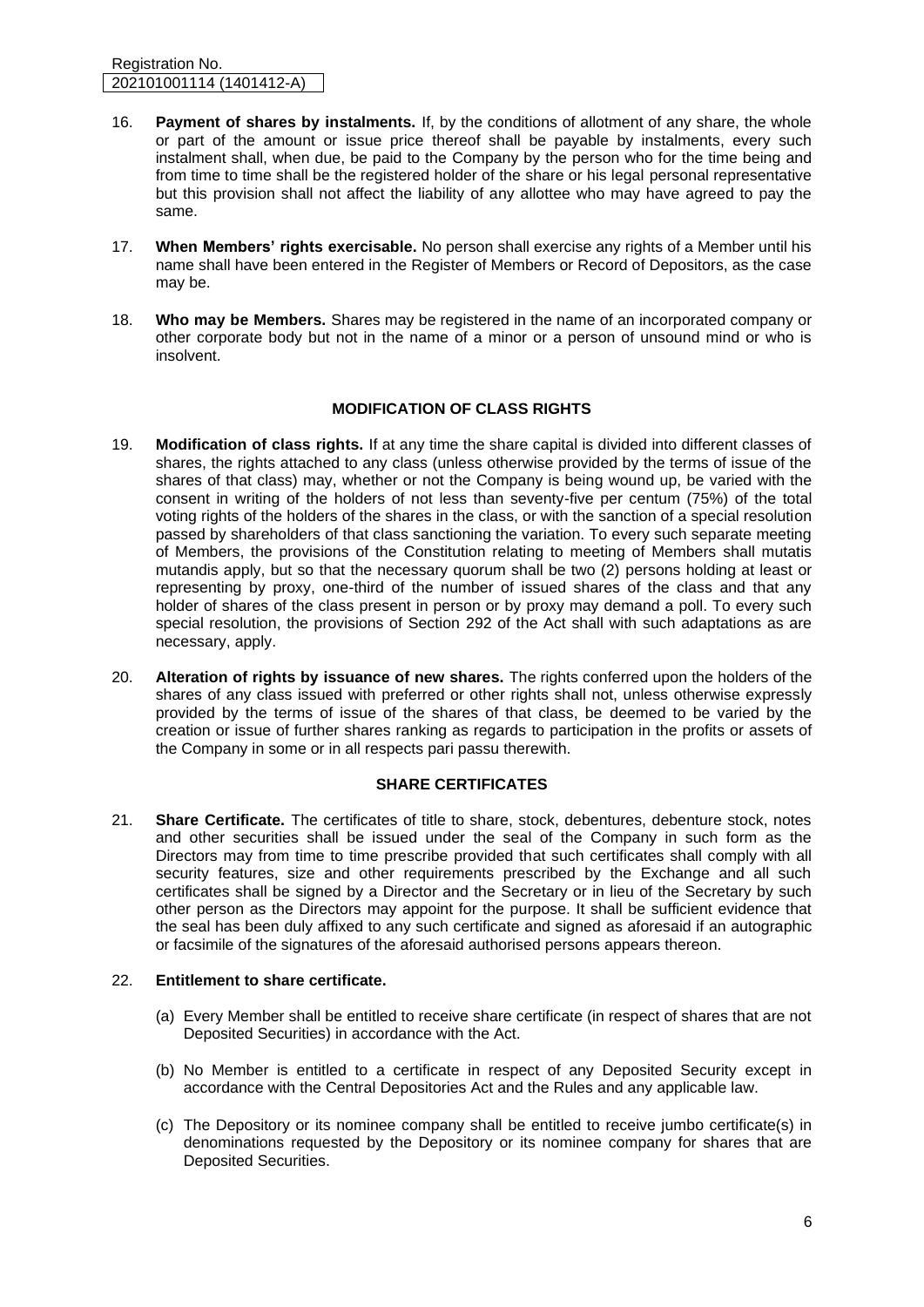Registration No. 202101001114 (1401412-A)

- 23. **Allotment of Securities, despatch of notices/certificates etc.** The Company shall duly observe and comply with the provisions of the Act and the requirements from time to time prescribed by the Exchange applicable to any allotment of its shares or Securities and deliver to the Depository the appropriate certificates in such denominations as may be specified by the Depository registered in the name of the Depository or its nominee company.
- 24. **Information of Shareholding.** The Company may by notice in writing require any Member within such reasonable time as is specified in the notice:-
	- (a) to inform the Company whether he holds any voting shares in the Company as beneficial owner or as trustee; and
	- (b) If he holds the voting shares as trustee, to indicate so far as he can the persons for whom he holds the voting shares by name and by other particulars sufficient to enable those persons to be identified and the nature of their interest.
- 25. **The Company may require any information of beneficial interest.** Where the Company is informed in pursuance of a notice given to any person under Clause 24 hereof or this Clause that any other person has an interest in any of the voting shares in the Company, the Company may by notice in writing require that other person within such reasonable time as is specified in the notice:-
	- (a) To inform the Company whether he holds that interest as beneficial owner or as trustee; and
	- (b) If he holds the voting shares as trustee, to indicate so far as he can the persons for whom he holds such interest by name and by other particulars sufficient to enable them to be identified and the nature of their interest.

#### **TRANSFER OF SECURITIES**

- 26. **Transfer of securities.** The transfer of any listed Securities or class of listed Securities of the Company which have been deposited with the Depository shall be by way of book entry by the Depository in accordance with the Rules and notwithstanding Sections 105, 106 or 110 of the Act, but subject to Section 148(2) of the Act and any exemption that may be made from compliance with Section 148(1) of the Act, the Company shall be precluded from registering and effecting any transfer of such Securities.
- 27. **Suspension of Registration.** Subject to the provisions of the Act, the Depositories Act, the Rules and the Listing Requirements, the registration of transfers may be suspended at such times and for such periods as the Directors may from time to time determine PROVIDED ALWAYS that such registration shall not be suspended for more than thirty (30) days in aggregate in any year. At least ten (10) clear Market Days' notice (or such other period as may from time to time be prescribed by Bursa Securities) prior to such closure shall be published in a daily newspaper circulating in Malaysia and shall also be given to Bursa Securities. The said notice shall state the period and purpose or purposes of such closure. The Company shall give notice in accordance with the requirements of the Rules to the Depository to prepare the appropriate Record of Depositors.
- 28. **Refusal to register transfer.** The Depository may refuse to register any transfer of Deposited Security that does not comply with the Depositories Act and the Rules.
- 29. **Indemnity.** Subject to any law in Malaysia for the time being in force, neither the Company nor the Directors nor any of its officers shall incur any liability for the act of the Depository in registering or acting upon a transfer of securities apparently made by a Member or any person entitled to the securities by reason of death, bankruptcy or insanity of a Member although the same may by reason of any fraud or other causes not known to the Company or the Directors or the Depository or other officers be legally inoperative or insufficient to pass the property in the securities proposed or professed to be transferred, and although the transfer may, as between the transferor Member and the transferee be liable to be set aside and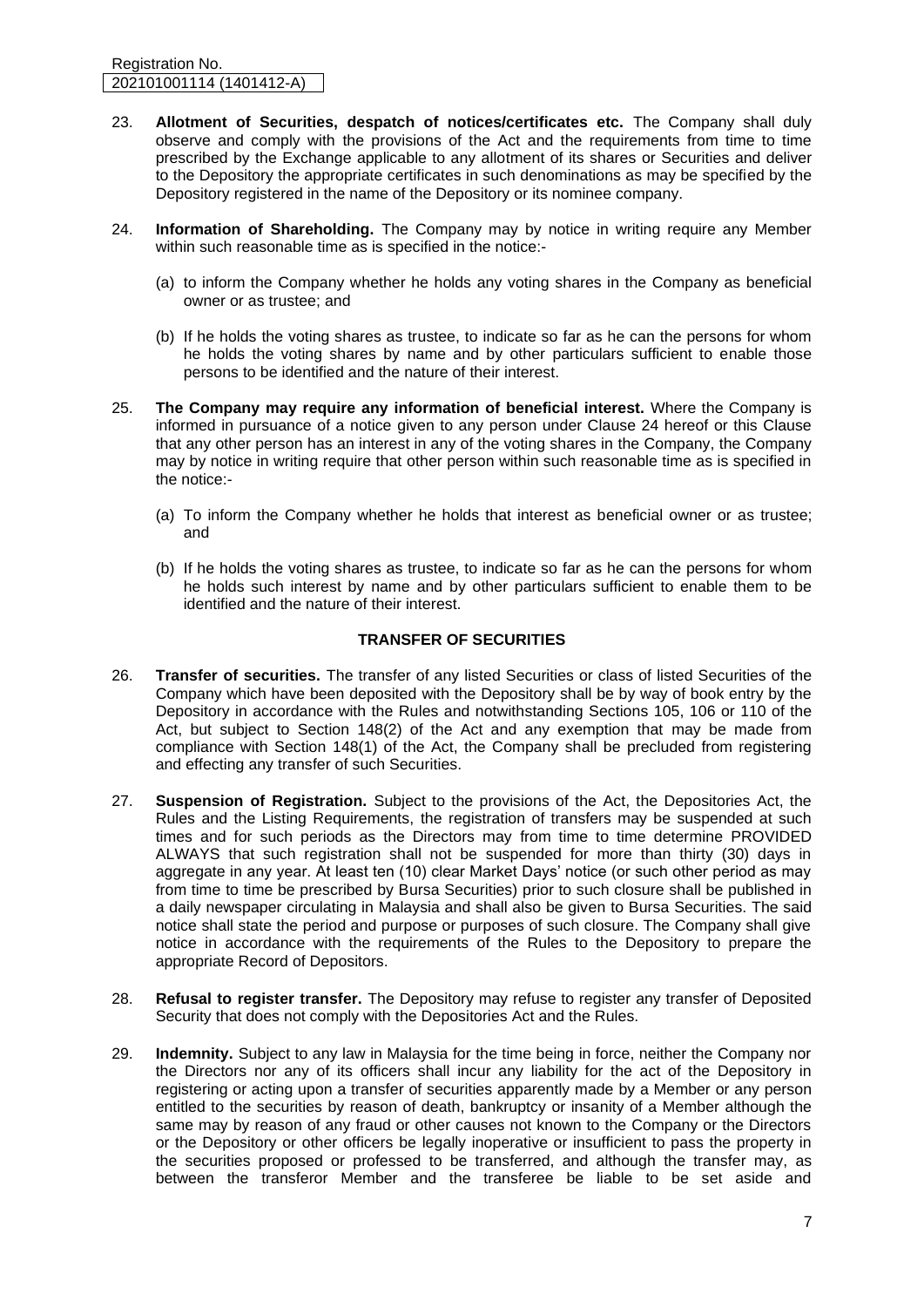notwithstanding that the Depository or the Company may have notice that such instrument or transfer was signed or executed and delivered by the transferor Member in the blank as to the name of the transferee, of the particulars of the securities transferred or otherwise in defective manner.

30. **Renunciation.** Subject to the provisions of this Constitution, the Directors may recognise a renunciation of any security by the allottee thereof in favour of some other person.

# **DISPOSAL OF SHARES OF MEMBERS WHOSE WHEREABOUTS UNKNOWN**

- 31. (i) Subject to the provisions of the Central Depositories Act and the Rules, where by the exercise of reasonable diligence the Company is unable to discover the whereabouts of a Member for a period of not less than ten (10) years, the Company may cause an advertisement to be published in a newspaper circulating in the place shown in the Register or the Record of Depositors as the address of the Member stating that the Company after expiration of thirty (30) days from the date of the advertisement intends to transfer the shares to the Minister charged with responsibility for finance.
	- (ii) If after the expiration of thirty (30) days from the date of the advertisement the whereabouts of the Member remains unknown, the Company may transfer the shares held by the Member in the Company to the Minister charged with responsibility for finance and for that purpose may execute for and on behalf of the Member a transfer of those shares to the Minister charged with responsibility for finance.

#### **CALLS ON SHARES**

- 32. **Directors may make calls.** The Directors may from time to time make calls upon the Members in respect of any money unpaid on their shares and not by the conditions of allotment thereof made payable at fixed date, provided that no call shall exceed one-fourth (1/4) of the issued price of the share or be payable less than thirty (30) days from the date fixed for the payment of the last preceding call, and each Member shall (subject to receiving at least fourteen (14) days' notice specifying the date, time and place of payment) pay to the Company the amount called on his shares. A call may be revoked or postponed as the Directors may determine.
- 33. **Effective date of call.** A call shall be deemed to have been made at the time when the resolution of the Directors authorising the call was passed and such resolution may authorise the call to be paid by instalments. No shareholder shall be entitled to receive any dividend or to exercise any privilege as a Member, until he shall have paid all calls for the time being due and payable on every share held by him, together with interest and expenses (if any).
- 34. **Interest on unpaid calls.** If a sum called in respect of shares is not paid before or on the day appointed for payment thereof, the person from whom the sum is due, shall pay interest on the sum from the day appointed for payment thereof to the time of actual payment at such rate not exceeding eight per cent (8%) per annum or such other rate as the Directors may determine, but the Directors shall be at liberty to waive payment of the interest, wholly or in part.
- 35. **When calls deemed made.** Any sum which by the terms of issue of a share is payable on allotment or any fixed date, shall for the purposes of this Constitution be deemed to have been duly called for and shall be payable on the date on which by the terms of issue the same becomes payable, and in case of non-payment, all the relevant provisions of this Constitution as to payment of interest and expenses, forfeiture or otherwise, shall apply as if the sum had become payable by virtue of a call duly made and notified.
- 36. **Difference in Calls.** The Directors may, on the issue of shares, differentiate between the holders as to the amount of calls to be paid and the times of payment of such calls.

If, by the condition of allotment of any share, the whole or part of the amount or issue price thereof shall be payable on fixed dates and every such amount shall, when due, be paid to the Company by the person who for the time being and from time to time shall be the holder of the share.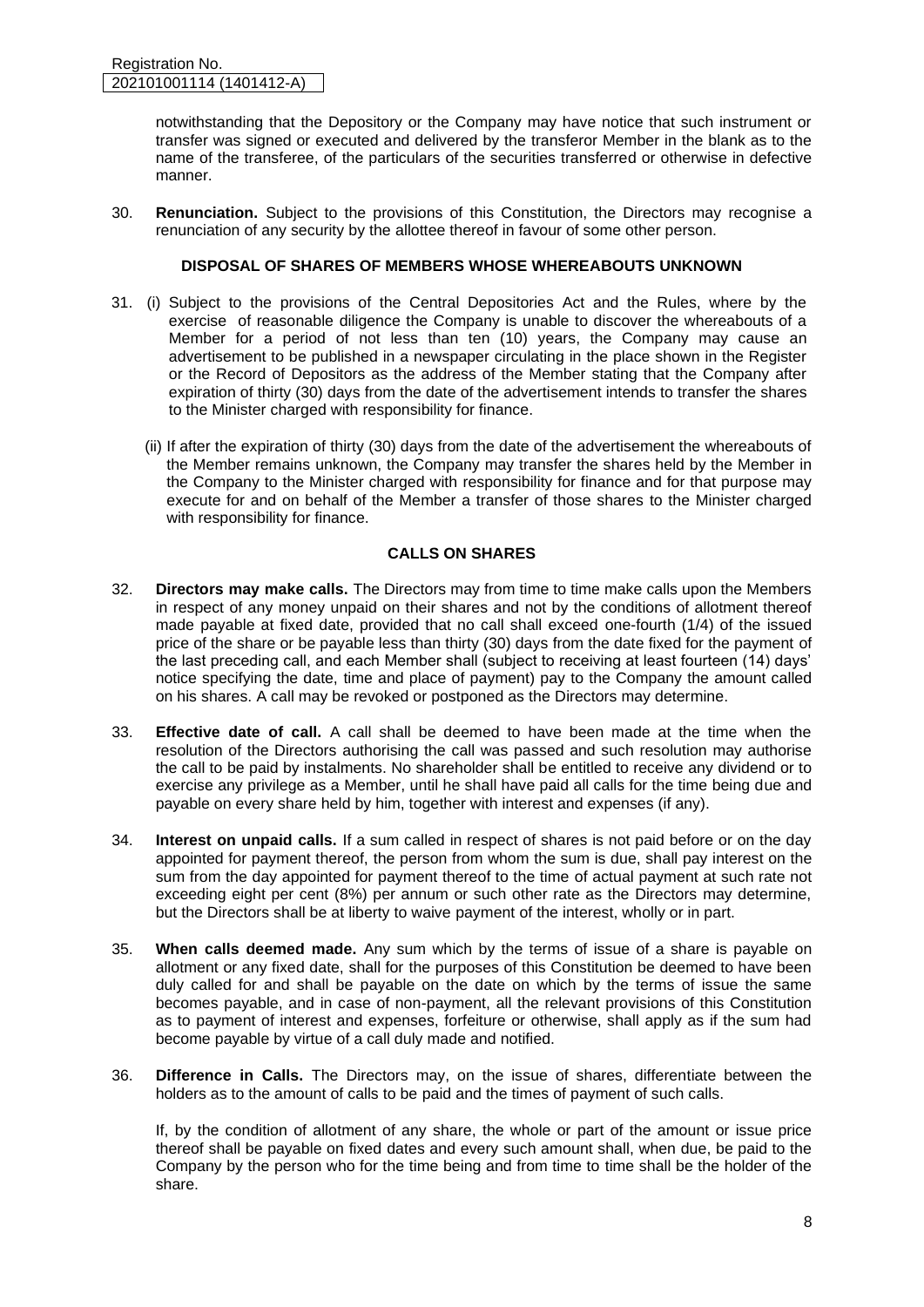#### Registration No. 202101001114 (1401412-A)

- 37. **Capital paid in advance of calls.** The Directors may, if they think fit, receive from any Member willing to advance payment, all or any part of the money uncalled and unpaid upon any shares held by him, and upon all or any part of the money so advanced may (until the same would, but for the advance, become payable) pay interest at such rate not exceeding (unless the Company in general meeting shall otherwise direct) eight per cent (8%) per annum as may be agreed upon between the Directors and the Member paying the sum in advance. Such capital paid on shares in advance of calls shall not, whilst carrying interest, confer a right to participate in profits. Except in liquidation, capital paid in advance of calls shall not, until the same would but for such advance have become payable, be treated as paid up on the shares in respect of which they have been paid.
- 38. **No rights of membership when calls unpaid.** No Member shall be entitled to receive any dividend or exercise any privilege as a Member in respect of any share upon which calls or instalments are due and unpaid.

#### **LIEN**

- 39. **Company to have lien in priority.** The Company shall be entitled to a lien, in priority to any other claim, over a partly paid issued share and any dividend payment on such share, for all money due by the Member to the Company by way of money called or payable at a fixed date. The Company's lien on shares and dividends from time to time declared in respect of such shares, shall be restricted to unpaid calls and instalments upon the specific shares in respect of which such moneys are due and unpaid, and to such amounts as the Company may be called upon by law to pay and has paid in respect of the shares of the Member or deceased Member.
- 40. **Enforcement of lien.** The Company may sell any share over which the Company has a lien in a manner as the Directors consider appropriate. Such sale of shares by the Company shall not be made unless a sum in respect of which the lien exists is presently payable and until the expiry of fourteen (14) days from a written notice, stating and demanding payment of such part of the amount in respect of which the privilege or lien exists as is presently payable has been given to the registered holder for the time of the share, or the person entitled to the share by reason of the death or bankruptcy of the registered holder.
- 41. **Transfer on sale.** For the purposes of giving effect to such sale, the Directors may authorise a person to transfer the shares sold to the purchaser of the shares who shall be registered as the Member comprised in any such transfer and the Directors shall not be bound to see the application of the purchase money. The title of the purchaser to the share sold shall not be affected by any irregularity or invalidity in the proceedings relating to the sale.
- 42. **Application of proceeds of sale.** All monies received on any such sale shall after payment of any prior encumbrances, be applied in payment of all costs of such sale and of any attempted sale and secondly in payment of all monies charged on the shares by virtue of such lien and presently payable and subject to such payment, the balance (if any) shall be paid to the person who was entitled to such shares immediately prior to the date of such sale or his executors, administrators or assignees or as he directs.

# **FORFEITURE OF SHARES**

- 43. **Notice for call unpaid.** If a Member fails to pay any call or instalment of a call on the date stipulated for payment thereof, the Directors may, at any time thereafter during such time as any part of the call or instalment remains unpaid, serve a notice on him requiring payment of so much of the call or instalment as is unpaid, together with any interest which may have accrued.
- 44. **Form of notice.** The notice shall name a further date on or before which the payment required by the notice is to be made, and shall state that in the event of non-payment on or before the specified date the shares in respect of which the call was made will be liable to be forfeited.
- 45. **Forfeiture for non-payment.** If the requirements of any such notice as aforesaid are not complied with by the date specified therein, any share in respect of which the notice has been given shall be forfeited by a resolution of the Directors to that effect unless the payment as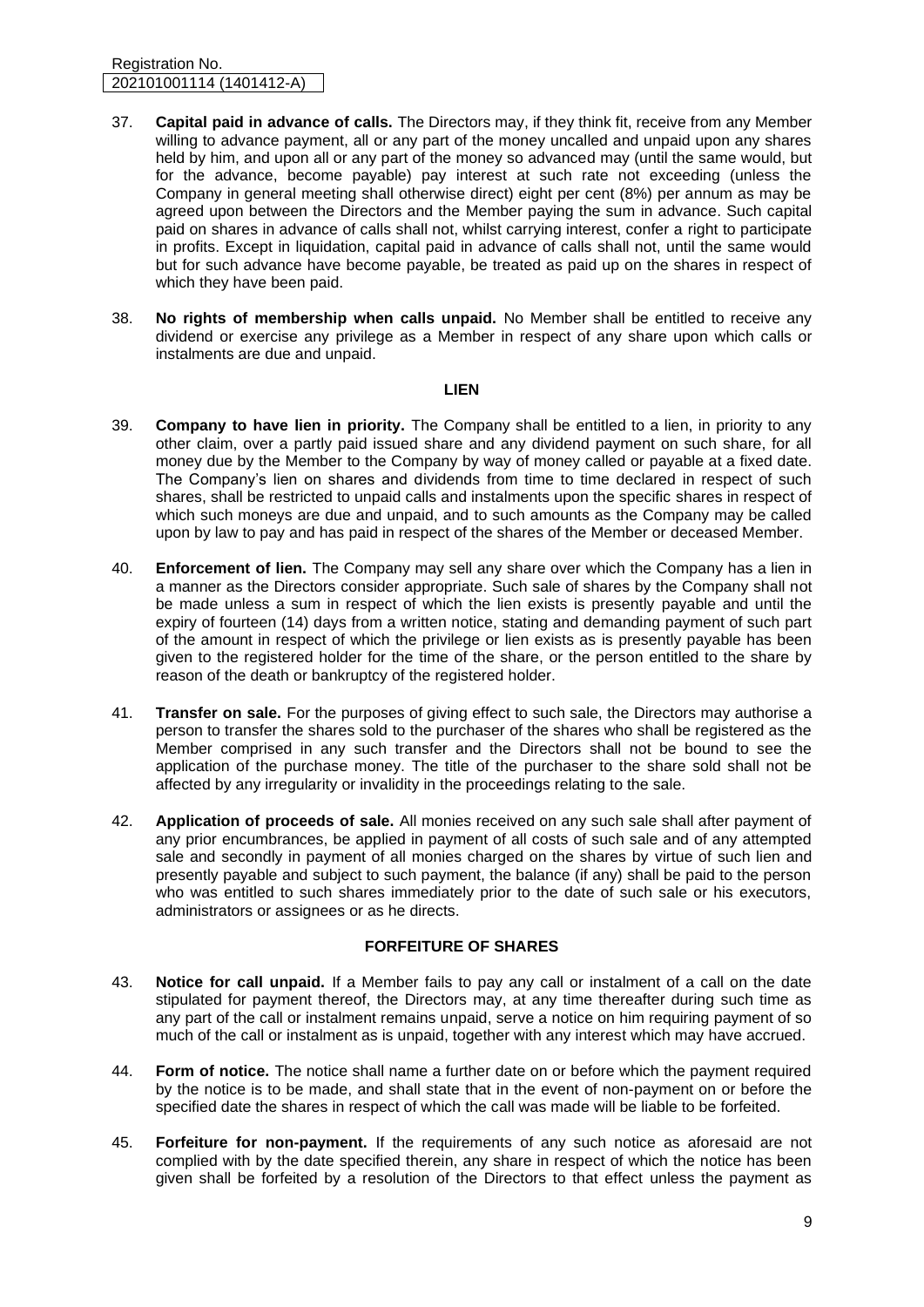required by such notice has been made before the resolution. Such forfeiture shall include all dividends declared in respect of the forfeited shares and not actually paid before the forfeiture.

- 46. **Forfeited share.** A forfeited share may be sold or otherwise disposed of on such terms and in such manner as the Directors think fit, and at any time before a sale or disposition the forfeiture may be cancelled on such terms as the Directors think fit.
- 47. **Liability on forfeiture.** A person whose shares have been forfeited shall cease to be a Member in respect of the forfeited shares, but shall, notwithstanding, remain liable to pay to the Company all money which, at the date of forfeiture, was payable by him to the Company in respect of the shares (together with interest or compensation at the rate of eight per cent (8%) per annum from the date of forfeiture on the money for the time being unpaid if the Directors think fit to enforce payment of such interest or compensation), but his liability shall cease if and when the Company receives payment in full of all such money in respect of the shares.
- 48. **Statutory declaration as conclusive evidence.** A statutory declaration in writing that the declarant is a Director or Secretary of the Company, and that a share in the Company has been duly forfeited on a date stated in the declaration, shall be conclusive evidence of the facts therein stated as against all persons claiming to be entitled to the share.
- 49. **Title of purchaser of forfeited shares.** The Company may receive the consideration, if any, given for a forfeited share on any sale or disposition thereof and may execute a transfer of the share in favour of the person to whom the share is sold or disposed of (including where appropriate, by giving and signing such instructions and documents as required under the Central Depositories Act or the Rules (in the name of the Member whose shares are being or have been sold) to the Depository for the purposes of authorising and effecting the book-entry of the shares sold as Deposited Securities to the purchaser and/or doing all such acts, deeds and things as may be necessary to give full effect to the sale) and he shall thereupon be registered as the holder of the share, and he shall not be bound to see to the application of the purchase money, if any, nor shall his title to the share be affected by any irregularity or invalidity in the proceedings in reference to the forfeiture, sale, or disposal of the share. Subject to any lien for sums not presently payable, if any, any residue of the proceeds of sale of shares which are forfeited and sold or disposed of, after the satisfaction of the unpaid calls or instalments payable at fixed times and accrued interest and expenses, shall be paid to the person entitled to the shares immediately before the forfeiture thereof or his executors, administrators, or assignees or as he directs.
- 50. **Application of forfeiture provisions.** The provisions of this Constitution as to forfeiture shall apply in the case of non-payment of any sum which, by the terms of issue of a share, becomes payable at a fixed date, as if the same had been payable by virtue of a call duly made and notified.

# **TRANSMISSION OF SHARES**

- 51. **Transmission on death of Member.** In case of the death of a Member, the persons recognised as having any title to his interest in the shares or debentures shall be the legal personal representative, but nothing herein contained shall release the estate of the deceased Member from any liability in respect of any share or debenture held by the deceased Member.
- 52. **Death or bankruptcy of a Member.** Any person becoming entitled to a security in consequence of the death or bankruptcy of a Member may, upon such evidence being produced as may from time to time properly be required under the Act and/or the Rules and subject as hereinafter provided, elect either to be registered himself as holder of the security or to have some person nominated by him registered as the transferee thereof, but the Directors shall, in accordance with the provisions of written law, have the same right to decline or suspend registration as they would have had in the case of a transfer of the security by that Member before his death or bankruptcy. Provided always that where the security is a Deposited Security, subject to the Rules, a transfer or withdrawal of the securities may be carried out by the person so becoming entitled.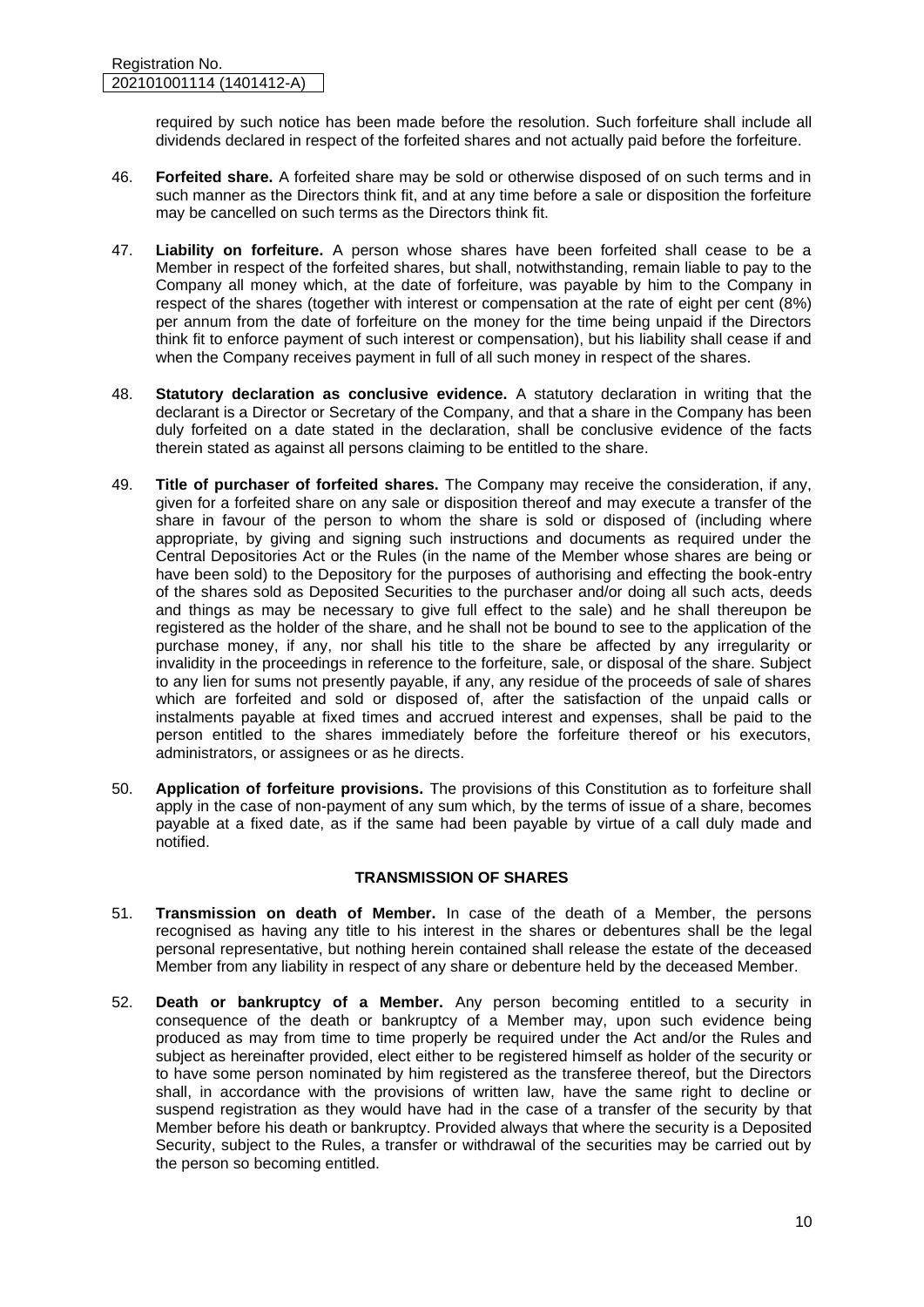#### Registration No. 202101001114 (1401412-A)

- 53. **Notice of election.** If any person so becoming entitled elects to register himself, he shall deliver or send to the Company and Depository, a notice in writing signed by him and stating that he so elects, provided that where the security is a Deposited Security and the person becoming entitled elects to have the security transferred to him, the aforesaid notice must be served by him on the Depository. If he elects to have another person registered, he shall testify his election by executing to that person a transfer of the security. All the limitations, restrictions and provisions of this Constitution relating to the right to transfer and the registration of transfers of securities shall be applicable to any such notice or transfer as aforesaid as if the death or bankruptcy of the Member had not occurred and the notice or transfer were a transfer signed by that Member.
- 54. **Person entitled may receive dividends etc.** Where a Depositor holding any Deposited Securities dies or becomes bankrupt, his personal representative or the assignee or his estate, as the case may be, shall, upon the production of such evidence as may from time to time be properly required by the Directors and/or the Depository in that behalf, be entitled to the same dividends and other advantages and to the same rights (whether in relation to meetings of the Company or to voting or otherwise) as the Depositor would have been entitled to if he had not died or become bankrupt.

# 55. **Transmission of securities from other stock exchange.**

Where:

- (a) the securities of the Company are listed on another stock exchange; and
- (b) the Company is exempted from compliance with Section 14 of the Depositories Act or Section 29 of the Securities Industry (Central Depositories) (Amendment) Act, 1998, as the case may be, under the Rules in respect of such securities,

the Company shall, upon request of a securities holder, permit a transmission of securities held by such securities holder from the register of holders maintained by the Registrar of the Company in the jurisdiction of the other stock exchange, to the register of holders maintained by the Registrar of the Company in Malaysia and vice versa provided that there shall be no change in the ownership of such securities.

# **ALTERATION OF CAPITAL**

- 56. **Alteration of Share Capital.** The Company may alter its share capital in any one or more of the following ways by passing an ordinary resolution to-
	- (a) consolidate and divide all or any of its share capital, the proportion between the amount paid and the amount, if any, unpaid on each subdivided share shall be the same as it was in the case of the share from which the subdivided share is derived;
	- (b) convert all or any of its paid-up shares into stock and may reconvert that stock into paid-up shares; or
	- (c) subdivide its shares or any of the shares, whatever is in the subdivision, the proportion between the amount paid and the amount, if any, unpaid on each subdivided share shall be the same as it was in the case of the share from which the subdivided share is derived.
- 57. **Power to reduce capital.** The Company may by special resolution or as provided by the Act reduce its share capital, in any manner and with, and subject to, any authorization, and consent required by law.

# **INCREASE OF CAPITAL**

58. **Power to increase capital.** The Company may from time to time by Ordinary Resolution whether all the shares for the time being issued have been fully called up or not, increase its capital by the creation and issue of new shares, with such aggregate increase to be of such amount and to be divided into shares of such respective amounts as the Company in such meeting of Members directs and such new shares or any of them may have such preference or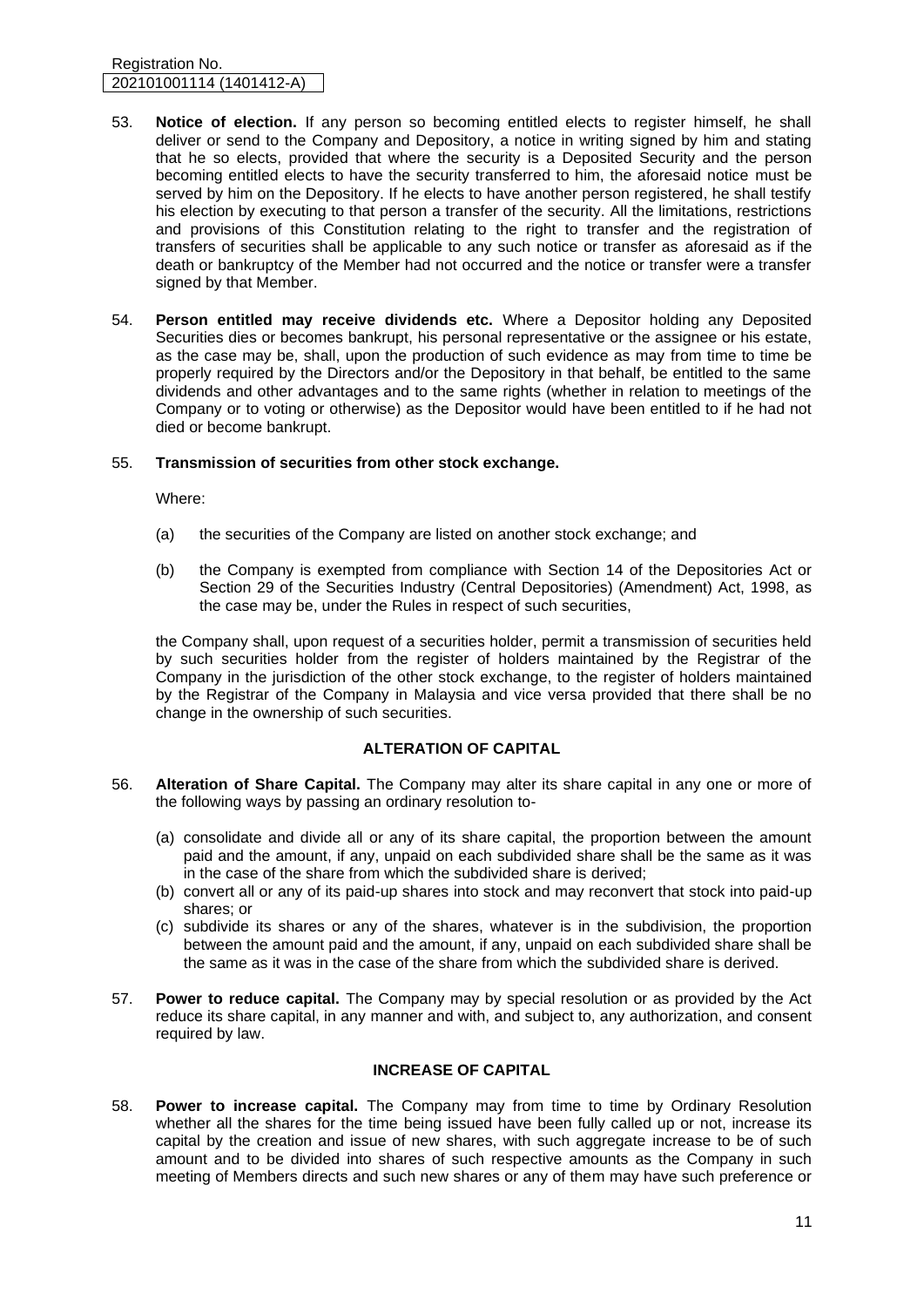priority over the then existing shares of the Company and that such rights and privileges be different from those of such existing shares as the Directors may think fit.

- 59. **Offer of new shares.** Subject to any direction to the contrary that may be given by the Company in a meeting of Members, any new shares or other convertible securities shall before they are issued, be offered to such persons as at the date of the offer are entitled to receive notices from the Company of meetings of Members in proportion, as nearly as the circumstances admit, to the amount of the existing shares or other convertible securities to which they are entitled. The offer shall be made by notice specifying the number of shares or other convertible securities offered, and limiting a time within which the offer, if not accepted, will be deemed to be declined, and after the expiration of that time, or on the receipt of an intimation from the person to whom the offer is made that he declines to accept the shares or other convertible securities offered, the Directors may dispose of those shares or other convertible securities in such manner as they think most beneficial to the Company. The Directors may likewise so dispose of any new shares or other convertible securities bear to shares or other convertible securities which (by reason of the ratio which the new shares or other convertible securities bear to shares or other convertible securities held by persons entitled to an offer of new shares or other convertible securities) cannot, in the opinion of the Directors, be conveniently offered under this Constitution.
- 60. **New capital to be considered as part of the present share capital.** Except so far as otherwise provided by the conditions of issue, or by the provisions of this Constitution, any share capital raised by the creation of new shares shall be considered as part of the share capital of the Company after such creation, and such new shares shall rank pari passu with shares issued prior to such creation.

# **CONVERSION OF SHARES INTO STOCK**

- 61. **Company may convert shares into stock.** The Company may by ordinary resolution convert any paid up shares into stock and reconvert any stock into paid up shares of any number.
- 62. **Holders of stock may transfer their interest.** The holders of stock may transfer the same or any part thereof in the same manner as the transfer of shares from which the stock arose may, before the conversion, have been transferred or be transferred in the closest manner as the circumstances allow. The Directors may fix the minimum amount of stock transferable and may restrict or forbid the transfer of fractions of that minimum.
- 63. **Participation in dividends and profits.** The stock shall confer on the holders thereof respectively the same rights, privileges and advantages as regards dividends, participation in assets on a winding up, voting at meetings of the Company and other matters as would have been conferred by the shares from which the stock arose, but so that none of such rights, privileges or advantages, (except participation in dividends and profits of the Company and in assets on a winding up) shall be conferred by an amount of the stock which would not, if existing in shares, have conferred such privileges or advantages.
- 64. **Application of provisions.** All such provisions of this Constitution as are applicable to paid-up shares shall apply to stock and in all such provisions the word "share" shall include "stock", and the words "shareholder" or "member" shall include "stockholder".

# **MEETING OF MEMBERS**

65. **Annual General Meeting.** The Company shall in each year hold a general meeting as its annual general meeting in addition to any other meetings in that year within six (6) months of the Company's financial year end, and not more than fifteen (15) months shall elapse between the date of one annual general meeting and that of the next or such other period as may be determined by the relevant Authorities, but so long as the Company holds its first annual general meeting within eighteen (18) months of its incorporation, it need not hold it in the year of its incorporation or in the following year.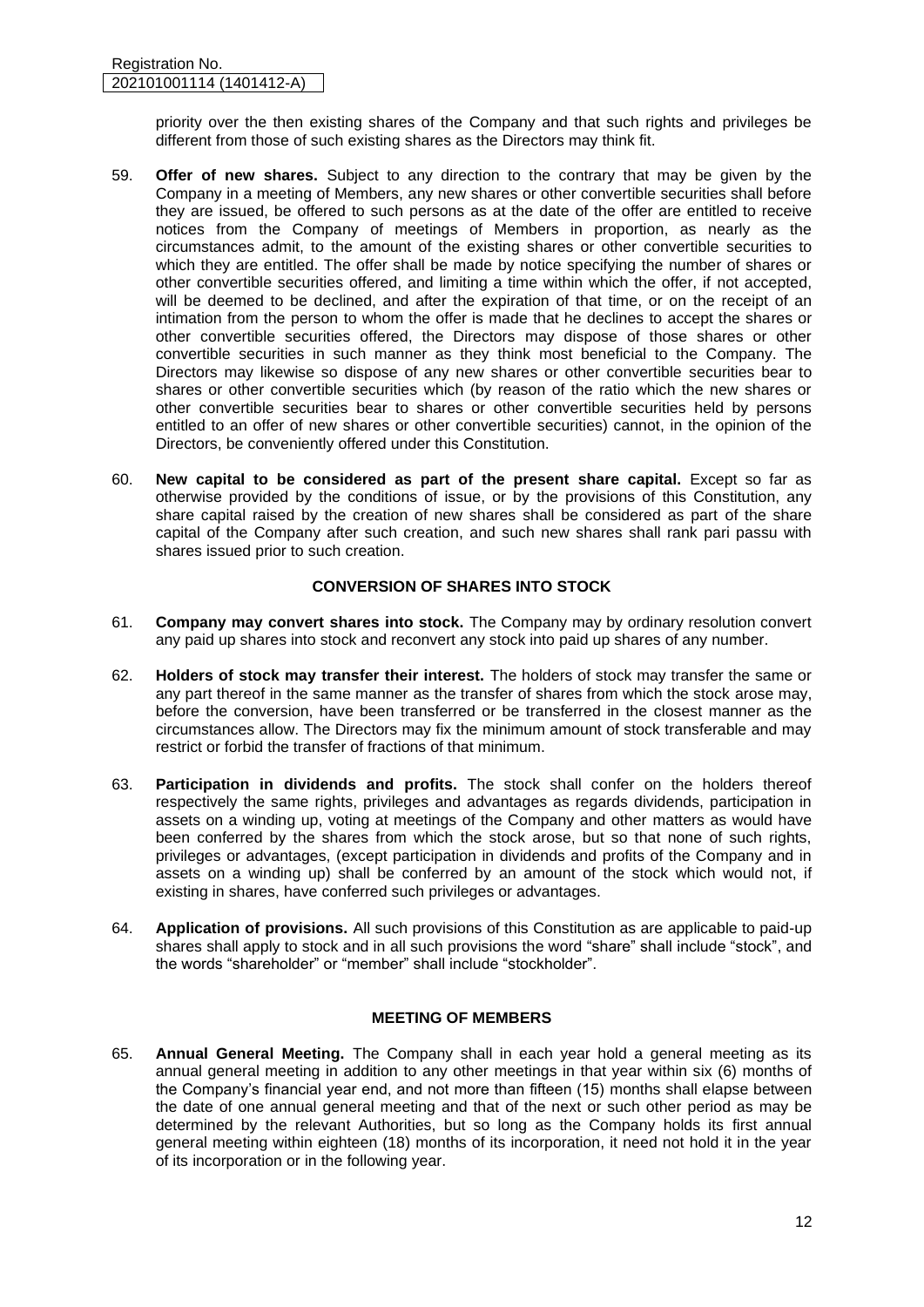- 66. **Power to convene meeting of Members.** A meeting of Members may be convened by the Directors whenever they think fit. In addition, a meeting of Members may be convened on such requisition as provided by Sections 310 and 311 of the Act.
- 67. **Requisitionists may convene meeting of Members.** If the Directors do not convene the meeting in accordance with Clause 66, the Members who requisitioned the meeting, may call for the meeting in the manner provided in Section 313 of the Act. Any meeting convened by the requisitionist shall be convened in the same manner, as nearly as possible, as that in which meetings are to be convened by the Directors.

#### 68. **Venue of meeting of Members.**

- (i) The main venue of all meetings of Members and annual general meetings shall be within Malaysia at such time and place as the Board shall determine. The Chairman shall be present at that main venue of the meeting.
- (ii) The Company may convene a meeting of Members at more than one (1) venue using any technology or method that enables the Members of the Company to participate and to exercise the Members' right to speak and vote at the meeting.
- (iii) If the Company decides to proceed with the meeting of Members in accordance with Clause 68(ii), a Member present at the separate meeting venue is taken to be present at the meeting of Members and entitled to exercise all rights as if he was present at the main venue if a separate meeting venue is linked to the main venue of a meeting of Members by an instantaneous audio-visual communication device facilities which, by itself or in conjunction with other arrangements:
	- (a) gives the general body of Members in the separate meeting place a reasonable opportunity to participate in proceedings in the main place; and
	- (b) enables the Members in the separate meeting venue to vote on a poll.

# 69. **Notice of Annual General Meeting and meetings of Members.**

- (a) Subject to the provisions of the Act relating to agreements for shorter notice, at least 21 days' notice in writing shall be given in the case of an Annual General Meeting or where any Special Resolution is proposed to be passed, and at least 14 days' notice in writing shall be given in the case of any other meetings of Members, to all Members (other than those who under the provisions of this Constitution or the terms of issue of the shares held by them are not entitled to receive notices of meetings of Members of the Company). Every such meeting shall be given by advertisement in at least one (1) nationally circulated Bahasa Malaysia or English daily newspaper and in writing to each stock exchange upon which the Company is listed.
- (b) There shall appear with reasonable prominence a statement that a Member entitled to attend and vote, is entitled to appoint proxy(ies) to attend, participate, speak and vote instead of him.
- (c) The notice shall specify the place, date and time of the meeting and the general nature of business of the Meeting and may include text of any proposed resolution and other information as the Directors deem fit.
- (d) Any notice of meetings of Members called to consider special business must be accompanied by an explanatory note which contains the necessary information to enable a Member to make an informed decision.
- 70. **Record of Depositors.** The Company shall request the Depository in accordance with the Rules, to issue the Record of Depositors to whom notices of meetings of Members shall be given by the Company as at the latest date which is reasonably practicable which shall in any event be not less than three (3) market days before the meeting of Members (hereinafter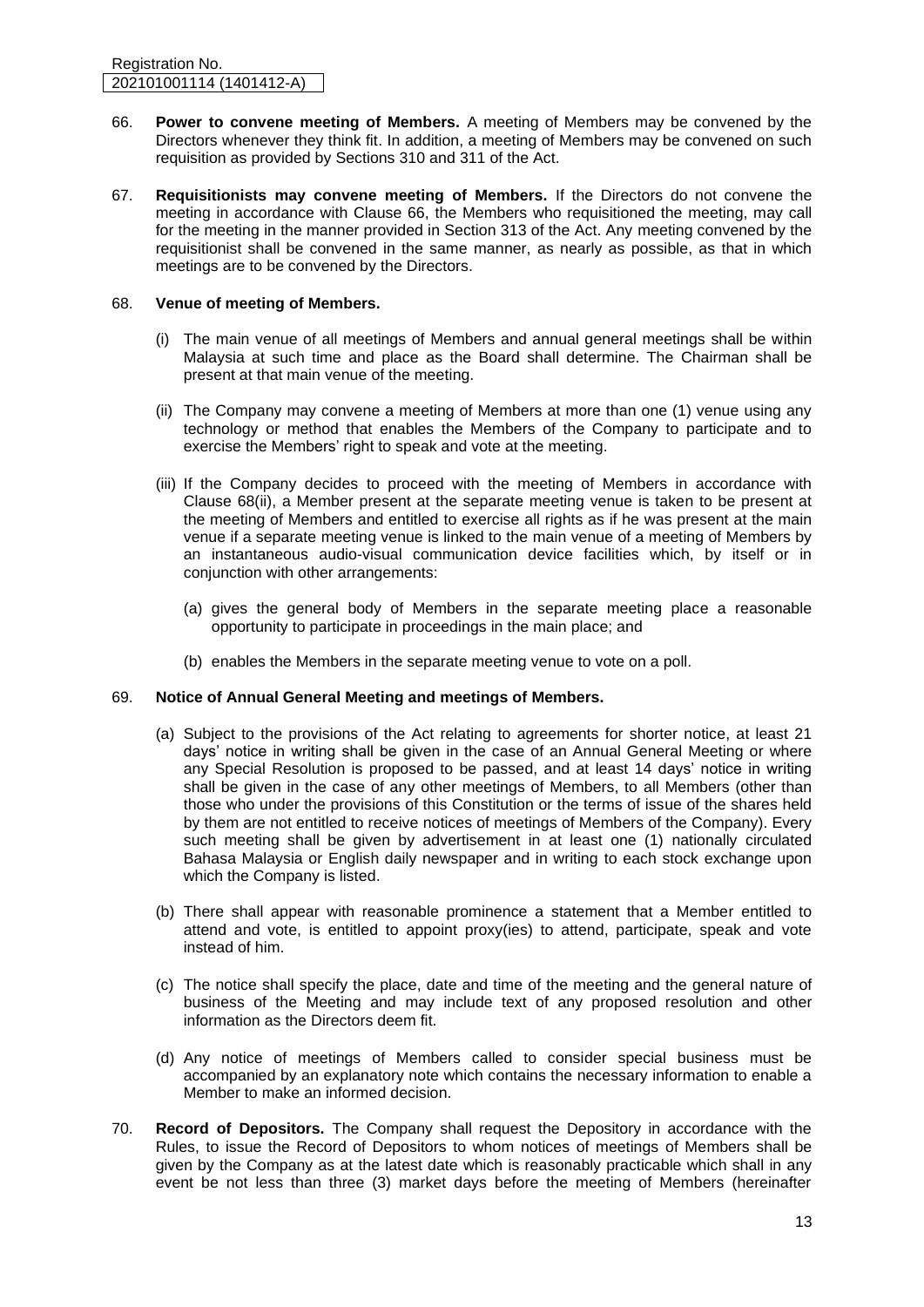referred to as "the General Meeting Record of Depositors"). Subject to the Securities Industry (Central Depositories) (Foreign Ownership) Regulations 1996 (where applicable), a Depositor shall not be regarded as a Member entitled to attend any meeting of Members and to speak and vote thereat unless his name appears in the General Meeting Record of Depositors.

71. **Omission to give notice.** Any accidental omission to give notice of any meeting of Members, or the non-receipt of the notice by, any person entitled to receive such notice shall not invalidate any resolutions passed or the proceedings at any such meeting.

# **PROCEEDINGS AT MEETINGS OF MEMBERS**

- 72. **Quorum.** Two (2) Members personally present or by proxy or in the case of a corporation, by a representative duly authorised in that behalf shall be a quorum for a meeting of Members.
- 73. **Business at meetings.** Subject always to the provisions of the Act, no business shall be transacted at a meeting of Members except business of which notice has been given in the notice convening the meeting. An Annual General Meeting shall be held to transact the business in accordance with the Act, which include the laying of the audited financial statements and the reports of the Directors and Auditors, election of Directors in place of those retiring, appointment of Directors, fixing of Directors' fees, appointment and fixing of the remuneration of Auditors, and declaration of dividend in accordance with the Act.
- 74. **Special business.** All business transacted at an Annual General Meeting, other than business stated in Clause 73, and all business transacted at a meeting of Members, shall be deemed special.
- 75. **No business without quorum.** No business shall be transacted at any meeting of Members unless a quorum of Members is present at the time when the meeting proceeds to business. For the purposes of constituting a quorum, one (1) or more representatives appointed by a corporation shall be counted as one (1) Member or one (1) or more proxies appointed by a person shall be counted as one (1) Member.
- 76. **Proceedings if no quorum.** If within half an hour from the time appointed for holding of a meeting of Members, a quorum is not present, the meeting, if convened upon the requisition of Members, shall be dissolved. In any other case, it shall stand adjourned to the same day in the next week (or if that day be a public holiday, then to the next Market Day following that public holiday), at the same time and place, or to such other day, time and place as the Directors may determine, but if a quorum is not present at an adjourned meeting within half an hour from the time appointed for holding the adjourned meeting, the Members present shall be a quorum.

# 77. **Appointment of Proxy via Electronic Communication.**

- (i) Subject to the Act and the Listing Requirements, the Directors or any agent of the Company so authorised by the Directors, may accept the appointment of proxy received by Electronic Communication on such terms and subject to such conditions as they consider fit. The appointment of proxy by Electronic Communication shall be in accordance with this Clause and shall not be subject to the requirements of Clause 87.
- (ii) For the purposes of this Clause, the Directors may require such reasonable evidence they consider necessary to determine and verify:
	- (a) the identity of the Member and the proxy; and
	- (b) Where the proxy is appointed by a person acting on behalf of the Member, the authority of that person to make the appointment.
- (iii) Without prejudice to Clause 77(i), the appointment of a proxy by Electronic Communication must be received at the Electronic Address specified by the Company in any of the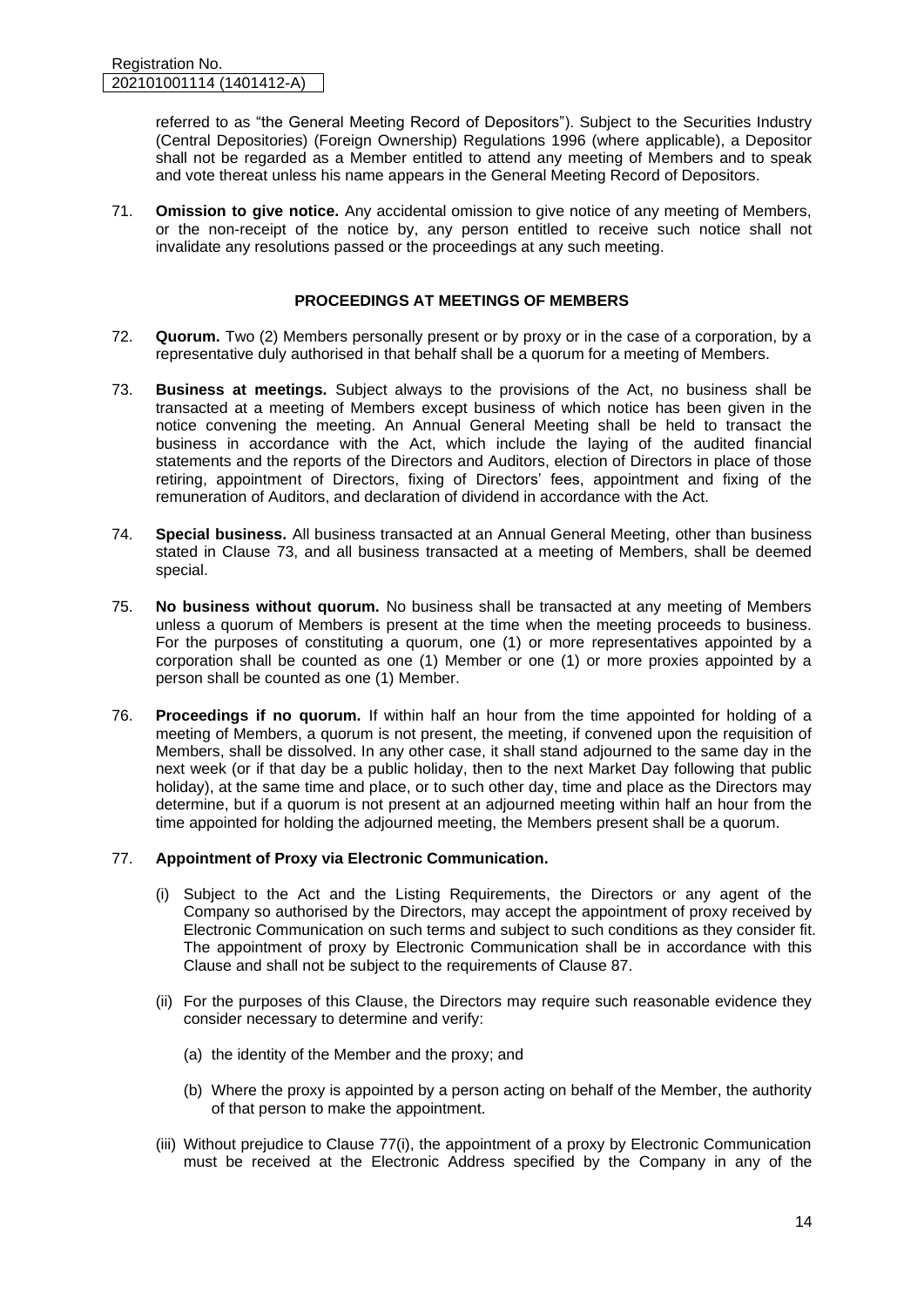following sources and shall be subject to any terms, conditions or limitations specified therein:-

- (a) Notice calling the meeting;
- (b) Instrument of proxy sent out by the Company in relation to the meeting; or
- (c) Website maintained by or on behalf of the Company
- (iv) An appointment of proxy by Electronic Communication must be received at the Electronic Address specified by the Company pursuant to Clause 77(iii) not less than 48 hours before the time for holding the meeting or adjourned meeting at which the person named in the form of appointment of proxy proposes to vote, or in the case of a poll, not less than twentyfour (24) hours before the time appointed for the taking of the poll, and in default the instrument of proxy shall not be treated as valid.
- (v) An appointment of proxy by Electronic Communication which is not made in accordance with this Clause shall be invalid.
- 78. **Chairperson of meeting of Members.** The Chairman of the Board or in his absence, the Deputy Chairman (if any) shall preside as Chairman at every meeting. If there is no such Chairman, or if at any meeting he is not present within fifteen (15) minutes after the time appointed for holding the meeting, or if he is unwilling to act a Chairman, the Directors present shall choose one (1) of the Directors present to be the Chairman, or if one (1) Director is present, he shall preside a Chairman if he is willing to act. If no director is present, or if each of the Directors present declines to take the chair, the Members present in person or by proxy or in the case of a corporation, by a representative duly authorised in that behalf and entitled to vote shall elect one (1) of their number present to be Chairman of the meeting. However, a proxy shall not be eligible for election as Chairman of the meeting.

#### 79. **Chairman may adjourn meeting.**

- (i) The Chairman may, with the consent of the meeting at which a quorum is present and if so directed by the meeting shall, adjourn the meeting from time to time and from place to place.
- (ii) Without prejudice to the generality of Clause 79(i), the Chairman of a meeting of Members may adjourn a meeting of Members to another time and place or interrupt or suspend the meeting of Members, in each case, without the consent of the meeting and without having to give any reason therefor, if it appears to him that:-
	- (a) the unruly conduct of persons attending the meeting prevents or is likely to prevent the orderly continuation of the business of the meeting; or
	- (b) an adjournment is otherwise necessary so that the business of the meeting may be properly convened.
- (iii) No business shall be transacted at any adjourned meeting other than the business left unfinished at the meeting from which the adjournment took place.
- 80. **Notice of adjourned meeting.** When a meeting is adjourned for twenty-one (21) days or more, notice of the adjourned meeting shall be given as in the case of an original meeting. Save as aforesaid, it shall not be necessary to give any notice of an adjournment or of the business to be transacted at an adjourned meeting.

#### 80(A) **Cancellation or Postponement of Meeting of Members.**

(1) Where a meeting of Members is convened by the Board, they may not less than three (3) days' notice, whenever they think fit, cancel the meeting or postpone the holding of the meeting to a date and time determined by them or change the place for the meeting. The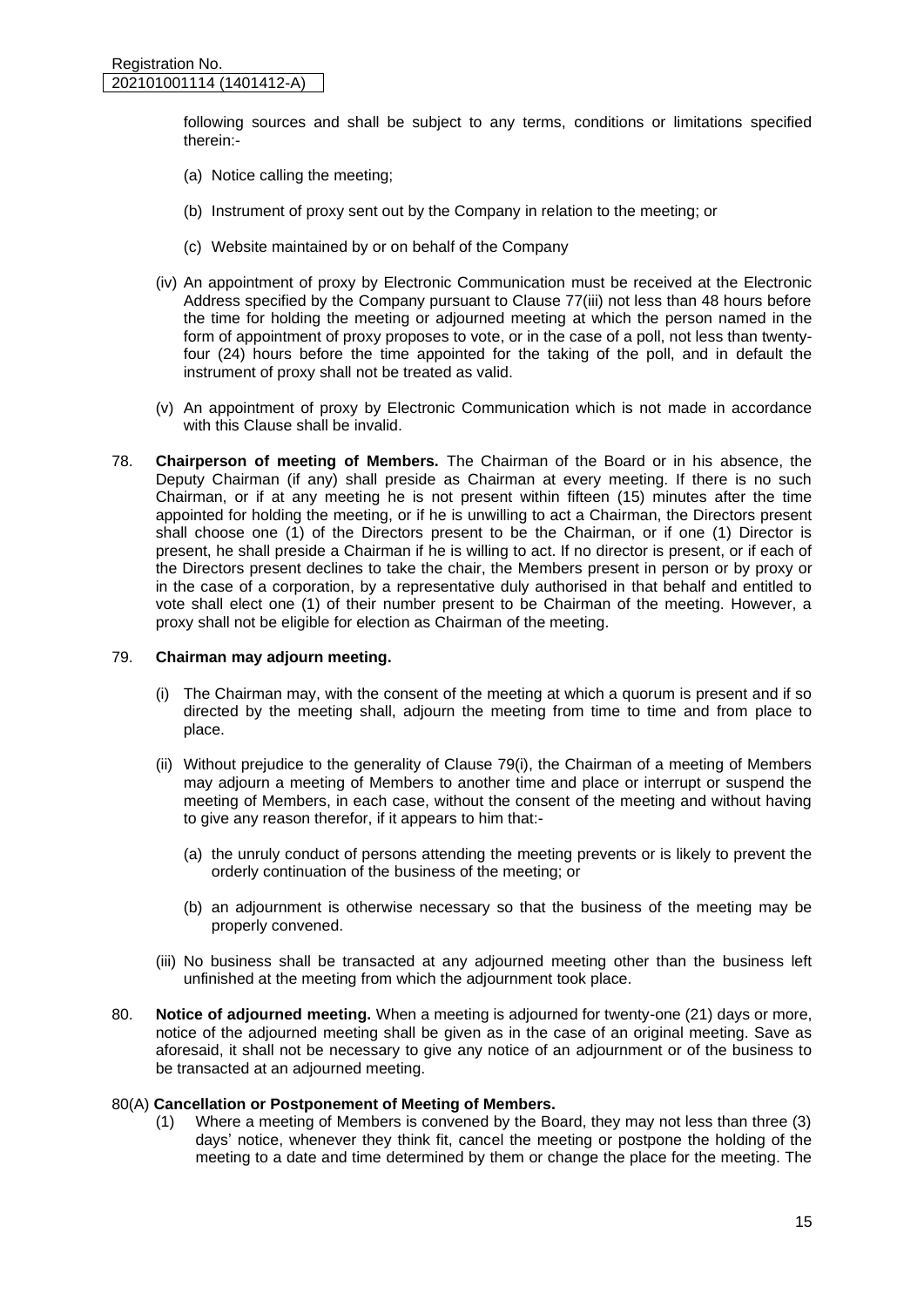cancellation or postponement of a meeting of Members is subject to the Listing Requirements and other requirements by the Exchange.

 This Clause shall not apply to a meeting convened in accordance with Section 310 and 311 of the Act by a Member or Members unless with the consent of such Member or Members only.

- (2) Notice of cancellation or postponement of a meeting or change of place of a general meeting must state the reason for cancellation or postponement and such a notice shall be given in accordance with Clause 159 of this Constitution.
- (3) A notice of postponement of a general meeting must specify:-
	- (a) the postponed date and time for the holding of the meeting;
	- (b) a place for the holding of the meeting which may be either the same as or different from the place specified in the notice convening the meeting; and
	- (c) if the meeting is to be held in two (2) or more places, the technology that will be used to facilitate the holding of the meeting in that manner.

The new time and place specified in the notice of postponement will be taken to be the time and place for the meeting as if specified in the notice which called the meeting originally.

- (4) The only business that may be transacted at a meeting of Members the holding of which is postponed is the business specified in the original notice convening the meeting.
- (5) Where by the terms of an instrument appointing a proxy or attorney or an appointment of a representative:-
	- (a) the appointed person is authorised to attend and vote at a meeting of Members to be held on or before a specified date; and
	- (b) the date for holding meeting is postponed to a date later than the date specified in the instrument of proxy, power of attorney or appointment of representative, then, by force of this Clause, that later date is substituted for and applies to the exclusion of the date specified in the instrument of proxy, power of attorney or appointment of representative. However, this does not apply if the Member appointing the proxy, attorney or representative gives notice in writing to the Company at the Office or another address (including electronic address) specified in the notice of meeting to the contrary not less than twenty-four (24) hours before the time to which the holding of the meeting has been postponed.
- (6) The non-receipt of notice of cancellation or postponement of a meeting of Members by, or the accidental omission to give notice of cancellation or postponement of a meeting of Members to, a person entitled to receive notice does not invalidate any resolution passed at a postponed meeting or the cancellation or postponement of a meeting.
- (7) A Director is entitled to receive notice of and to attend all meetings of Members and is entitled to speak at those meetings.
- (8) If the Directors are required to convene and arrange to hold a meeting of Members as a result of a request by Members in accordance with Section 311 of the Act, the meeting may be cancelled by the Directors if the Members who requisitioned the meeting withdraw their requests prior to the date of the meeting.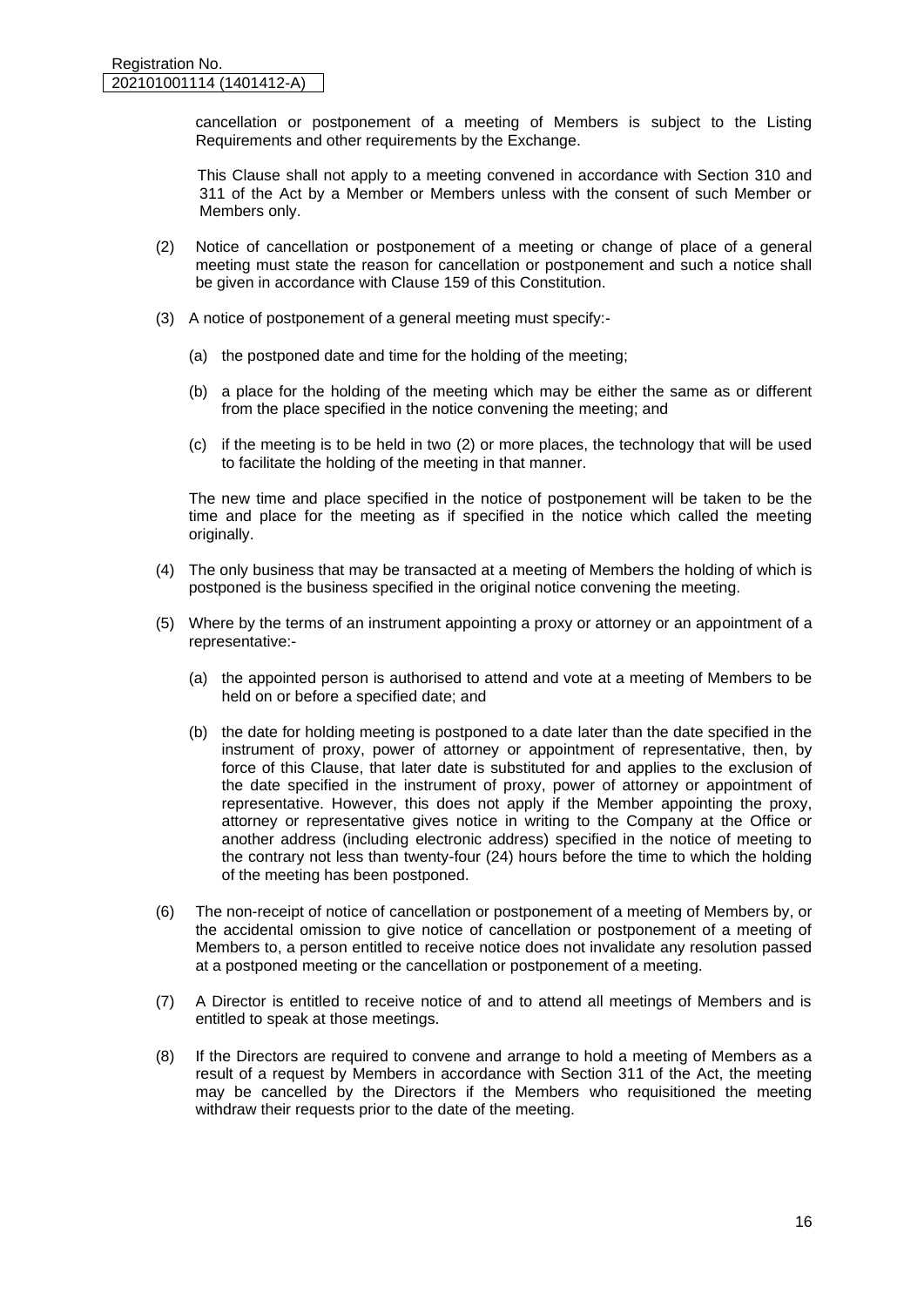#### **VOTING**

- 81. (a) **Voting on show of hands.** On a resolution to be decided on a show of hands, a holder of ordinary shares or preference shares in the Company who is personally present or his proxy or attorney or duly authorised representative shall have one (1) vote.
	- (b) **Voting on a poll.** Subject to this Constitution and any rights or restrictions for the time being attached to any classes of shares, at meetings or class of meetings, each Member who is personally present or by proxy or by a duly authorised representative and entitled to vote shall have one (1) vote for every share held by him.
- 82. **Vote of Member of unsound mind.** A Member who is of unsound mind or whose person or estate is liable to be dealt with under the law relating to mental disorder may vote by his committee or by such other person who properly has the management of his estate and any such committee or other person may vote in person or by proxy or attorney.
- 83. **Representation of corporation.** Subject to Section 333 of the Act, any corporation which is a Member of the Company, may by resolution of Directors or other governing body authorise such person(s) to act as its representative(s) at any meeting of Members of the Company and a person so authorised shall in accordance with his authority and until his authority is revoked by the corporation, be entitled to exercise the same powers on behalf of the corporation as the corporation could exercise if it was an individual Member of the Company.
- 84. **How votes may be given.** Votes may be given either personally or by proxy or in the case of a corporation by a representative duly authorised.
- 85. **Form of proxy.** The instrument appointing a proxy shall be in such form as the Board may from time to time prescribe or approve subject to such variations or circumstances as the Act or the Listing Requirements may require.
- 86. **Instrument appointing proxy to be in writing.** Subject to the Act or other written laws, the instrument appointing a proxy shall be in writing under the hand of the appointer or his attorney duly authorised in writing or if such appointer is a corporation, under its common seal or under the hand of an officer or attorney duly authorised. The Directors may, but shall not be bound to, require evidence of the authority under which the instrument was signed by any such attorney or officer.
- 87. **Instrument appointing proxy to be deposited.** The instrument appointing a proxy and the power of attorney or other authority, if any, under which it is signed or a notarially certified copy of that power or authority shall be deposited at the Office, or such other place within Malaysia as is specified for that purpose in the notice convening the meeting, not less than forty-eight (48) hours before the time for holding the meeting or adjourned meeting at which the person named in the instrument proposes to vote or in the case of a poll, not less than twenty-four (24) hours before the time appointed for taking of the poll, and in default the instrument of proxy shall not be treated as valid.
- 88. **Member barred from voting while call unpaid.** No Member shall be entitled to be present or to vote at any general meeting or to exercise any privilege as a Member nor be counted as one (1) of the quorum unless all calls or other sums immediately payable by him in respect of shares in the Company have been paid.
- 89. (a) **Proxy.** A proxy may but need not be a Member of the Company and a Member may appoint any person to be his proxy. There shall be no restriction as to the qualification of the proxy and a proxy appointed to attend and vote at a meeting of the Company shall have the same rights as the Member to speak at the meeting.
	- (b) **Number of Proxies allowed.** A Member may not appoint more than two (2) proxies to attend the same meeting. Where the holder appoints two (2) proxies to attend and vote at the same meeting, such appointment shall be invalid unless he specifies the proportion of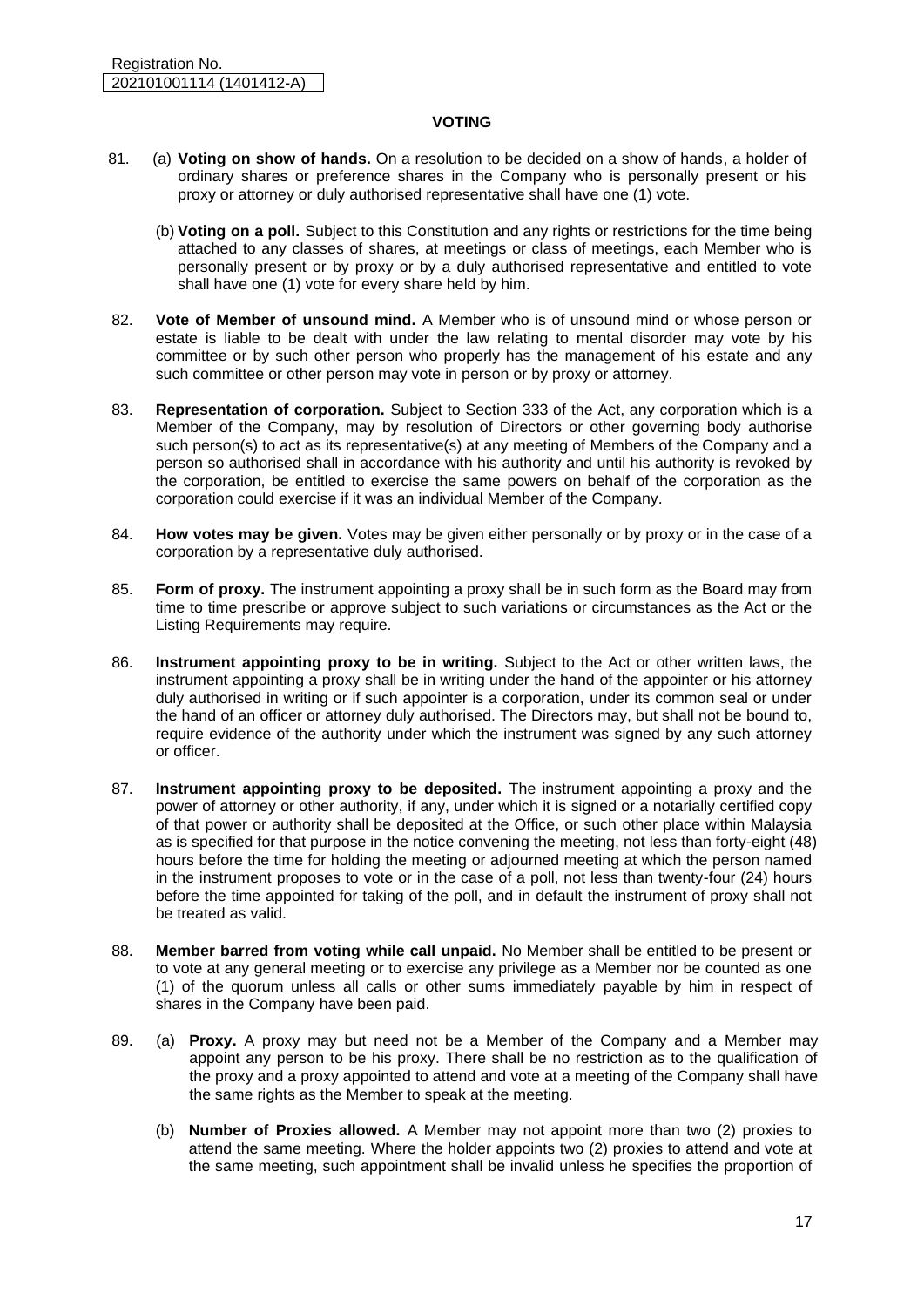his shareholding to be represented by each proxy. A proxy shall be entitled to vote on a show of hands on any question at any general meeting.

- (c) **Authorised Nominee.** Where a Member is an Authorised Nominee, it may appoint not more than two (2) proxies in respect of each Securities Account it holds with ordinary shares of the Company standing to the credit of the said Securities Account.
- (d) **Exempt Authorised Nominee.** Where a Member of the Company is an Exempt Authorised Nominee which holds ordinary shares in the Company for multiple beneficial owners in one (1) securities account (omnibus account), there is no limit to the number of proxies which the Exempt Authorised Nominee may appoint in respect of each omnibus account it holds.
- 90. **Voting by Poll.** Subject to any express requirements under the Listing Requirements, all resolutions put to vote at any meeting of Members shall be determined by poll unless such requirement is waived. A poll shall be taken in such manner and either forthwith or after an interval or adjournment or otherwise as the Chairman directs and the result of the poll shall be the resolution of the meeting at which the poll was taken, but a poll demanded on the election of Chairman or on a question of adjournment shall be taken immediately. The Company shall appoint at least one (1) scrutineer if so required under the Listing Requirements, for the purpose of verifying the results of the poll and may, in addition to the power of adjourning meetings as contained in this Constitution, adjourn the meeting to some place and time fixed for the purpose of declaring the result of the poll. A declaration by the Chairman of the meeting whether a resolution has, on a poll, been carried or lost, based on the poll results obtained, shall be conclusive evidence of that fact.

# 91. **Method of voting where mandatory polling is not required**.

- (i) Where a requirement to determine a resolution put to vote at the meeting of Members by poll is waived under the applicable laws, a resolution put to the vote at any meeting of Members shall be decided on a show of hands unless a poll is (before or on the declaration of the result of the show of hands) demanded:-
	- (a) by the Chairman of the meeting;
	- (b) by at least three (3) Members present in person or by proxy or in the case of a corporation, by a representative duly authorised in that behalf;
	- (c) by any Member or Members present in person or by proxy or in the case of a corporation, by a representative duly authorised in that behalf and representing not less than one-tenth (1/10) of the total voting rights of all Members having the right to vote at the meeting; or
	- (d) by a Member or Members holding shares in the Company conferring a right to vote at the meeting being shares on which an aggregate sum has been paid up equal to not less than one-tenth (1/10) of the total sum paid up on all the shares held by all Members present in person or by proxy or in the case of a corporation, by a representative duly authorised in that behalf conferring that right.
- (ii) Unless mandatory polling is required under the applicable laws or a poll is so demanded in accordance with Clause 91(i), a declaration by the Chairman of the meeting that a resolution has on a show of hands been carried or loss, and an entry to that effect in the book containing the minutes of the proceedings of the Company shall be conclusive evidence of the fact without proof of the number or proportion of the votes recorded in favour of or against the resolutions.
- (iii) The demand for a poll may be withdrawn. The demand for a poll shall not prevent the continuance of a meeting for the transaction of any business other than the question on which a poll has been demanded.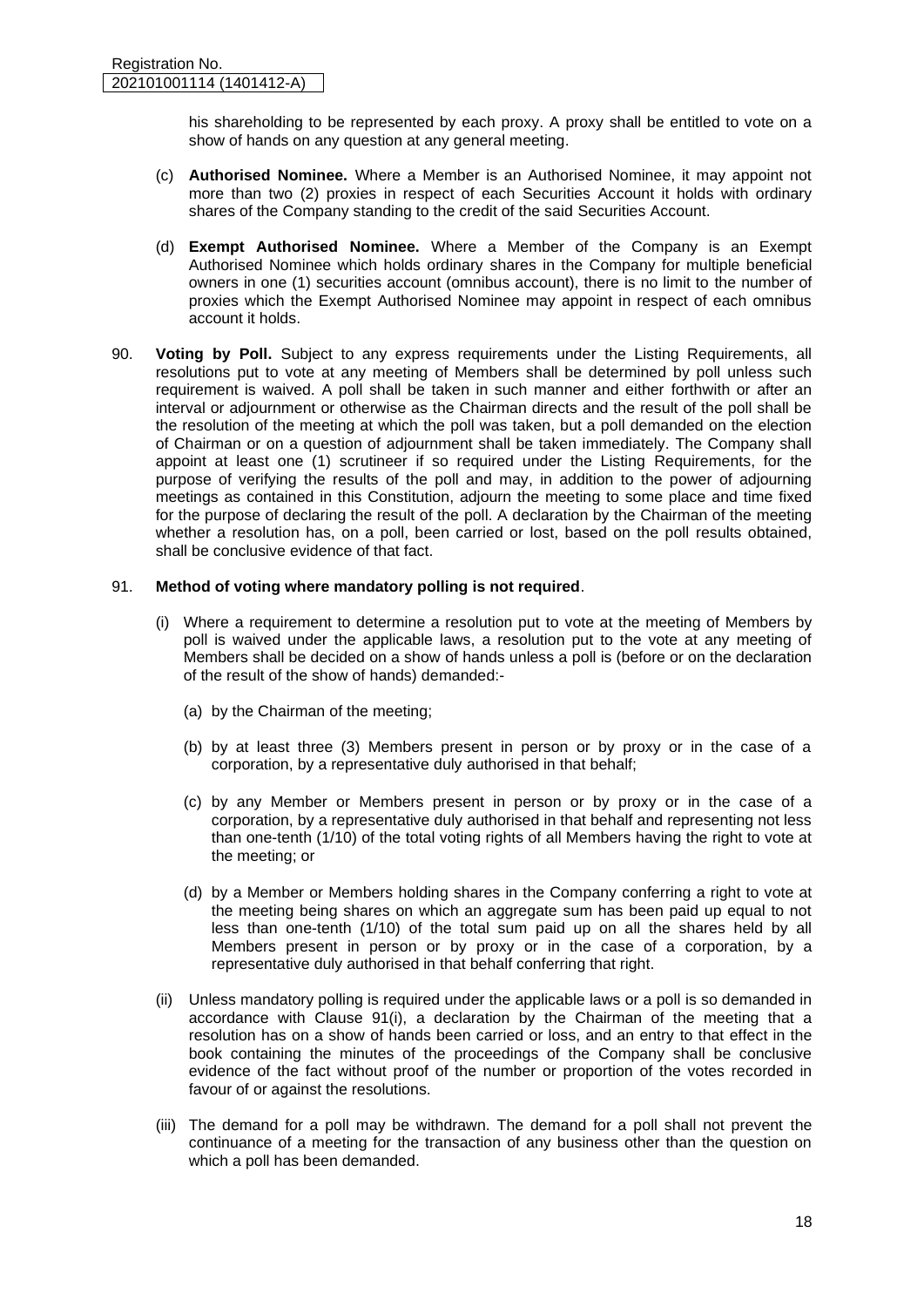- 92. (i) **Chairman to have casting vote.** In the case of an equality of votes, the Chairman of the meeting shall be entitled to have casting vote in addition to the votes to which he may be entitled as a Member.
	- (ii) **Dispute in relation to the vote.** In case of any dispute as to the admission or rejection of a vote, the Chairman shall determine the same and such determination made in good faith shall be final and conclusive.
	- (iii) **Error in vote count.** If any votes have been counted with ought not to have been counted or might have been rejected, the error shall not vitiate the results of the voting unless it be so pointed out at the same meeting or at any adjournment thereof, as the case may be, and in the opinion of the Chairman at the meeting or adjournment thereof it shall be of sufficient importance so as to vitiate the result of the voting.
	- (iv) **Validity of a poll taken by a proxy.** A poll taken by a proxy shall, notwithstanding that it is exercised otherwise than in accordance with the instructions of the appointer, be valid and binding on the appointer, and the Company shall not be under any obligation to ensure or verify that a proxy voting at a meeting of Members shall vote or had voted in accordance with the instructions indicated in the instrument of proxies.
- 93. **Proxy valid notwithstanding previous death or revocation.** A vote given in accordance with the terms of the instrument of proxy shall be valid notwithstanding the previous death or unsoundness of mind of the Member or revocation of the proxy or power of attorney under which it is made or transfer of the share in respect of which the vote is given provided that no intimation in writing of the death, unsoundness of mind, revocation or transfer shall have been received at the Office before the commencement of the meeting or adjourned meeting at which the instrument is issued.
- 94. **Objection to qualification of voter.** No objection shall be raised on the qualification of any voter except at the meeting or adjourned meeting at which the vote objected to is given or tendered, and every vote not disallowed at such meeting shall be valid for all purposes. Any such objection made in due time shall be referred to the Chairman of the meeting, whose decision shall be final and conclusive.

# **DIRECTORS**

- 95. **Number of Directors.** Unless otherwise determined by the Company in meeting of Members, the number of directors shall be not less than three (3) nor more than twenty (20). All Directors of the Company shall be natural persons. In the event of any casual vacancy occurring and reducing the number of Directors below the aforesaid minimum number, the remaining Directors or Director may, except in an emergency, act only for the purpose of filling up such vacancy or vacancies or of summoning a meeting of Members of the Company.
- 96. **Directors**' **qualification.** The shareholding qualification for Directors may be fixed by the Company in a meeting of Members and until so fixed, no shareholding qualification for Directors shall be required. All Directors shall be entitled to receive notice of and to attend all meetings of Members.
- 97. **Appointment by Board of Directors.** The Directors shall have power at any time to appoint any person as a Director either to fill a casual vacancy or an addition to the Board, but so that the total number of Directors shall not be increased beyond the maximum number hereinbefore prescribed. Any Director so appointed shall hold office only until the next Annual General Meeting and shall then be eligible for re-election but shall not be taken into account in determining the Directors who are to retire by rotation at the meeting.
- 98. **Director may hold any other office or place of profit.** Subject always to the Act and requirements of the Exchange, a Director may hold any other office or place of profit under the Company (other than the office of Auditors) in conjunction with his office of Director for such period and on such terms (as to remuneration and otherwise) as the Directors may determine. No Director or intending Director shall be disqualified by his office from contracting with the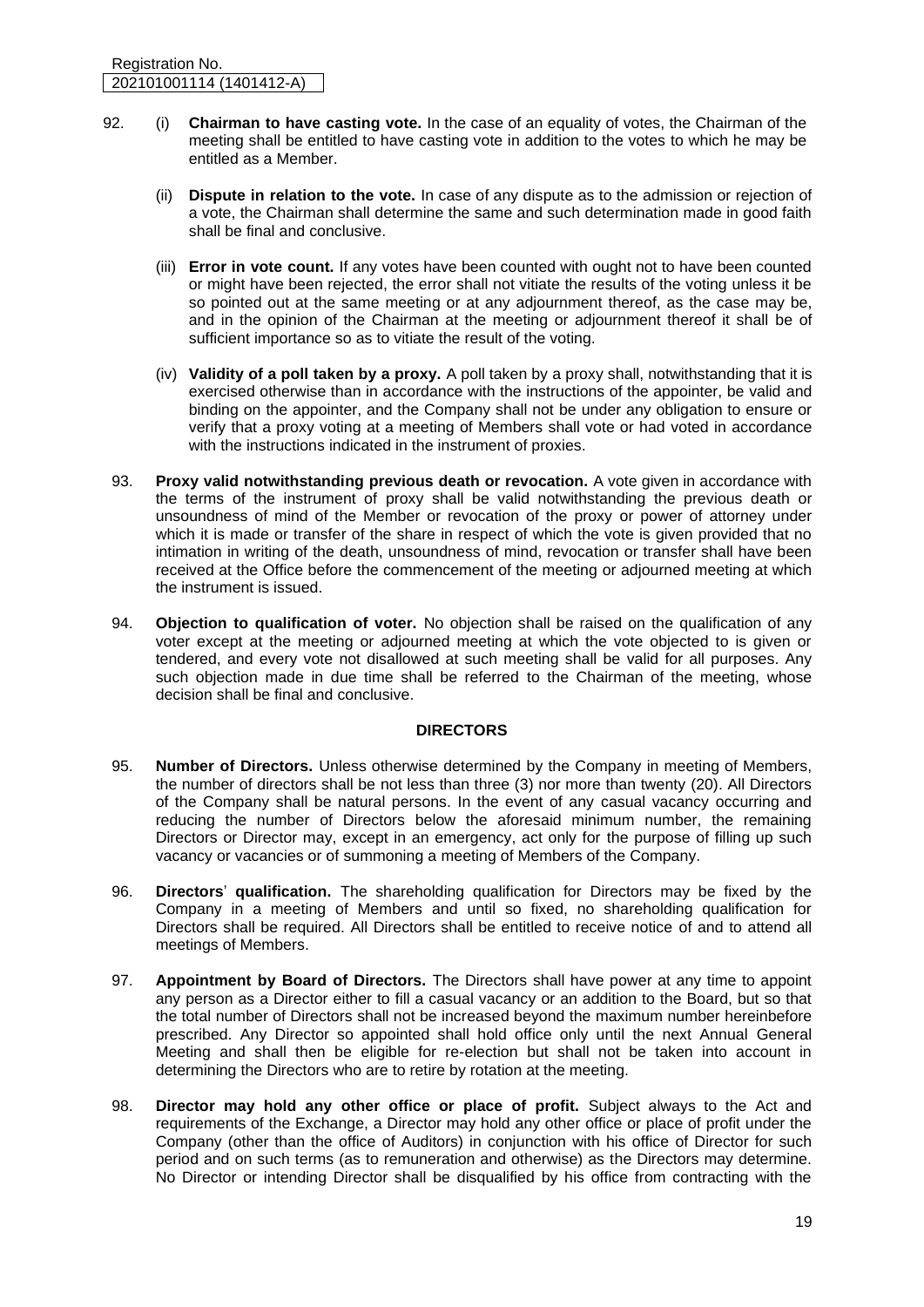Company either with regard to his tenure of any such office or place of profit or as vendor, purchaser or otherwise and any such contract, or any contract or arrangement entered into by or on behalf of the Company in which any Director is in any way interested. Any Director so contracting or being so interested shall not be liable to account to the Company for any profit realised by any such contract or agreement by reason of such Director holding that office of the fiduciary relationship thereby established, but the nature and extent of his interest must be declared by him at the meeting of the Directors at which the question of entering into the contract or arrangement is first taken into consideration or, if the Director was not at the date of the meeting interested in the proposed contract or arrangement, then at the next meeting of the Directors held after he became so interested or, in a case where the Director becomes interested in a contract or arrangement after it is made, at the first meeting of the Directors held after he becomes so interested.

- 99. **Director not to participate or vote in contracts where he has an interest but shall be counted to make quorum.** No Director shall participate in any discussion nor vote in respect of any contract or arrangement or proposed contract or arrangement in which he is directly or indirectly interested (unless the interest is one that need not be disclosed under Section 221 of the Act), and if he should do so, his vote shall not be counted although notwithstanding his interest, he shall be counted only to make the quorum at the meeting of the Board.
- 100. **Notice of Disclosures.** Every Director shall give notice to the Company of such events and matters relating to himself as may be necessary or expedient to enable the Company and its officers to comply with the requirements of the Act.
- 101. **Right to payment for professional services.** Any Director may act by himself or his firm in a professional capacity for the Company, and he or his firm shall be entitled to remuneration for professional services as if he was not a Director, provided that nothing herein contained shall authorise a Director or his firm to act as Auditors of the Company.
- 102. **Directors may become Directors of other corporation.** A Director of the Company may be or become a Director or other officer of or otherwise interested in any corporation promoted by the Company or in which the Company may be interested as member or otherwise or any corporation which is directly and indirectly interested in the Company as member or otherwise and no such Director shall be accountable to the Company for any remuneration or other benefit received by him as a Director or officer of, or from his interest in, such corporation unless the Company otherwise directs at the time of his appointment. The Directors may exercise the voting power conferred by the shares or other interest in any such other corporation held or owned by the Company, or exercisable by them as Directors of such other corporation, in such manner and in all respects as they think fit (including the exercise thereof in favour of any resolution appointing themselves or any of the Directors or other officers of such corporation), and any Director may vote in favour of the exercise of such voting rights in manner aforesaid, notwithstanding that he may be or is about to be appointed a Director or other officer of such corporation and as such is or may become interested in the exercise of such voting rights in manner aforesaid.
- 103. **Remuneration of Director.** The Directors shall be paid for their services as follows:-
	- (a) Directors who hold no executive office in the Company shall be paid fees by a fixed sum and not by a commission on or percentage of profits or turnover.
	- (b) Fees and benefits payable to Directors shall be subject to annual shareholders' approval at a meeting of Members. Such fees may be divided among the Directors in such proportions and manner as the Directors shall determine.
	- (c) Any fee paid to an Alternate Director shall be agreed between himself and the Director nominating him and shall be paid out of the remuneration paid to the latter.
	- (d) Salaries payable to Directors who hold an executive office in the Company may not include a commission on or percentage of turnover but may include a commission on or percentage of profits.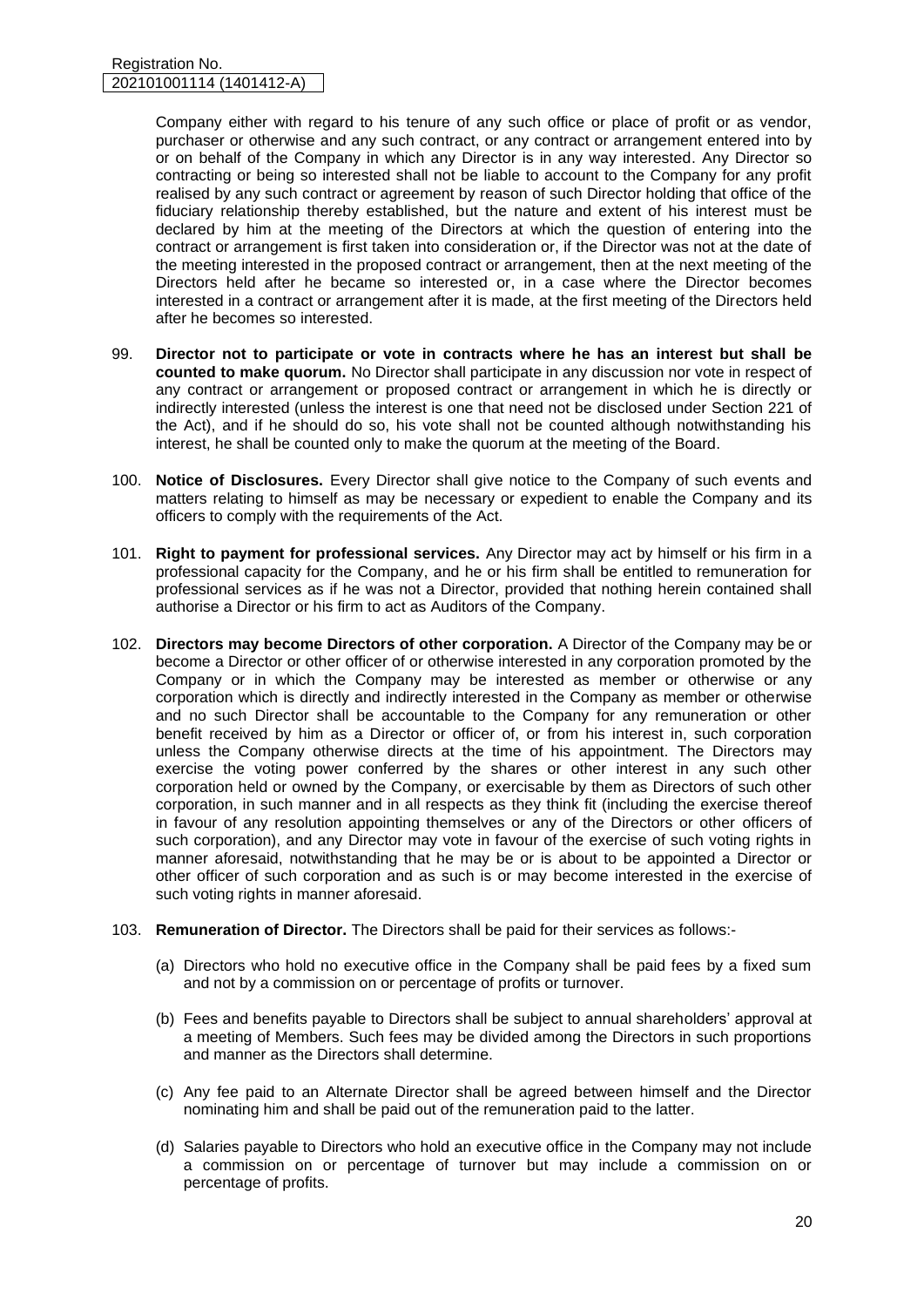- 104. (a) **Reimbursement of expenses.** The Directors shall be paid all their travelling, hotel and other expenses properly incurred by them in attending and returning from meetings of the Directors or any committee of the Directors or meeting of Members or which they may otherwise incur in connection with the business of the Company.
	- (b) If any Director being willing shall be called upon to perform extra services or to make any special efforts in going or residing away from his usual place of business or residence for any of the purposes of the Company or in giving special attention to the business of the Company, he shall be entitled to receive such sum as the Directors may think fit either as a fixed sum by way of salary, allowances or as percentage of profits or otherwise but not a commission on or percentage of turnover and such remuneration may, as the Directors shall determine, be either in addition to or in substitution for any other remuneration he may be entitled to receive, and the same shall be charged as part of the ordinary working expenses of the Company.

# **ALTERNATE DIRECTOR**

105. **Appointment or removal of an alternate director.** A Director may appoint any person (other than a Director) approved by a majority of the other Directors to act as his alternate Director and at his discretion by way of a notice to the Company, remove such alternate Director from office. An alternate Director may only be appointed as an alternate to one Director at any point in time. Any fee paid by the Company to an alternate Director shall be deducted from that Director's remuneration.

Any appointment or removal of an alternate Director may be made in writing and sent by hand, post, facsimile or in any other form or manner, electronic or otherwise, as approved by the Board.

- 106. **Cessation of appointment of an alternate Director.** If a Director making any such appointment as aforesaid shall cease to be a Director (otherwise than by reason of vacating his office at a meeting of Members at which he is re-elected), the person appointed by him as an alternate Director shall thereupon cease to be an alternate Director.
- 107. **Rights of an alternate Director.** An alternate Director shall (except as regards power to appoint an alternate Director and remuneration) be subject in all respects to the terms and conditions existing with reference to the other Directors and shall be entitled to receive notices of all meetings of the Directors and to attend, speak and vote at any such meeting at which his appointor is not present.

An alternate Director shall not be taken into account in reckoning the minimum or maximum number of Directors allowed for the time being but he shall be counted for the purpose of reckoning whether a quorum is present at any meeting of the Directors attended by him at which he is entitled to vote.

# **DISQUALIFICATION OF DIRECTORS**

- 108. **Vacation of Office of Director.** The office of a Director shall be vacated if the person holding that office:-
	- (i) becomes disqualified from being a Director under Section 198 or 199 of the Act;
	- (ii) ceases to be or is prohibited from being a Director by virtue of the Act or Listing Requirements or applicable laws;
	- (iii) becomes of unsound mind or a person whose person or estate is liable to be dealt with in any way under the Mental Health Act 2001;
	- (iv) dies;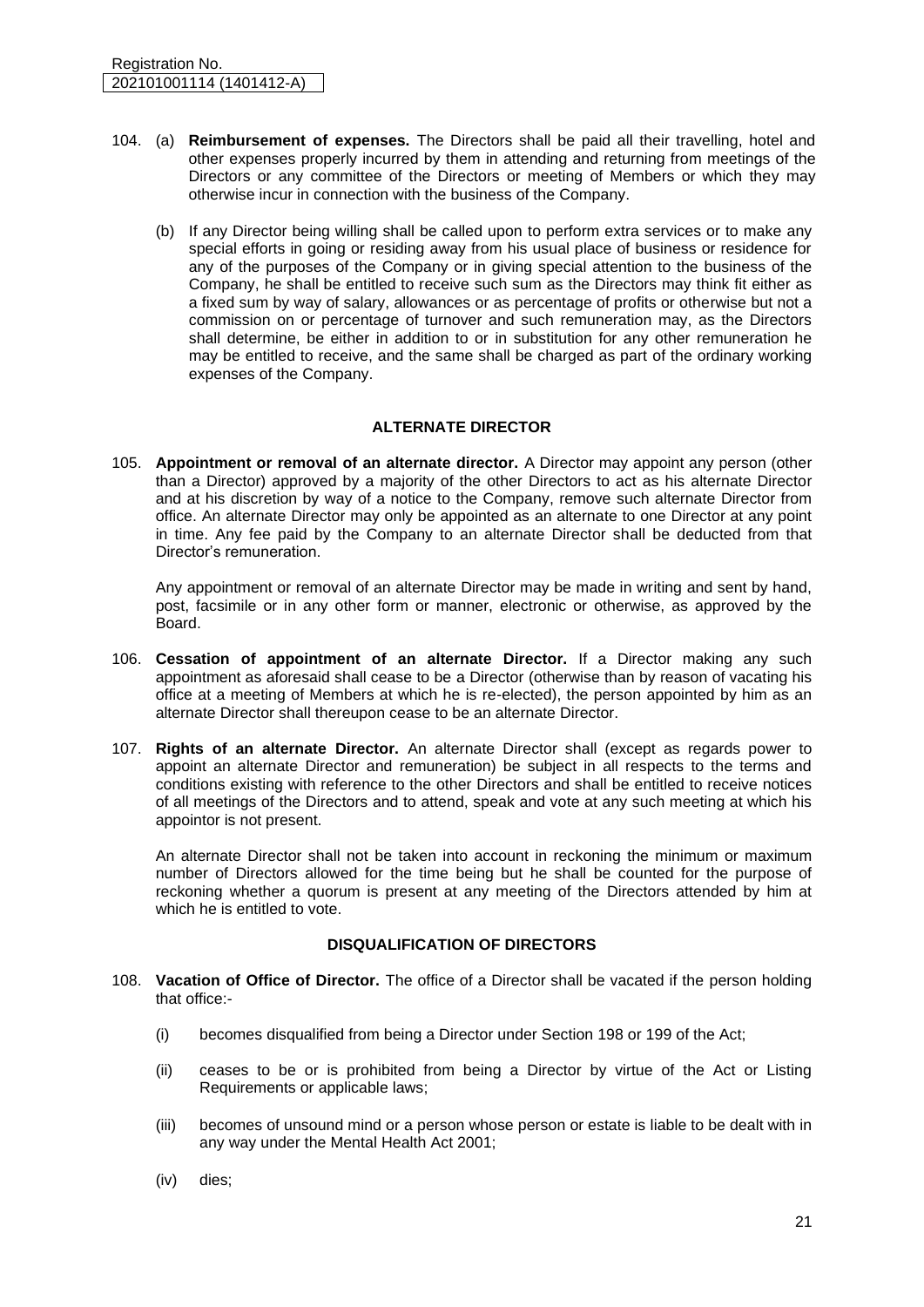- (v) resigns from his office by notice in writing to the Company and deposited at the Office;
- (vi) is removed from office in accordance with the Act or this Constitution;
- (vii) has retired in accordance with the Act or this Constitution but not re-elected; or
- (viii) has been convicted in relation to the offences as follows:-
	- (a) by a court of law, whether within Malaysia or elsewhere, in connection with the promotion, formation or management of a corporation;
	- (b) by a court of law, whether within Malaysia or elsewhere, involving fraud or dishonesty or where the conviction involved a finding that he acted fraudulently or dishonestly; or
	- (c) by a court of law, under the securities laws of corporations laws of the Company's place of incorporation;

within a period of 5 years from the date of conviction or if sentenced to imprisonment, from the date of release from prison, as the case may be.

#### **CHIEF EXECUTIVE, MANAGING DIRECTOR AND/OR EXECUTIVE DIRECTORS**

- 109. **Appointment and powers of Chief Executive, Managing Director and/or Executive Directors.** The Directors may from time to time appoint any one or more of their body to be the holder of any executive office or position, including but not limited to the office of Chief Executive, Managing Director by whatever name called or to the function of an Executive Director by whatever name called for such period and upon such terms as they think fit and may vest in each Chief Executive, Managing Director or Executive Director, as may be appointed by them such of the powers hereby vested in the Directors generally as they may think fit and may from time to time revoke, withdraw, alter or vary all or any of such powers as they think fit. The Chief Executive, Managing Director or Executive Director shall be subject to the control of the Board.
- 110. **Remuneration of Executive Officer.** The remuneration of Chief Executive, Managing Director and/or Executive Director given due to his office as executive or management position, if any, shall be fixed by the Directors and may be by way of salary or commission or participation in profits or otherwise or by any or all of these modes but such remuneration shall not include a commission on or percentage of turnover.
- 111. **Resignation and removal of Executive Officer.** The Chief Executive, Managing Director and/or Executive Director, shall be subject to the same provisions as to retirement by rotation in accordance with this Constitution, resignation and removal as the other Directors of the Company and, if he ceases to hold the office of Director for any cause, he shall ipso facto and immediately cease to be Chief Executive, Managing Director or Executive Director, as the case may be.

# **POWERS AND DUTIES OF DIRECTORS**

112. **Powers and duties.** The business and affairs of the Company shall be managed by or under the direction of the Directors who may pay all expenses incurred in promoting and registering the Company, and exercise all such powers of the Company required by the Act, the Listing Requirements or by this Constitution, to be exercised by the Company in meeting of Members, provided that if for any reason whatsoever the Board is unable to exercise any of its powers hereunder, in particular for the reason that all the Directors are to be regarded as interested in a particular matter, such powers may be exercised by the Company in meeting of Members.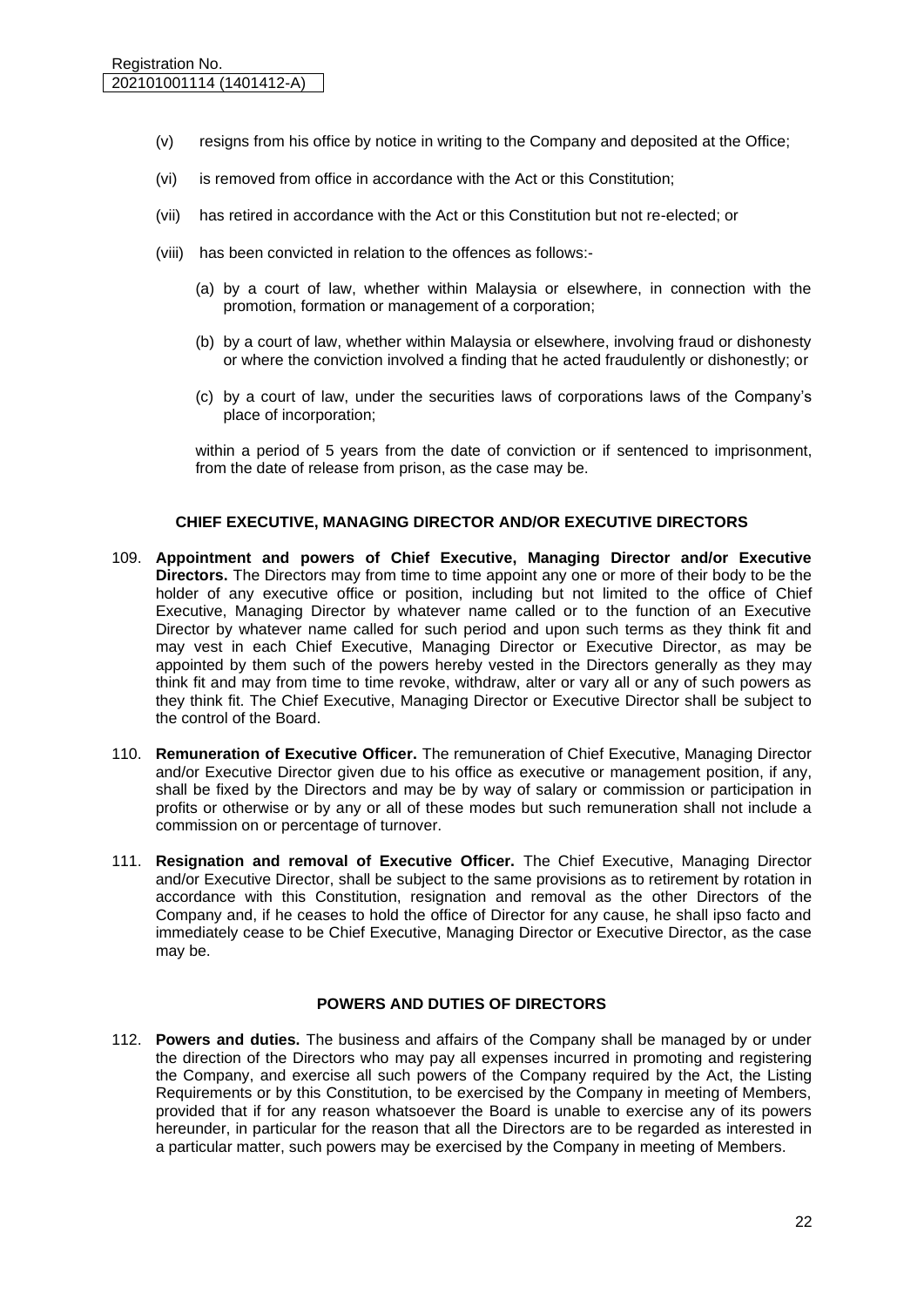- 113. **Limitation on Directors' Powers.** The Directors shall not without the prior approval of the Company in meeting of Members: -
	- (a) exercise any power of the Company to issue shares unless otherwise permitted under the Act;
	- (b) unless otherwise permitted by the Act, enter into any arrangement or transaction with a Director of the Company or its holding company or with a person connected with such a Director, to acquire from or dispose to such a Director or person, any shares or non-cash assets of the requisite value; or
	- (c) execute any transaction for the acquisition of an undertaking or property of a substantial value or the sale or disposal of a substantial portion of the Company's main undertaking or property.

#### 114. **Directors' borrowing powers.**

- (i) The Directors may exercise all the powers of the Company whatsoever to borrow money, raise funds, accept credit facilities and to mortgage or charge its undertaking, property (both present and future) and uncalled capital, or any part thereof and to issue debentures and other securities whether outright or as security for any debt, liability or obligation of the Company or any company as may be thought fit.
- (ii) The Directors may borrow or raise any such money as aforesaid, upon such terms and conditions in all respects as the Directors may think fit, upon or by the issue or sale of any bonds, debentures, debenture stocks or securities. The Company may in meeting of Members grant a right for the holders of bonds, debentures, debenture stocks or securities to exchange the same for shares in the Company or any class authorised to be issued. The Directors may secure or provide for the payment of any moneys to be borrowed or raised by a mortgage or a charge upon all or any part of the undertaking or property of the Company, both present and future and upon any capital remaining unpaid upon the shares of the Company, whether called up or not or by any other security and the Directors may confer upon any mortgages or persons in whom any debentures, debenture stock or security is vested, such rights and powers as they think necessary or expedient; and they may vest any property of the Company in trustees for the purpose of securing any moneys so borrowed or so raised and confer upon the trustees or any receiver to be appointed by them or by any debenture holder, such rights and powers as the Directors may think necessary or expedient in relation to the undertaking or property of the Company, or the management or the realisation thereof, or the making, receiving or enforcing of calls upon the Members in respect of unpaid capital and otherwise, and may make and issue debentures to trustees for the purpose of further security, and any such trustees may be remunerated.
- 115. **Power to maintain pension fund.** The Directors may establish or arrange any contributory or non-contributory pension or superannuation scheme for the benefit of, or pay a gratuity, pension or emolument to any person who is or has been employed by or in the service of the Company or any subsidiary of the Company, or to any person who is or has been a Director or other officer of and holds or has held salaried employment in the Company or any such subsidiary, and the widow, family or dependants of any such person. The Directors may also subscribe to any association or fund which they consider to be for the benefit of the Company or any such subsidiary or any such person as aforesaid and make payments for or towards any hospital or scholastic expenses and any Director holding such salaried employment shall be entitled to retain any benefit received by him hereunder subject only, where the Act requires, to proper disclosure to the Members and the approval of the Company in meeting of Members.
- 116. **Signing of cheques etc.** All cheques, promissory notes, drafts, bills of exchange and other negotiable instruments and all receipts for money paid to the Company shall be signed, drawn, accepted, endorsed or otherwise executed, as the case may be, in such manner as the Directors from time to time by resolution determine.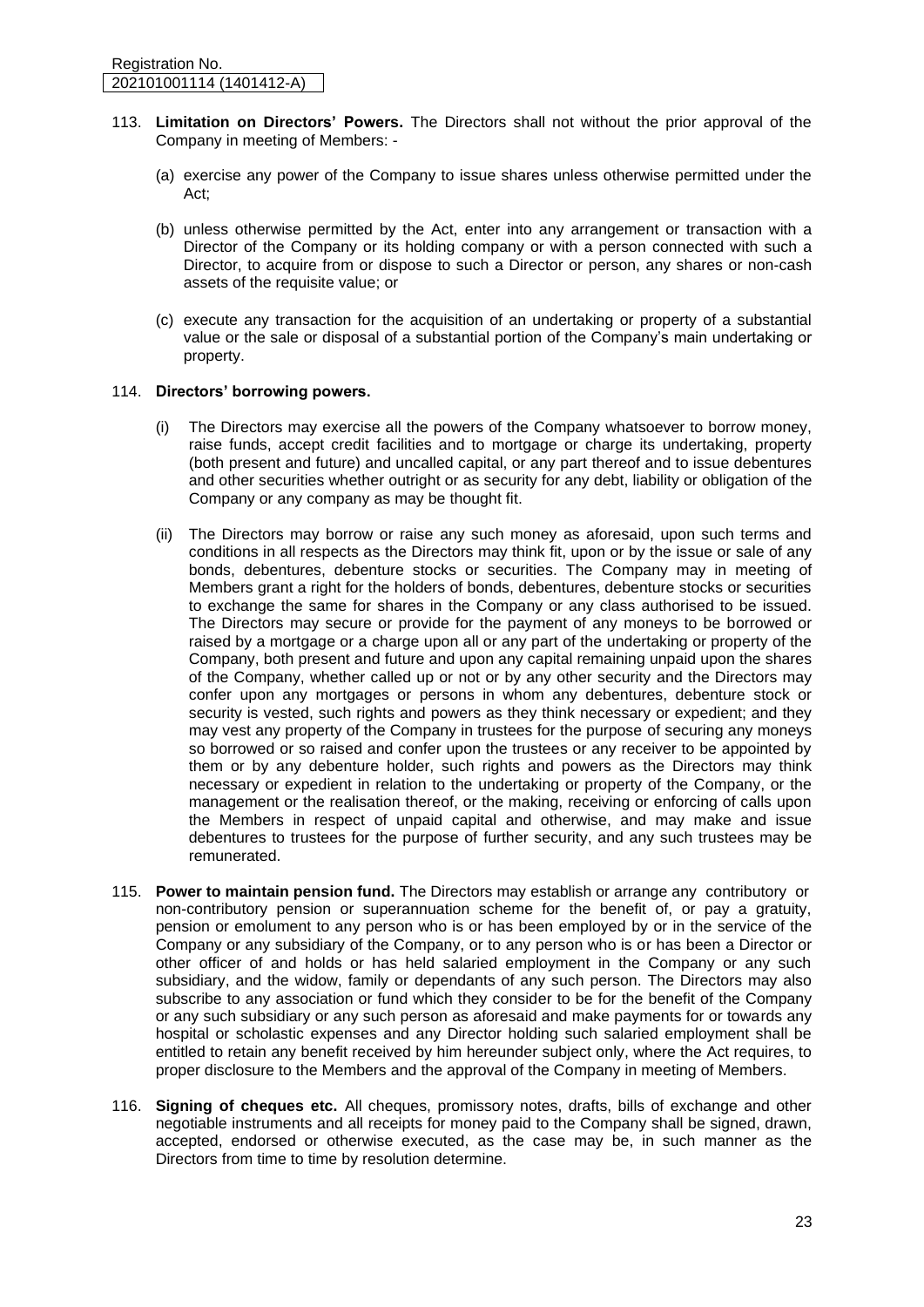- 117. **Use of seal abroad.** The Directors may exercise all the powers of the Company in relation to any official seal for use outside Malaysia and in relation to branch registers.
- 118. **Appointment of Attorneys.** The Directors may from time to time by power of attorney under Seal or such other manner authorised by the Act, appoint any corporation, firm or person or body of persons whether nominated directly or indirectly by the Directors, to be the attorney or attorneys of the Company for such purposes and with such powers, authorises and discretions (not exceeding those vested in or exercisable by the Directors under this Constitution) and for such period and subject to such conditions as they may think fit, and any such powers of attorney may contain such provisions for the protection and convenience of persons dealing with any such attorney as the Directors may think fit and may also authorise any such attorney to sub-delegate all or any of the powers, authorities and discretion vested in him.

#### **RETIREMENT, ROTATION AND REMOVAL OF DIRECTORS**

- 119. **Rotation and retirement of Directors.** An election of Directors shall take place each year. At every annual general meeting one-third of the Directors or if their number is not a multiple of three then the number nearest to one-third shall retire from office and be eligible for re-election provided that all Directors shall retire from office once at least in each three (3) years, but shall be eligible for re-election. A retiring Director shall retain office until the close of the meeting at which he retires.
- 120. **Which Directors to retire.** The Directors to retire in every year shall, subject nevertheless as hereinafter provided, be the Directors who have been longest in office since their last election, but as between persons who became Directors on the same day, the Director to retire shall, unless they otherwise agree among themselves, be determined by lot.
- 121. **Filling of vacancy.** The Company at the meeting at which a Director retires may fill the vacated office by electing a person thereto and in default thereof, the retiring Director shall, if offering himself for re-election and not being disqualified under the Act from holding office as a Director, be deemed to have been re-elected unless at such meeting it is expressly resolved not to fill such vacated office or unless a resolution for the re-election of such Director shall have been put to the meeting and lost. A retiring Director shall be deemed to have offered himself for reelection unless he has given notice in writing to the Company that he is unwilling to be reelected.
- 122. **Notice of intention to appoint Directors.** No person, not being a retiring Director, shall be eligible for election to the office of Director at any meeting of Members unless a Member intending to propose him for election has, at least eleven (11) clear days before the meeting, left at the Office a notice in writing duly signed by the nominee, giving his consent to the nomination and signifying his candidature for the office, or the intention of such Member to propose him for election, provided that in the case of a person recommended by the Directors for election, nine (9) clear days' notice only shall be necessary, and notice of each and every candidature for election to the Board shall be served on the registered holders of shares at least seven (7) days before the meeting at which the election is to take place. The cost of serving the notice as aforesaid on the registered holders of shares where the nomination is made by a Member, shall be borne by the Member making the nomination.
- 123. **Number may be increased or reduced.** The Company may from time to time in a meeting of Members increase or reduce the number of Directors, and determine in what rotation such increased or reduced number is to retire from office.
- 124. **Removal of Director.** The Company may by Ordinary Resolution at a meeting of which special notice has been given in accordance with Section 206 of the Act, remove any Director before the expiration of the Director's tenure of office notwithstanding any provision of this Constitution or of any agreement between the Company and such Director but without prejudice to any claim he may have for damages for breach of any such contract, and may, if thought fit, by Ordinary Resolution of which special notice has been given, appoint any other person as a Director in his place. The person so appointed shall be treated, for the purpose of determining the time at which he or any other Director is to retire, as if he had become a Director on the day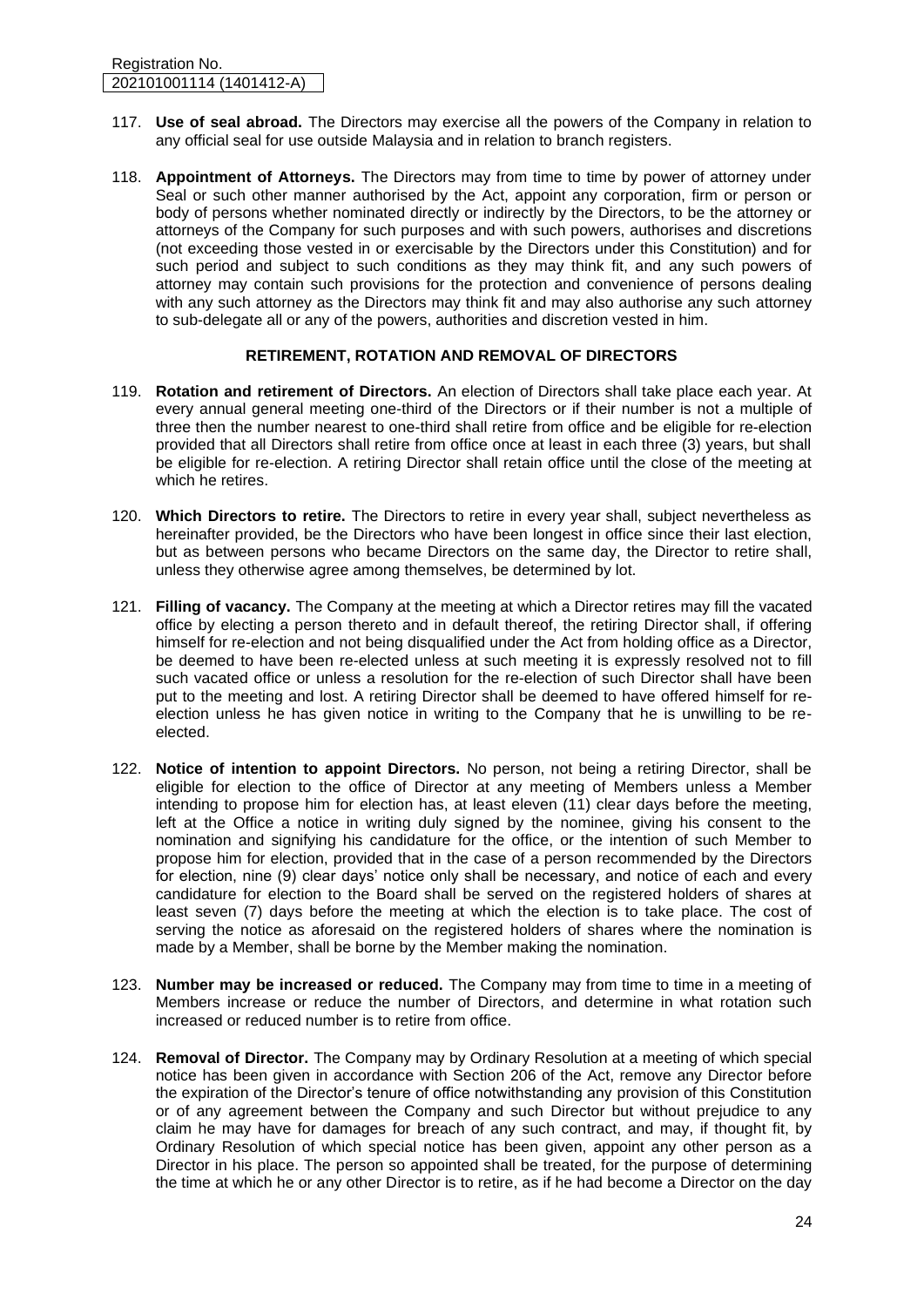on which the person in whose place he is appointed was last appointed a Director. In default of such appointment, the vacancy so arising may be filled by the Directors as a casual vacancy.

# **PROCEEDINGS OF DIRECTORS**

- 125. **Quorum of Directors' Meeting.** The quorum necessary for the transaction of the business of the Directors shall be fixed by the Directors from time to time and unless so fixed, the quorum shall comprise two (2) Directors of the Company, and a meeting of the Directors for the time being at which a quorum is present shall be competent to exercise all or any of the powers, authorities and discretions by or under this Constitution vested in or exercisable by the Directors generally.
- 126. **Notice of Directors' Meeting.** On the request of a Director, the Secretary shall at any time summon a meeting of the Directors by notice served upon every Director who is in Malaysia. Unless otherwise determined, seven (7) days' notice of every meeting of Directors shall be served on each Director entitled to receive the notice either personally or sending it through post at the last known address, or by Electronic Communication at the last known Electronic Address provided or to the address provided by the Director to the Company for purposes of communication with him. Any irregularity in the notice of meeting is waived if all Directors entitled to receive notice of the meeting attend the meeting without objection to the irregularity.
- 127. **Meetings of Directors by telephone conference, video conference, other Electronic Communication device etc.** Subject to the laws for the time being in force, all or any Members of the Board of Directors or any committee of the Board of Directors may participate in the meeting of the Board of Directors or committee of the Board of Directors (as the case may be) by means of a telephone conference, video conference or any other Electronic Communication devise which allows all persons participating in the meeting to hear each other ("Communication Equipment"). A person so participating shall be deemed to be present in person at the meeting and shall be entitled to vote. Subject always that all provisions of this Constitution as to meetings of the Directors will apply to such meeting involving Communication Equipment and the following conditions must be fulfilled:-
	- (a) At the commencement of the meeting each Director acknowledges his/her presence thereof to all the other Directors taking part;
	- (b) Each of the Directors taking part is able to be heard and hear each of the other Directors throughout the meeting subject as hereinafter mentioned;
	- (c) A director will be conclusively presumed to have been present and have to formed part of the quorum throughout the meeting and may not leave by disconnecting the Communication Equipment unless he has obtained prior express consent from the chairman of the Meeting; and
	- (d) Such a meeting shall be deemed to take place where the largest group of those participating is assembled, or if there is no such group, where the chairman of the meeting then is.
- 128. **Chairman of Directors' Meetings.** The Directors may elect a Chairman and a deputy Chairman and determine the period for which they are to hold office but if no Chairman or Deputy Chairman is elected or if at any meeting of Directors, the Chairman or the Deputy Chairman (if any) is not present within thirty (30) minutes after the time appointed for holding the same, the Directors present shall choose one (1) of their number to be Chairman of such meeting.
- 129. **Chairman has casting vote.** Subject to the provisions of this Constitution, questions arising at any meeting shall be decided by a majority of votes of the Directors present, each Director having one (1) vote. In the case of an equality of votes, the Chairman shall have a second or casting vote provided always that the Chairman of a meeting at which only two (2) directors are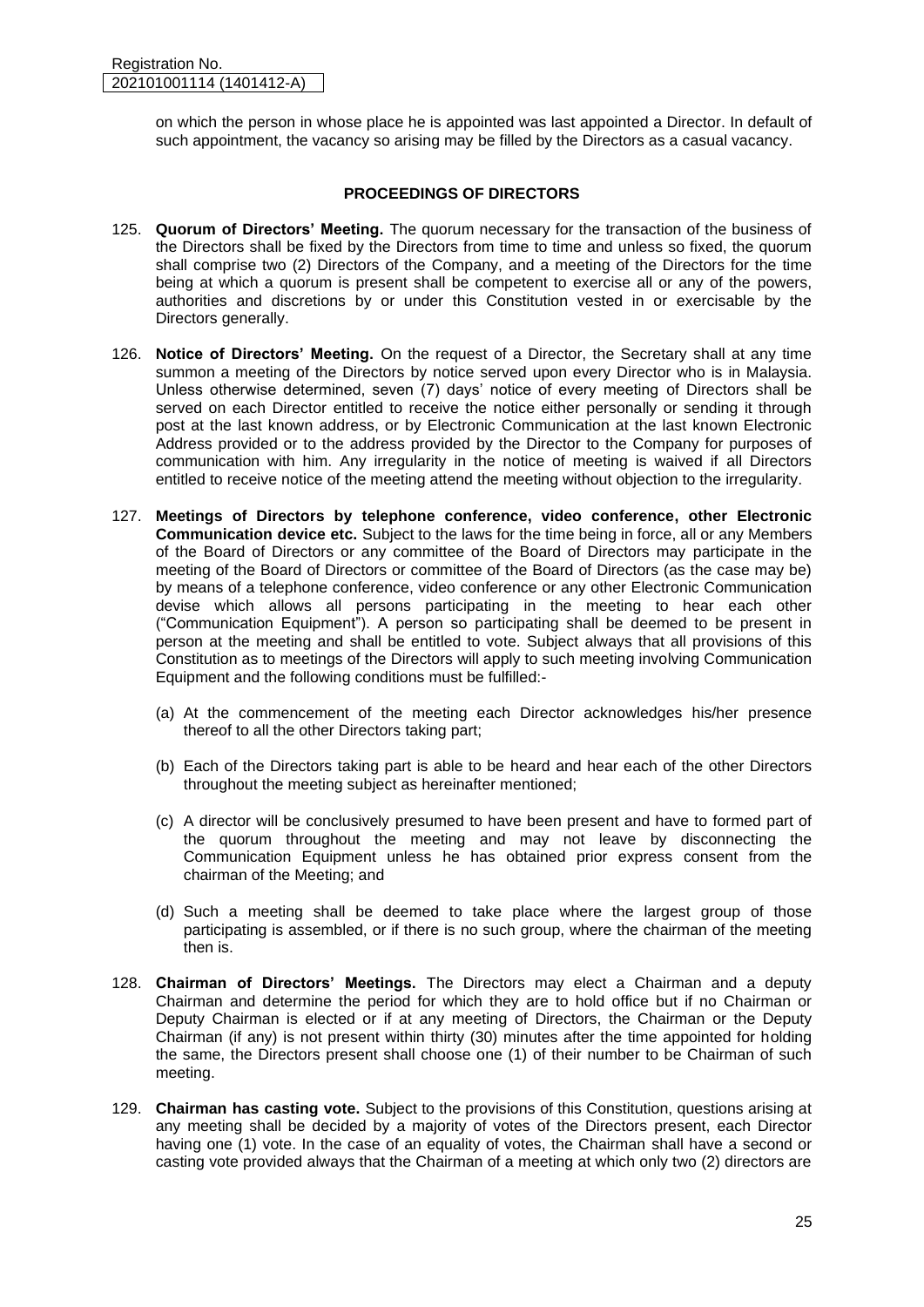present or at which only two (2) Directors are competent to vote on the questions at issue shall not have a second or casting vote.

- 130. **Remaining Directors may act notwithstanding vacancy.** The remaining Directors may continue to act notwithstanding any vacancy in their body, but, if and so long as their number is reduced below the number fixed by or pursuant to this Constitution as the necessary quorum of meetings of Directors, the remaining Director(s) may, except in an emergency, act only for the purpose of increasing the number of Directors to such minimum number, or of summoning a meeting of Members of the Company but not for other purpose.
- 131. **Committees of the Board.** The Board may delegate any of its power to Committees consisting of such member or members of its body as the Board thinks fit and any Committee so formed shall in the exercise of the powers so delegated conform to any terms or conditions that may be imposed on it by the Board. A Committee may elect a chairman of its meetings and may determine its own proceedings.
- 132. **Proceedings of Committee.** Subject to any terms or conditions imposed by the Board:-
	- (a) A Committee may meet and adjourn its meetings and determine its own proceedings as its members think proper.
	- (b) Questions arising at any meeting shall be determined by a majority of votes of the members present, and in case of an equality of votes, the Chairman shall have a second or casting vote except where only two (2) members of the Committee are competent to vote on the question at issue or are the quorum at the meeting.
	- (c) The meetings and proceedings of any such Committee consisting of two or more members shall be governed by the provisions regulating the meetings and proceedings of the Committees as may be stated in their respective terms of reference or as may be determined by the Board from time to time.
- 133. **Validity of acts of Directors and Committee.** All acts done bona fide at any meeting of the Directors, or of a Committee of Directors, or by any person acting as a Director, shall, notwithstanding that it shall afterwards be discovered that there was some defect in the appointment of such Directors or person acting as aforesaid, or that they or any of them were disqualified to be a Director, be as valid as if every such person had been duly appointed and qualified to be a Director.

# **DIRECTORS' CIRCULAR RESOLUTIONS**

- 134. (a) A resolution in writing signed and/or assented to by any means of Electronic Communication, by a majority of the Directors for the time being present in Malaysia being entitled to receive notice of a meeting of Directors, shall be as valid and effectual as if it had been passed at a meeting of the Directors duly called and constituted.
	- (b) All such resolutions shall be described as "Directors' Circular Resolution" and shall be forwarded or otherwise delivered to the Secretary without delay, and shall be recorded by him in the Company's minute book and submitted for a confirmation at a meeting of the Directors next following the receipt thereof by him. Any such resolution may consist of several documents in like form, each signed by one (1) or more Directors.
	- (c) The expressions "in writing" and "signed" include approval by legible confirmed transmission by facsimile or electronic mail or any technology purporting to include a signature and/or electronic or digital signature.

# **AUTHENTICATION OF DOCUMENTS**

135. **Authentication of documents.** Any Director or the Secretary or any person appointed by the Directors for the purpose shall have power to authenticate any documents affecting the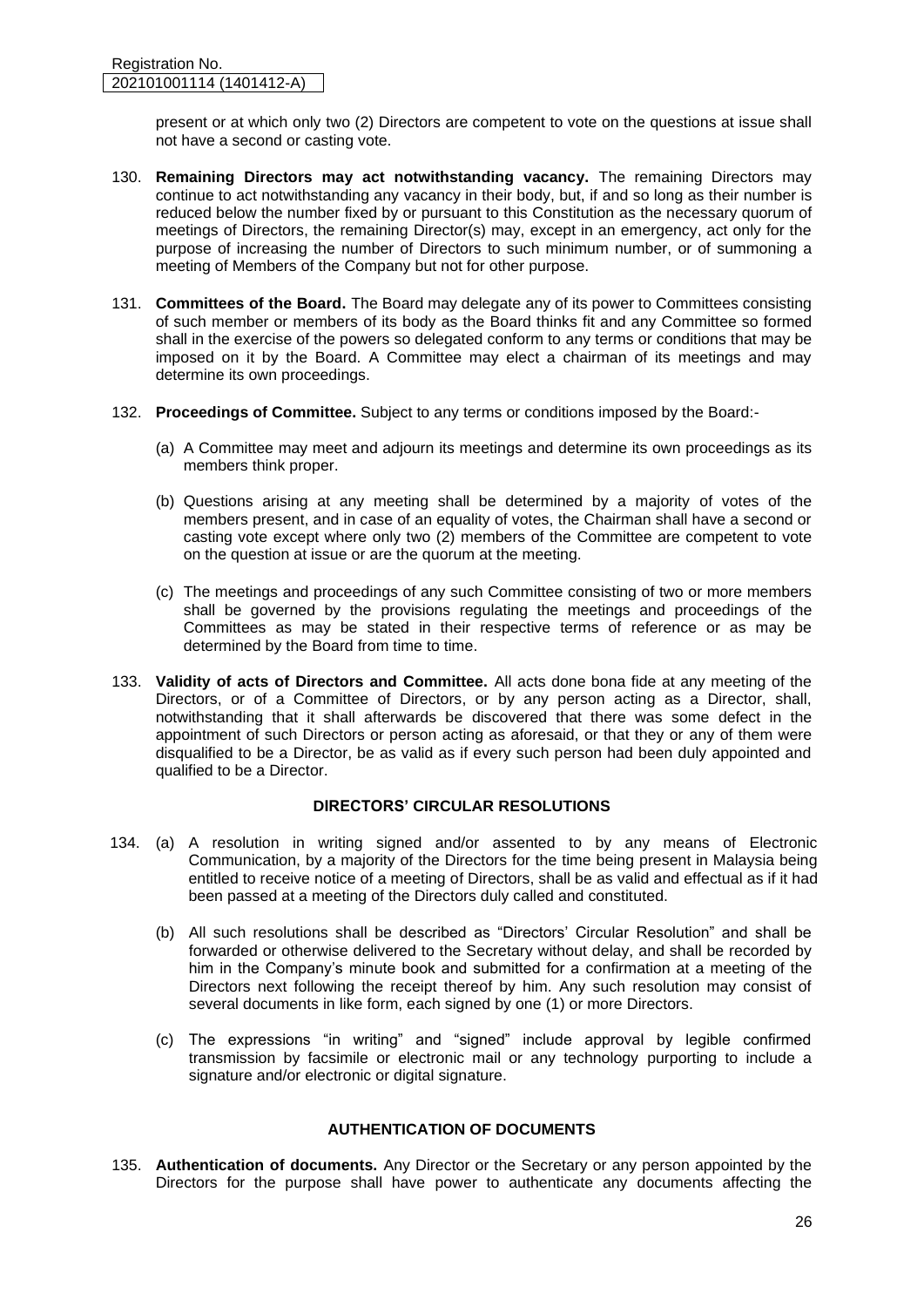Constitution of the Company and any resolution passed by the Company or the Directors and any books, records, documents and accounts relating to the business of the Company, and to certify copies thereof or extracts therefrom as true copies or extracts; and, where any books, records, documents or accounts are kept elsewhere than in the Office, the local manager or other officer of the Company having custody thereof shall be deemed to be a person appointed by the Directors as aforesaid.

136. **Conclusive evidence of resolutions and extract of minutes of meetings.** A document purporting to be a copy of a resolution of the Directors or any extract from the minutes of a meeting of the Directors which is certified as such in accordance with the provisions of Clause 135, shall be conclusive evidence in favour of all persons dealing with the Company upon the faith thereof that such resolution has been duly passed or, as the case may be, that such extract is a true and accurate record of a duly constituted meeting of the Directors.

#### **MINUTES AND REGISTERS**

- 137. **Minutes to be Entered.** The Directors shall cause minutes to be duly entered in books provided for the purpose:
	- (a) of all appointments of officers;
	- (b) of the names of all the Directors present at each meeting of the Directors and of any committee of Directors, local board or agency and of the Company in meeting of Members;
	- (c) of all resolutions and proceedings of meetings of Members and of meetings of the Directors and committee of Directors, local board or agency; and
	- (d) of all directions and orders made by the Directors and any committee of Directors, local board or agency.

Such minutes shall be signed by the Chairman of the meeting at which the proceedings were held or by the Chairman of the next succeeding meeting and shall be accepted as prima facie evidence without further proof of the facts stated therein.

- 138. **Particulars of Directors, Managers and Secretaries.** The Company shall in accordance with the provisions of the Act, keep at the Office, a register containing such particulars with respect to the Directors, Managers and Secretaries of the Company as are required by the Act, and shall from time to time notify the Registrar of the Company of any change in such register and of the date of change in manner prescribed by the Act.
- 139. **Minutes kept at Office.** The books containing the minutes of proceedings of any meeting of Members shall be kept by the Company at the Office or the principal place of business in Malaysia of the Company and shall be open to the inspection of any Member without charge.
- 140. **Registers to be kept.** The Company shall also keep at the Office, registers which shall be open to the inspection of any Member without charge and to any other person on payment for each inspection of a prescribed fee, all such matters required to be so registered under the Act, and in particular:-
	- (a) a register of substantial shareholders and of information received in pursuance of the requirements under Sections 56 and 144 of the Act; and
	- (b) a register of the particulars of each of the Directors' shareholdings and interests as required under Section 59 of the Act.

# **SECRETARY**

141. (a) The Secretary or Secretaries shall in accordance with the Act be appointed by the Directors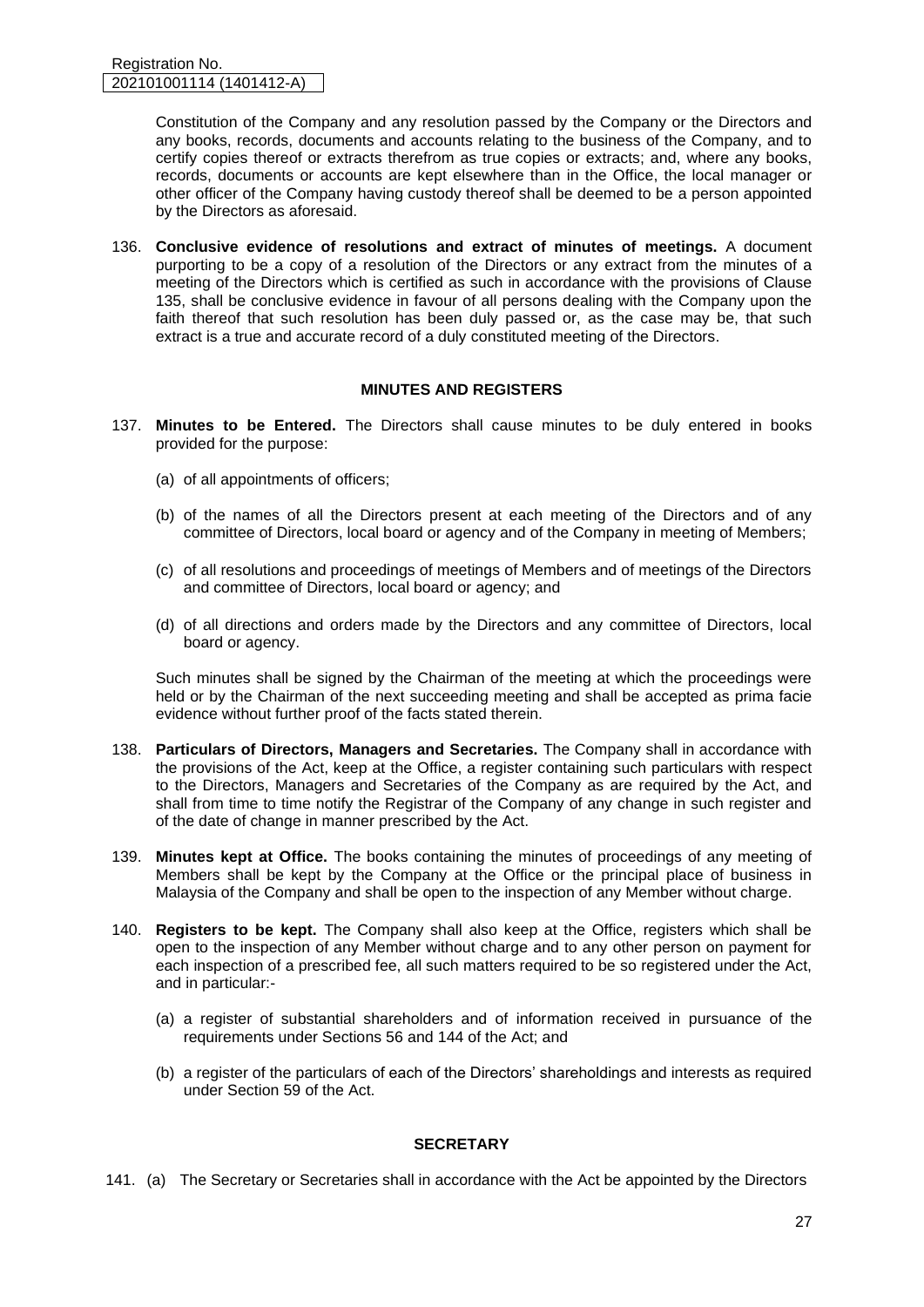for such term and at such remuneration and upon such conditions as they think fit and any Secretary or Secretaries so appointed may be removed by the Directors without prejudice to any claim he or they may have for damages for breach of any contract of service with the Company. The Directors may from time to time appoint a temporary substitute for the Secretary or Secretaries who shall be deemed to be the Secretary during the term of his appointment.

- (b) The office of the Secretary shall become vacated if the Secretary resigns by notice in writing to the Company, left at the registered office of the Company with copies lodged with the Directors for the time being at their last known addresses.
- (c) Where a Secretary gives notice of resignation to the directors, the Secretary shall cease to be the Secretary of the Company on the expiry of one (1) month from the date of the said notice.

#### **SEAL**

- 142. **Authority for use of Seal.** The Directors shall provide for the safe custody of the Seal which shall only be used pursuant to a resolution of the Directors or a committee of the Directors authorising the use of the Seal. The Directors may from time to time make such regulations as they think fit determining the persons and the number of such persons in whose presence the Seal shall be affixed and, until otherwise so determined, the Seal shall be affixed in the presence of at least one (1) Director and counter-signed by the Secretary or by a second Director or by some other person appointed by the Directors for the purpose who shall sign every instrument to which the Seal is affixed and the Directors may by resolution determine either generally or in any particular case that the signature of any Director, the Secretary or such other persons appointed as aforesaid may be affixed or reproduced by facsimile, autographic or other mechanical means provided that the use of such is restricted to a certificate or other documents of title in respect of any share, stock, debenture or marketable security created or issued by the Company to be given under the Seal of the Company. The Company may exercise the powers of Section 62 of the Act, and such powers are accordingly hereby vested in the Directors.
- 143. **Share Seal.** The Company may also have an Official Seal pursuant to Section 63 of the Act.

# **ACCOUNTS**

- 144. **Keeping and inspection of books of account.** The Directors shall cause proper accounting and other records to be kept whether in a legible or non-legible form and shall distribute copies of financial statements and other documents as required by the Act and shall from time to time determine whether and to what extent and at what times and places and under what conditions or regulations, the accounts and other records of the Company or any of them, shall be opened to the inspection of Members not being Directors, and no Member (not being a Director) shall have any right to inspect any account or book or paper of the Company except as conferred by statute or authorised by the Directors or by the Company in meeting of Members. Subject always to Act, the books of account or records of operations shall be kept at the Office or at such other place as the Directors deem fit and shall at all times be open to inspection by the **Directors**
- 145. **Presentation of accounts**. The Directors shall from time to time in accordance with the provisions of the Act and the Listing Requirements cause to be prepared and laid before the Company in an annual general meeting such financial statements and reports of directors and auditors. The interval between the close of a financial year of the Company and the issue of the annual audited financial statements and the Directors' and Auditors' reports shall not exceed four (4) months or such other period as permitted by the Act and Listing Requirements.
- 146. **Auditors.** Auditors shall be appointed in accordance with Section 271 of the Act and their duties regulated in accordance with Section 266 of the Act.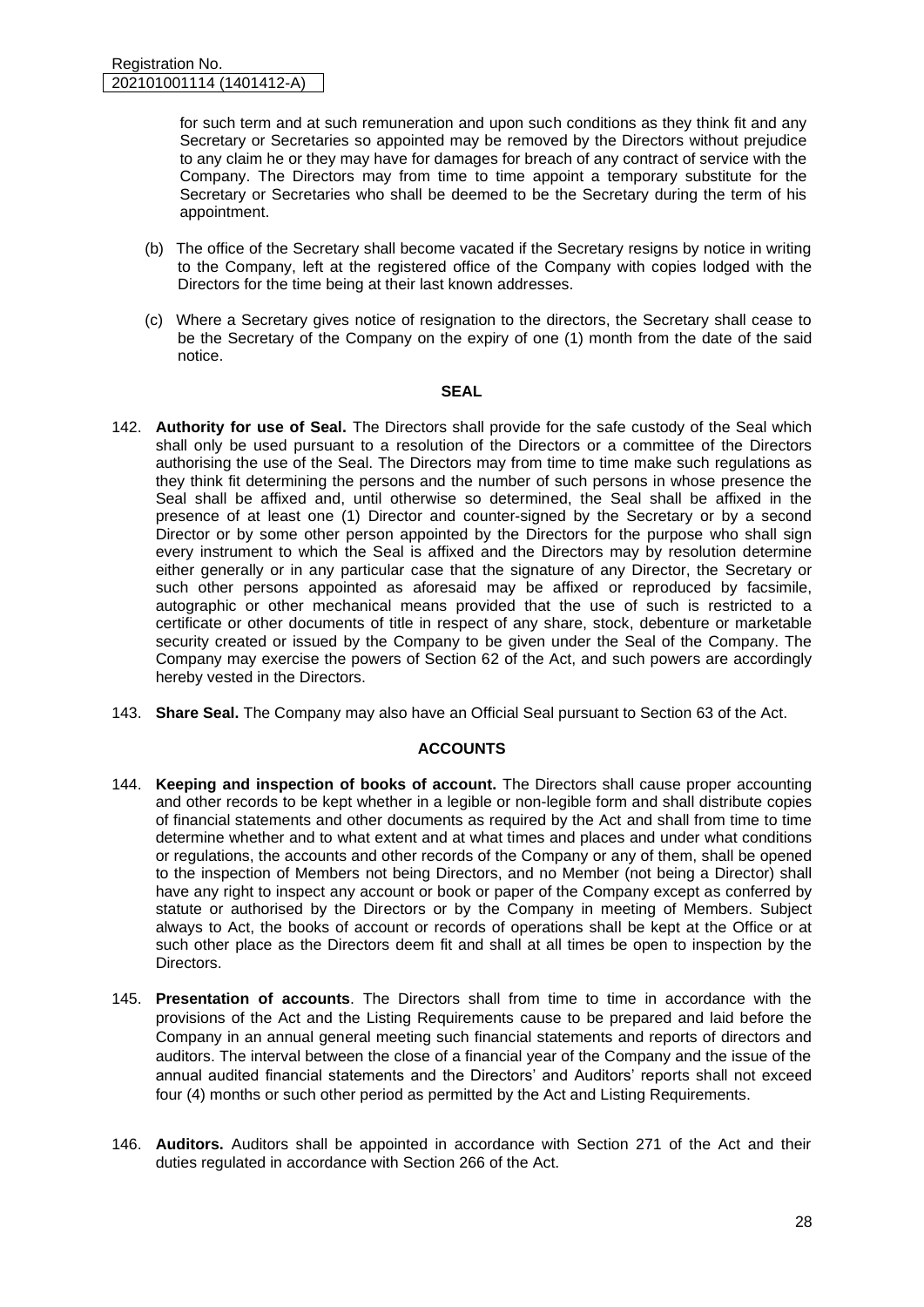#### **DIVIDENDS AND RESERVES**

- 147. **Distribution of Dividends.** Subject to the Act, the Directors shall declare and distribute dividends from time to time out of profits of the Company available if the Company is solvent.
- 148. **Directors may form reserve fund and invest.** The Directors may, before authorising any dividend, set aside out of the profits of the Company such sums as they think proper as reserves which shall, at the discretion of the Directors, be applicable for any purpose to which the profits of the Company may be properly applied, and pending any such application may, at the like discretion, either be employed in the business of the Company or be invested in such investments as the Directors may from time to time think fit. The Directors may also without placing the same to reserve, carry forward any profits which they think prudent not to divide.
- 149. **Payment of dividends.** Subject to the rights of persons, if any, entitled to shares with special rights as to dividend, all dividends shall be declared and paid according to the amounts paid or credited as paid on the shares in respect whereof the dividend is paid, but no amount paid or credited as paid on a share in advance of call shall be treated for the purposes of this Clause as paid on the share. All dividends shall be apportioned and paid proportionately to the amounts paid or credited as paid on the shares during any portion or portions of the period in respect of which the dividend is paid; but if any share is issued on terms providing that it shall rank for dividend as from a particular date, that share shall rank for dividend accordingly.
- 150. **Deduction from Dividends.** The Directors may deduct from any dividend payable to any Member, all sums of money, if any, presently payable by him to the Company on account of calls or otherwise in relation to the shares of the Company held by him.
- 151. **Dividends due may be retained until registration.** The Directors may retain the dividends payable upon shares in respect of which any person is under the provision as to the transmission of shares hereinbefore contained entitled to become a Member, or which any person is under those provisions entitled to transfer, until such person shall become a Member in respect of such shares or shall transfer the same.
- 152. **Unclaimed dividends may be invested.** All dividends unclaimed for one (1) year, subject to the Unclaimed Moneys Act, 1965 after having been declared may be invested or otherwise made use by the Directors for the benefit of the Company until claimed or paid pursuant to the Unclaimed Moneys Act, 1965.
- 153. **Manner of realisation of dividend and bonus.** The Directors in authorising a distribution of dividends or bonus may direct payment of such dividend or bonus, wholly or partly by the distribution of specific assets (including treasury shares as defined under the Act) and in particular of paid-up shares, debenture or debenture stock of any other company or in any one (1) or more of such ways and the Directors shall give effect to such resolution, and where any difficulty arises in regard to such distribution, the Directors may settle the same as they think expedient, and fix the value for the distribution of such specific assets or any part thereof and may determine that cash payments shall be made to any Member upon the footing of the value so fixed in order to adjust the rights of all parties and may vest any such specific assets in trustees as may seem expedient to the Directors.
- 154. **Dividend Reinvestment Scheme.** Subject to the Act, the Listing Requirements and any consents or approvals required by the law, the Company may undertake a Dividend Reinvestment Scheme and issue new Shares pursuant thereto.

#### 155. **Mode of payment.**

(1) Any dividend, interest or other money payable in cash in respect of shares may be paid by direct crediting, bank transfer, or such other mode of electronic means, cheque or dividend warrant and in the case of a cheque or dividend warrant for such payment, sent: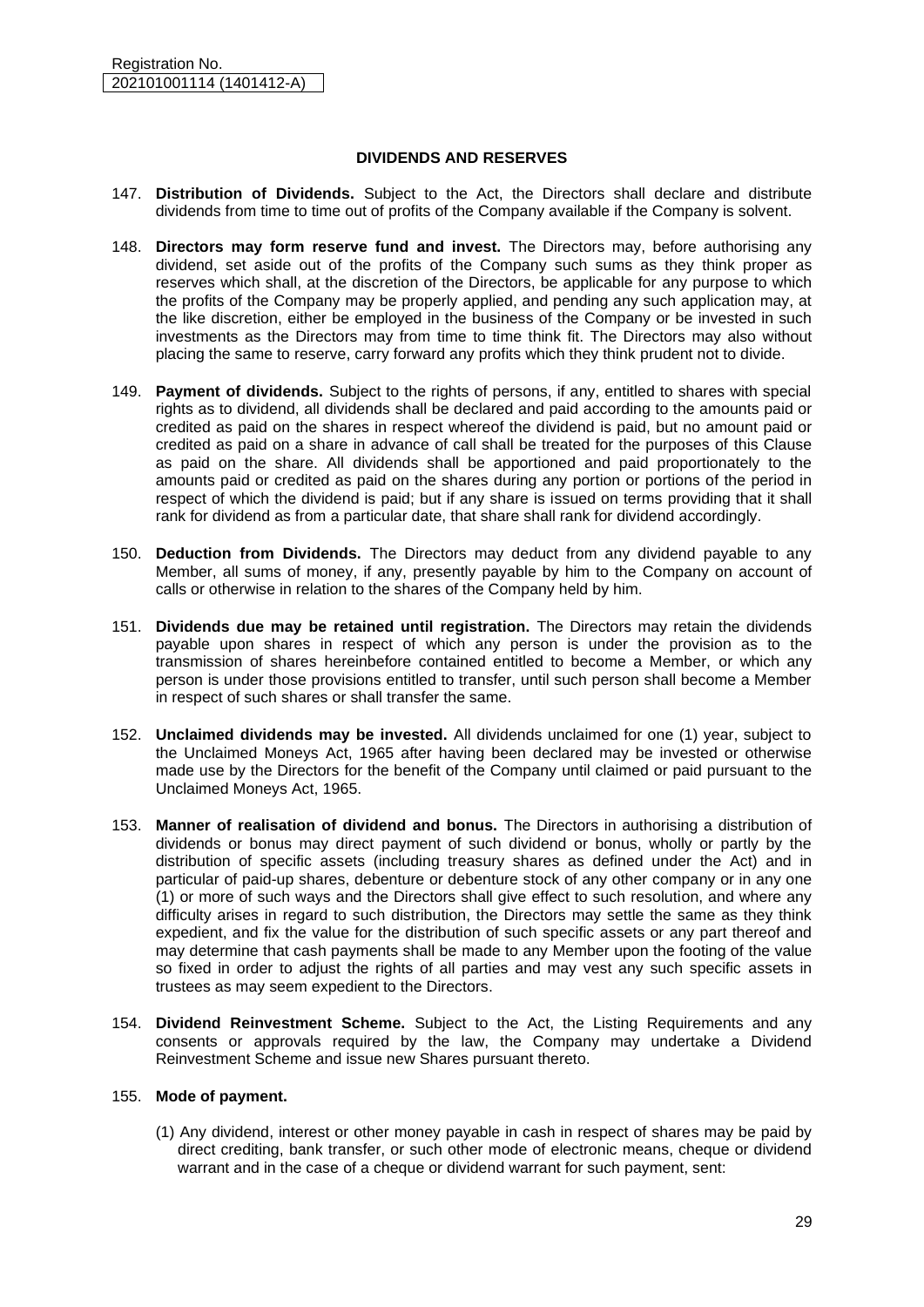- (a) by post, by courier or by hand to the registered address of the person entitled as appearing in the Record of Depositors; or
- (b) by post, by courier or by hand to the registered address of the person becoming entitled to the share by reason of the death, bankruptcy or mental disorder of the holder or by operation of law or if such address has not been supplied, to such address to which such cheque or dividend warrant might have been posted if the death, bankruptcy, mental disorder or operation of law had not occurred; or
- (c) by post, by courier or by hand to such address as the person entitled may direct in writing;

but the Company shall be entitled to send such cheque or dividend warrant to such other address or by such other means stated in the above paragraphs hereof notwithstanding such direction.

- (2) Every cheque or dividend warrant may be made payable:-
	- (a) to the order of the person entitled; or
	- (b) to the order of the person entitled by reason of the death, bankruptcy or mental disorder of the holder or by operation of law; or
	- (c) to the order of such other person as the person entitled may in writing direct or direct to be sent to,

but nothing in this Clause shall prevent such cheque or dividend warrant from being made payable in such other manner as the Company would be entitled to in respect of such cheque or dividend warrant including (without limitation), in the case of the death of the holder of the share in respect of which the dividend or other moneys to be paid by the cheque or dividend warrant are payable making such cheque or dividend warrant payable to the estate of such holder if the Company thinks appropriate. Such cheque or dividend warrant shall be a good discharge to the Company. The Company shall not be responsible for any loss of any such cheque or dividend warrant (whether in the post, while being delivered by courier or by hand, after delivery to the relevant address or person or otherwise). The payment of any dividend by electronic means shall constitute a good and full discharge to the Company in respect of the money represented thereby, notwithstanding that it may subsequently appear that the same has been stolen or that the endorsement thereon has been forged or any discrepancy given by the Member in the details of the bank account(s). Every such cheque or warrant shall be sent at the risk of the person entitled to the money thereby represented.

#### **CAPITALISATION OF PROFITS**

- 156. **Capitalisation of profits by bonus issue etc.** Subject to the Act and the Listing Requirements, the Company in a meeting of Members may upon the recommendation of the Directors resolve that it is desirable to capitalise any part of the amount for the time being standing to the credit of any of the Company's reserve accounts or to the credit of the profit and loss account or otherwise available for distribution, and accordingly that such sum be set free for distribution amongst the Members who would have been entitled thereto if distributed by way of dividend and in the same proportions on condition that the same be not paid in cash but be applied either in or towards paying up any amounts for the time being unpaid on any shares held by such Members respectively or paying up in full unissued shares or debentures of the Company to be allotted and distributed, credited as fully paid up to and amongst such Members in the proportion aforesaid, or partly in the one way and partly in the other, and the Directors shall give effect to such resolution.
- 157. **Director's duties and powers in capitalisation.** Whenever such a resolution as aforesaid shall have been passed, the Directors shall make all appropriations and applications of the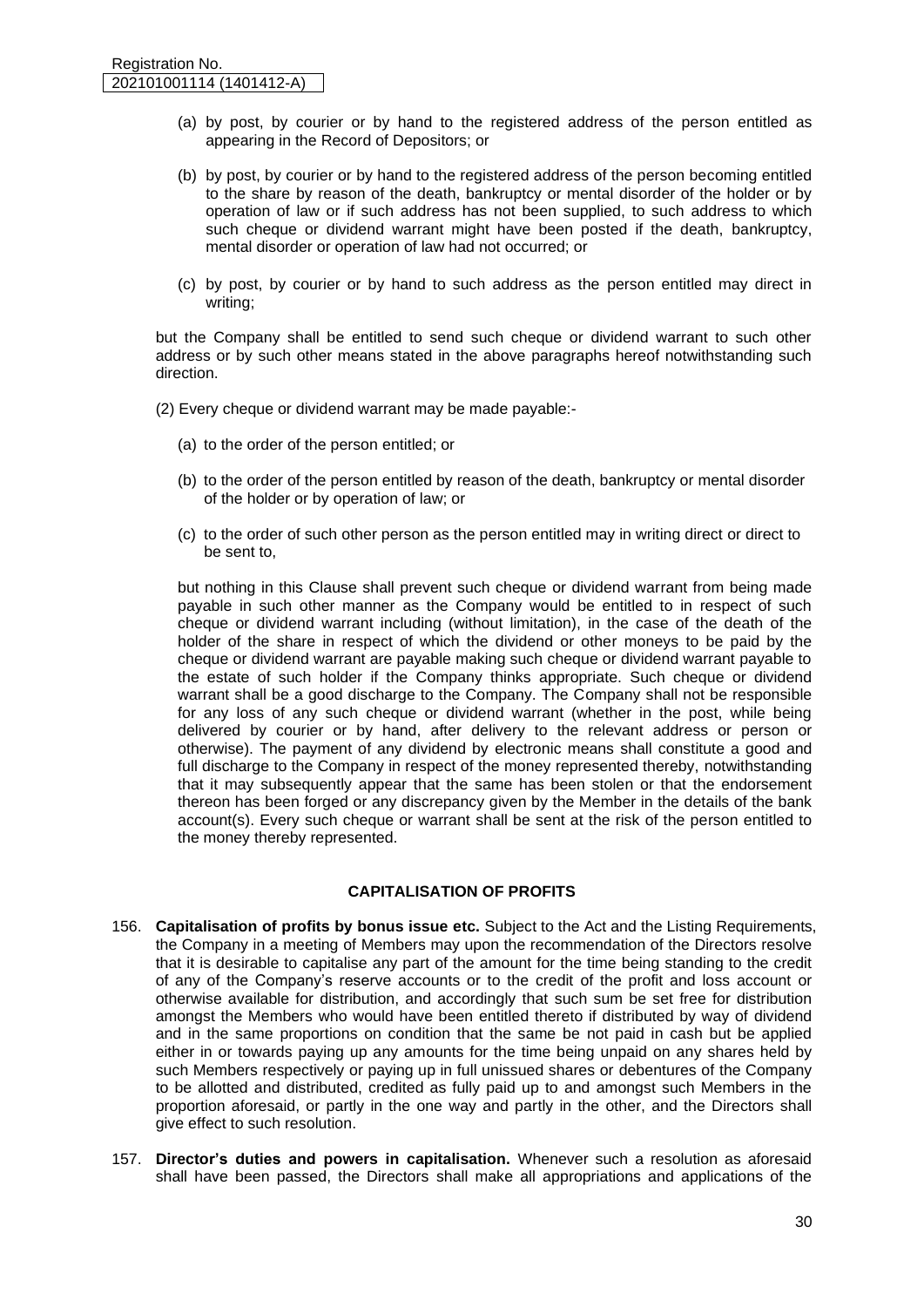undivided profits resolved to be capitalised thereby, and all allotments and issues of fully paid shares or debentures if any, and generally shall do all acts and things required to give effect thereto, with full power to the Directors to make such provision by the issue of fractional shares or by payment in cash or otherwise as they think fit for the case of shares or debentures becoming distributable in fractions, and also to authorise any person to enter on behalf of all the Members entitled thereto into an agreement with the Company providing for the allotment to them respectively, credited as fully paid up, of any further shares or debentures to which they may be entitled upon such capitalisation, or (as the case may require) for the payment up by the Company on their behalf, by the application thereto of their respective proportions of the profits of the amounts remaining unpaid on their existing shares, and any agreement made under such authority shall be effective and binding on all such Members.

#### **LANGUAGE**

158. **Translation.** Where any accounts, minute books or other records required to be kept by the Act are not kept in Malay or English language, the Directors shall cause a true translation of such accounts, minute books and other records to be made from time to time at intervals of not more than seven (7) days and shall cause such translation to be kept with the original accounts, minute books and other records for so long as the original accounts, minute books and other records are required by the Act to be kept.

#### **NOTICES**

- 159. (i) **Notice of Annual General Meeting, Meeting of Members and Meetings of Board or Board Committees and/or documents.** Notices of meetings of Members and of meetings of the Board or Board Committees and any other communication between the Company and the Members and/or its Directors and/or Board Committees, including matters relating to resolutions, supply of information or documents or otherwise whether for the purposes of complying with the Act, the Listing Requirements or otherwise may be:
	- (a) in hard copy;
	- (b) in Electronic Form; or
	- (c) partly in hard copy and partly in Electronic Form.
	- (ii) **Communication in hard copy.** A communication in hard copy shall be valid if:
		- (a) sent to the Company through post at the Office;
		- (b) served on the Member or Director personally, or, by sending it through post at the last known address; or
		- (c) sent to the Company or Member or Director by facsimile; or
		- (d) advertised in the daily press.
	- (iii) **Communication in Electronic form.** A communication in Electronic Form shall be valid if:
		- (a) sent to the Company at an Electronic Address provided for that purpose;
		- (b) sent to the Member or Director by Electronic Communication at the last known Electronic Address provided;
		- (c) served on a Member by means of publication on the Company's website provided that a notification of the publication of such item or material being communicated on the website has been given to the Members in hard copy and/or Electronic Form in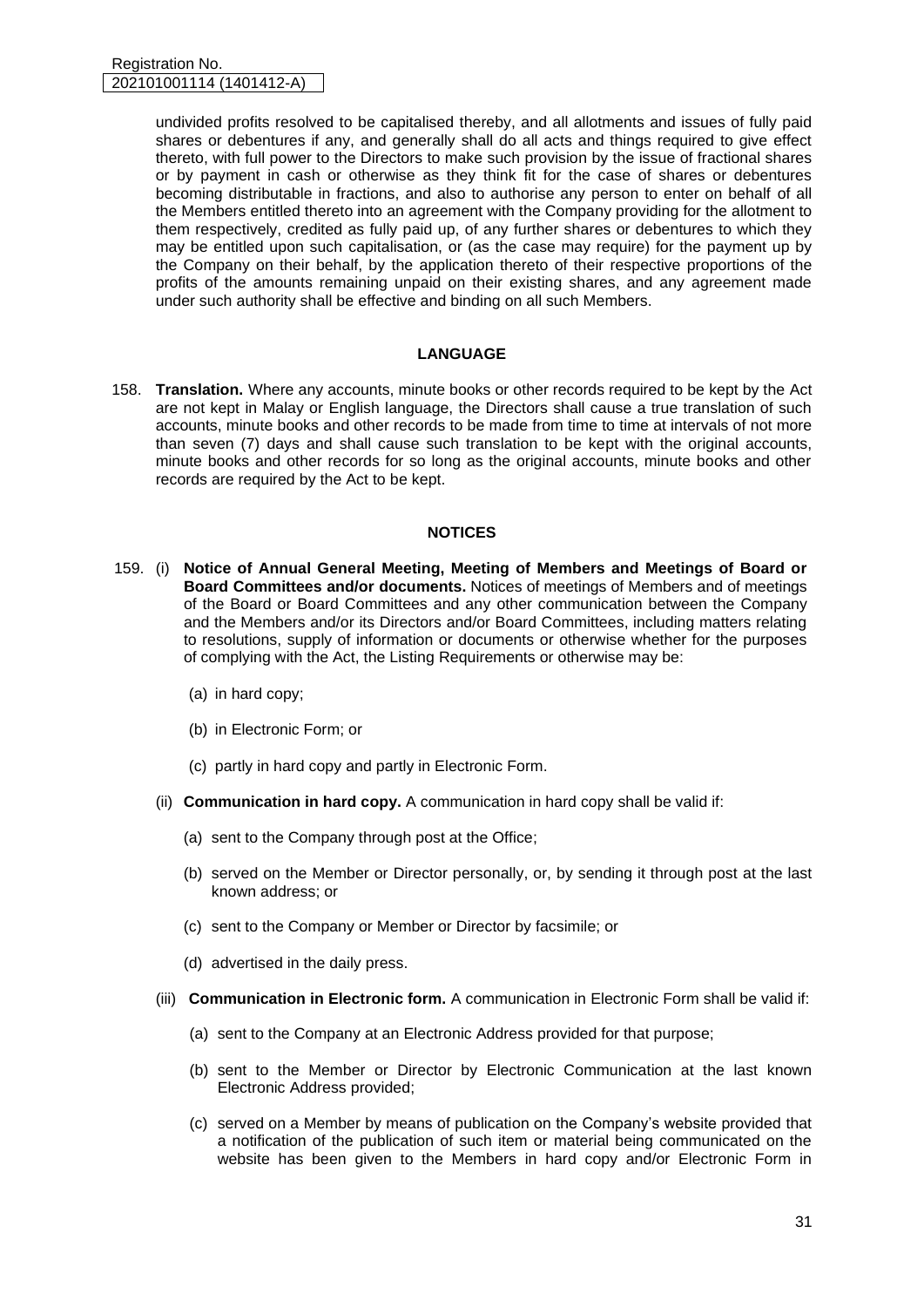accordance with the Act and the Listing Requirements or by way of announcement on the Exchange; or

- (d) served on a Member using any other electronic platform maintained by the Company or third parties that can host the information in a secure manner for access by Members provided that a notification of the publication of such item or material being communicated on the electronic platform has been given to the Members in hard copy and/ or Electronic Form in accordance with the Act and the Listing Requirements or by way of announcement on the Exchange.
- (iv) **Communication partly in hard copy and partly in Electronic Form.** A communication partly in hard copy and partly in Electronic Form shall include the sending of any communication by any means while in Electronic Form. This shall include:
	- (a) the sending to the Company through post at the Office; or
	- (b) the service on the Member or Director either personally or through post at the last known address,

of any notice or communication contained in Electronic Form such as CD-ROM, USB drive or any other equipment or device used for the storage of data.

- (v) **Last known address.** The address (including Electronic Address):
	- (a) of a Member appearing in the Record of Depositors or Register of Members;
	- (b) of a Director appearing in the Register of Directors; or
	- (c) provided by the Member or the Director to the Company for purposes of communication with him,

shall be deemed as the last known address of the Member or Director for purposes of communication including but not limited to service of notices and/or documents to the Member or Director respectively.

(vi) **Communication by hard copy deemed served.** Any item or material being communicated by shall be deemed to have been served by the Company to a Member on the day the prepaid letter, envelope or wrapper containing such item or material is posted.

In providing service by post it shall be sufficient to prove that the letter containing the notice or document or material was properly addressed and stamped and put into a government post box or delivered to the postal authority for delivery.

In providing service by facsimile it shall be deemed to be effective at the time of despatch with confirmed answerback of the addressee appearing at the beginning and end of the communication.

Any notice given by advertisement shall be deemed to have been given on the day on which the advertisement shall first appear.

- (vii) **Communication in Electronic Form deemed served.** A communication in Electronic Form sent to the Director or Member by Electronic Communication shall be deemed to be served upon transmission of the same to the Electronic Address of the addressee provided that the Company has record of the Electronic Communication being sent and does not receive an automated delivery failure notice after the communication has been transmitted.
- (viii) **Communication by publication on website deemed served.** A communication by means of publication on a website shall be deemed to be served upon when the material was first made available on the website provided that the notification of the publication or availability of the item or material being communicated on the website has been given to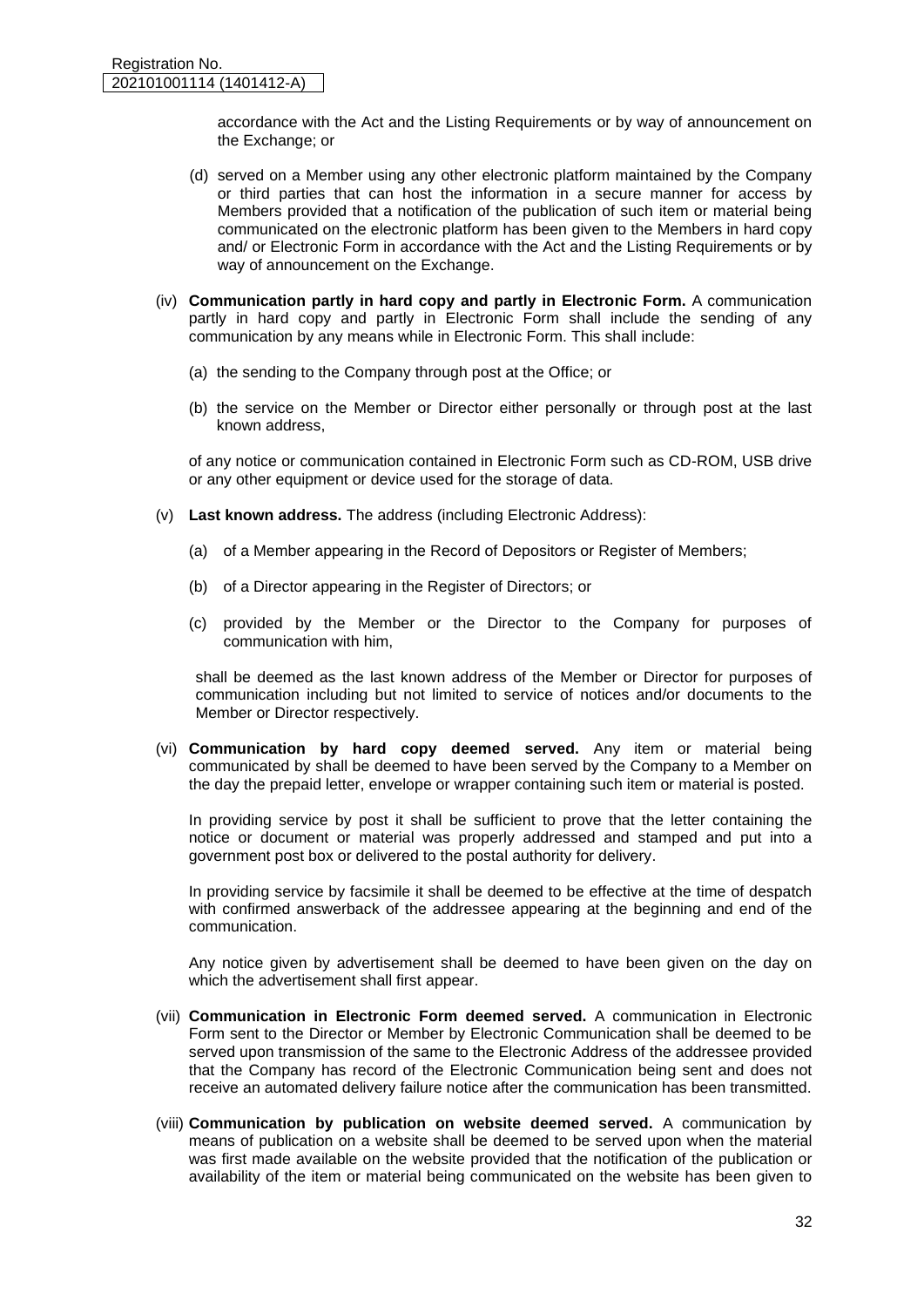the Members whether in hard copy and/or Electronic Form in accordance with the Act and the Listing Requirements or by way of announcement on the Exchange.

- (ix) **Communication by electronic platform deemed served.** A communication via electronic platform maintained by the Company or third parties shall be deemed to be served on the date the item or material being communicated was first made available thereto provided that the notification of the publication or availability of the item or material being communicated on the relevant electronic platform has been given to the Members whether in hard copy and/or Electronic Form in accordance with the Act and the Listing Requirements or by way of announcement on the Exchange.
- (x) In the event that service of a notice or documents pursuant to Clause 159(iii) is unsuccessful, the Company must, within two (2) market days from discovery of delivery failure, make alternative arrangements for service by serving notice or document in hard copy in accordance with Clause 159(ii).
- (xi) A Member or Director who has no registered address within Malaysia and has not supplied to the Company an address within Malaysia for purposes of communication with him shall not be entitled to receive any notice or documents or communication in hard copy through post from the Company.

#### 160. **Notice in case of death or bankruptcy.**

- (i) Any notice or document required to be sent to Members delivered or sent by post to or left at the last known address of any Member or advertised in accordance with Clause 159 shall, notwithstanding such Member be then deceased, and whether or not the Company have notice of his decease, be deemed to have been duly served in respect of any shares, and such service shall, for all purposes of these presents, be deemed a sufficient service of such notice or document on his heirs, executors or administrators.
- (ii) Every person who, by operation of law, transfer, transmission or other means whatsoever, shall become entitled to any share, shall be bound by every notice in respect of such share, which, prior to his name and/or address being entered in the Register or the Record of Depositors as the registered holder of such share, shall have been duly given to the person from whom he derives the title to such share.

# 161. **Who may receive notice.**

- (i) Notice of every meeting of Members shall be given in any manner hereinbefore specified to:
	- (a) every Member;
	- (b) every person entitled to a share in consequence of the death or bankruptcy or in case of a corporation, upon liquidation, of a Member who, but for his death or bankruptcy or liquidation, would be entitled to receive notice of the meeting;
	- (c) the Auditors;
	- (d) every Director; and
	- (e) the Exchange.
- (ii) Any notice on behalf of the Company or of the Board shall be deemed effectual if it purports to bear the signature of the Secretary or other duly authorised officer of the Company.

#### **WINDING UP**

162. **Distribution of assets.** If the Company is wound up the liquidator may, with the sanction of a special resolution of the Company, divide amongst the Members in kind the whole or any part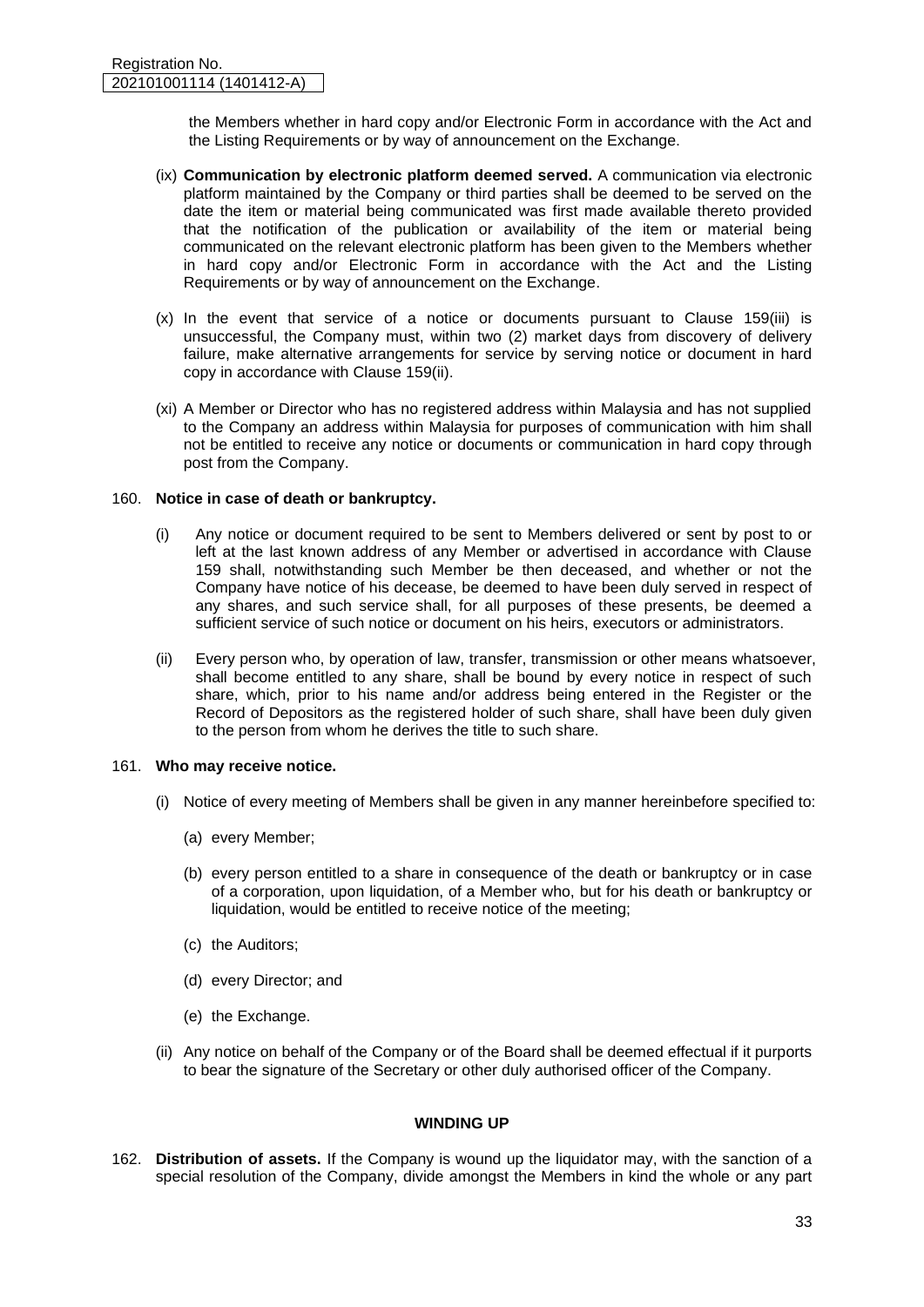of the assets of the Company (whether they consist of property of the same kind or not) and may for that purpose set such value as he deems fair upon any property to be divided as aforesaid and may determine how the division shall be carried out as between the Members or different classes of Members. The liquidators may, with the like sanction, vest the whole or any part of any such assets in trustees upon such trusts for the benefit of the contributor as the liquidator, with the like sanction, think fit, but so that no Member shall be compelled to accept any shares or other securities whereon there is any liability.

#### 163. **Sharing of loss and excess.**

Save that this Clause shall be without prejudice to the rights of holders of shares issued upon special terms and conditions, the following provisions shall apply:

- (a) if the Company shall be wound up and the assets available for distribution among the Members as such, shall be insufficient to repay the whole of the paid-up capital, such assets shall be distributed so that as nearly as may be the losses shall be borne by the Members in proportion to the capital paid up, or which ought to have been paid up at the commencement of the winding-up, on the shares held by them respectively; and
- (b) if in a winding-up the assets available for distribution among the Members shall be more than sufficient to repay the whole of the capital paid up at the commencement of the winding-up, the excess shall be distributed among the Members in proportion to the capital paid up, or which ought to have been paid up at the commencement of the winding-up, on the shares held by them respectively.
- 164. **Rights of preference shareholders upon winding up.** In the event the Company is wound up and its assets distributed, the holders of preference shares shall be entitled to return of capital in preference to holders of ordinary shares.
- 165. **Liquidator's fees in voluntary liquidation.** On the voluntary liquidation of the Company, no commission or fee shall be paid to the liquidator unless it shall have been approved by the Members. The amount of such payment shall be notified to all Members at least seven (7) days before the meeting at which the commission or fee is to be considered.

# **SECRECY CLAUSE**

166. **Secrecy.** Save as may be provided by the Act, no Member shall be entitled to enter into or upon or inspect any premises or property of the Company nor to require discovery of any information respecting any detail of the Company's trading, manufacturing or any matter which is or may be in the nature of a trade secret or secret process which may relate to the conduct of the business of the Company and which in the opinion of the Directors, it would be inexpedient in the interest of the Members of the Company to communicate to the public.

# **INDEMNITY**

- 167. **Indemnity and Insurance in favour of officers and Auditors of the Company.** Subject to the provisions of the Act but without prejudice to any indemnity to which he may otherwise be entitled, every Director (including alternate Director), Auditors, Secretary and other officer (as defined in the Act) for the time being of the Company shall be indemnified out of the assets of the Company from all and against any liability incurred or sustained by him in defending any proceedings, whether civil or criminal, in which judgement is given in his favour (or the proceedings are otherwise disposed of without any findings or admission of any material breach of duty on his part) or in which he is acquitted or in connection with any application under the Act in which relief is granted to him by Court, in respect of any alleged negligence, default, breach of duty or breach of trust in relation to the affairs of the Company.
	- (1) Subject to the provisions of the Act, the Company may indemnify an officer or Auditors of the Company for any costs incurred by him or the Company in respect of any proceedings:-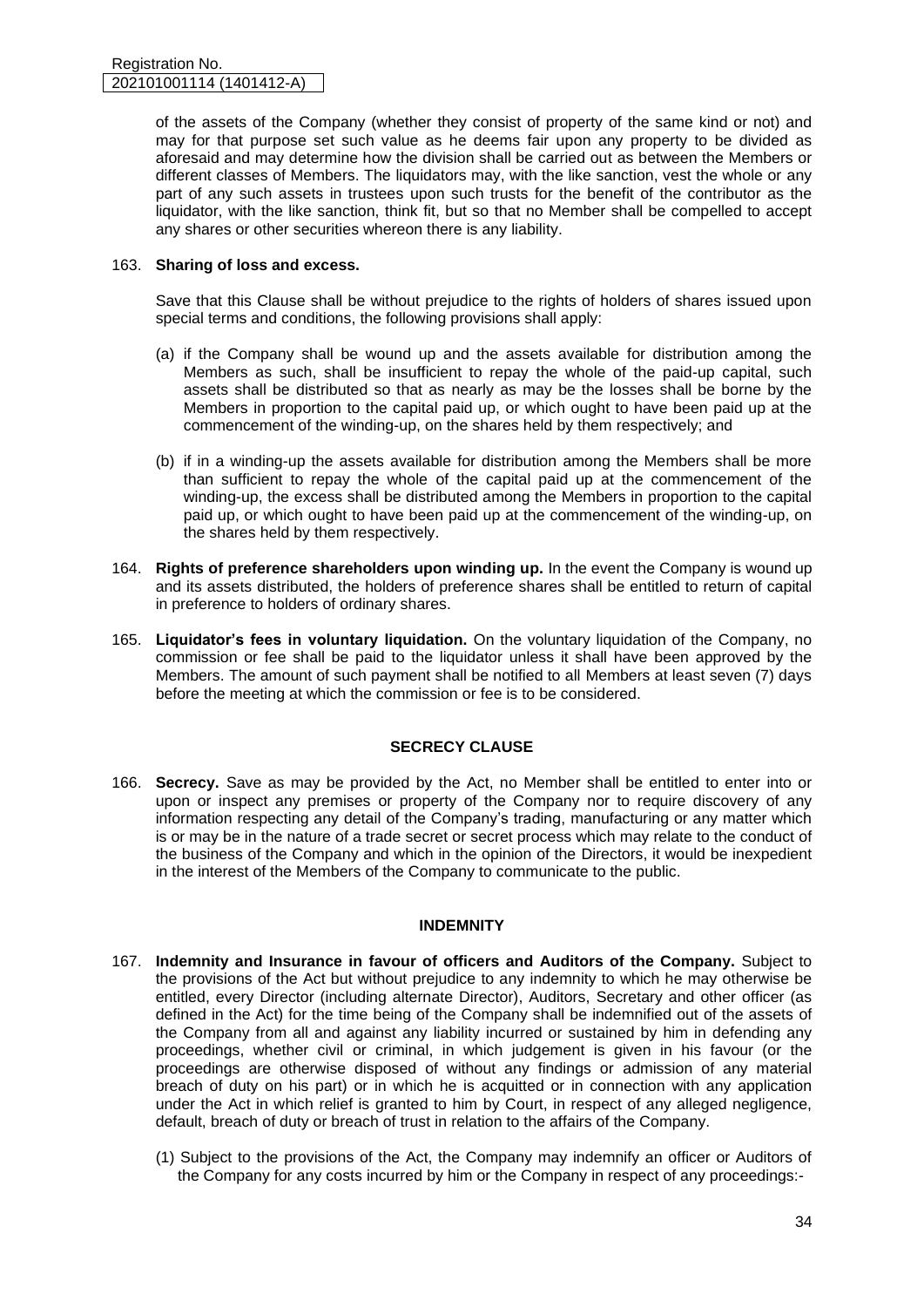- (a) that relates to the liability for any act or omission in his capacity as an officer or Auditors; and
- (b) in which judgment is given in favour of the officer or Auditors or in which the officer or Auditors is acquitted or is granted relief under this Act, or where proceedings are discontinued or not pursued.
- (2) Subject to the provisions of the Act, the Company may indemnify an officer or Auditors of the Company in respect of:-
	- (a) any liability to any person, other than the Company, for any act or omission in his capacity as an officer or Auditors;
	- (b) any costs incurred by that Director or officer or Auditors in defending or settling any claim or proceedings relating to such liability except –
		- (i) any liability of the Director to pay:
			- (aa) A fine imposed in criminal proceedings; or
			- (bb) a sum payable to a regulatory authority by way of a penalty in respect of noncompliance with any requirement of a regulatory nature, howsoever arising; or
		- (ii) any liability incurred by the Director:
			- (aa) in defending any criminal proceedings in which he is convicted;
			- (bb) in defending any civil proceedings brought by the Company, or an associated company, in which judgment is given against him; or
			- (cc) any costs incurred in connection with an application for relief under the Act.
- (3) The Company may, with the prior approval of the Board, effect insurance for an officer or Auditors of the Company in respect of:
	- (a) civil liability, for any act or omission in his capacity as a Director or officer or Auditors; and
	- (b) costs incurred by that officer or Auditors in defending or settling any claim or proceeding relating to any such liability; or
	- (c) costs incurred by that officer or Auditors in defending any proceedings that have been brought against that person in relation to any act or omission in that person's capacity as an officer or Auditors:
		- (i) in which that person is acquitted;
		- (ii) in which that person is granted relief under the Act; or
		- (iii) where proceedings are discontinued or not pursued.
- (4) The provisions of sub Clauses (2) and 3(a) and (b) shall not apply to any civil or criminal liability in respect of a breach by a Director of his duties under Section 213 of the Act.
- (5) The Directors shall:
	- (a) record or cause to be recorded in the minutes of the Board; and
	- (b) disclose or cause to be disclosed in the directors' report referred to in Section 253 of the Act,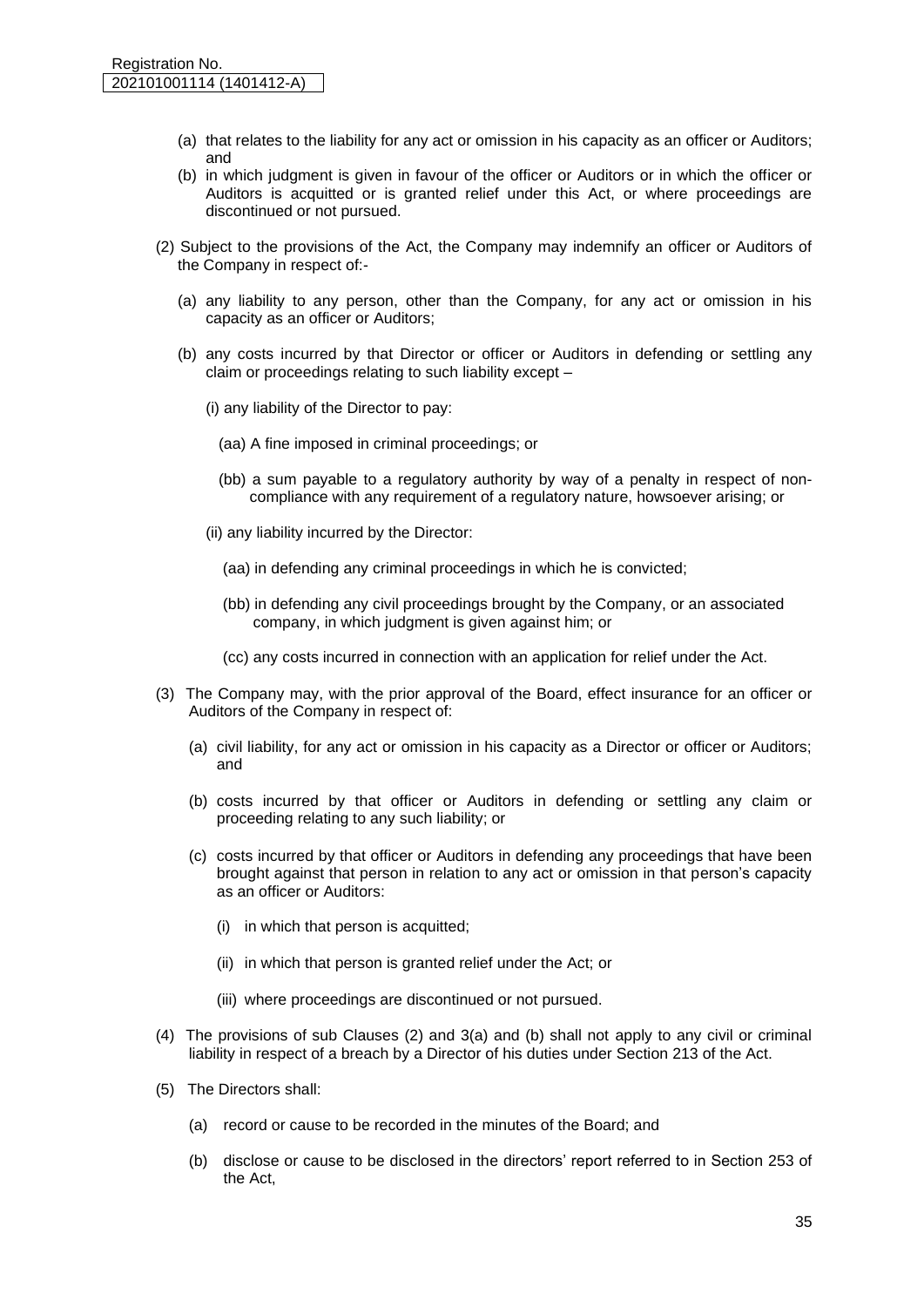the particulars of any indemnity given, or insurance effected for any officer or Auditors of the Company.

- (6) For the purposes of this Clause, "officer" includes-
	- (a) any Director, manager, secretary or employee of the Company;
	- (b) a former officer;
	- (c) a receiver or receiver and manager of any part of the undertaking of the Company appointed under a power contained in any instrument; and
	- (d) any liquidator of the Company appointed in a voluntary winding up, but does not include-
		- (i) any receiver who is not also a manager;
		- (ii) any receiver and manager appointed by Court; or
		- (iii) any liquidator appointed by the Court or by the creditors of the Company;

"effect insurance" includes pay, whether directly or indirectly, the costs of the insurance; and

"indemnify" includes relieve or excuse from liability, whether before or after the liability arises, and "indemnity" has a corresponding meaning.

#### **ALTERATION**

168. **Alteration of Constitution.** Subject to the Act, the Company may by Special Resolution, add, amend or delete any of these Clauses of the Constitution.

# **COMPLIANCE WITH STATUTES, REGULATIONS AND RULES**

169. **Compliance with Statutes, Regulations and Rules.** The Company shall comply with the provisions of the relevant governing statutes, regulations and rules as may be amended, modified or varied from time to time, or any other directive or requirement imposed by the Exchange, the Depository and other appropriate authorities, to the extend required by law, notwithstanding any provisions in these Clauses to the contrary.

# **EFFECT OF THE LISTING REQUIREMENTS**

- 170. (i) Notwithstanding anything contained in this Constitution, if the Listing Requirements prohibit an act being done, the act shall not be done.
	- (ii) Nothing contained in this Constitution prevents an act being done that the Listing Requirements require to be done.
	- (iii) If the Listing Requirements require an act to be done or not to be done, authority is given for that act to be done or not to be done (as the case may be).
	- (iv) If the Listing Requirements require this Constitution to contain a provision and they do not contain such a provision, this Constitution is deemed to contain that provision.
	- (v) If the Listing Requirements require this Constitution not to contain a provision and they contain such a provision, this Constitution is deemed not to contain that provision.